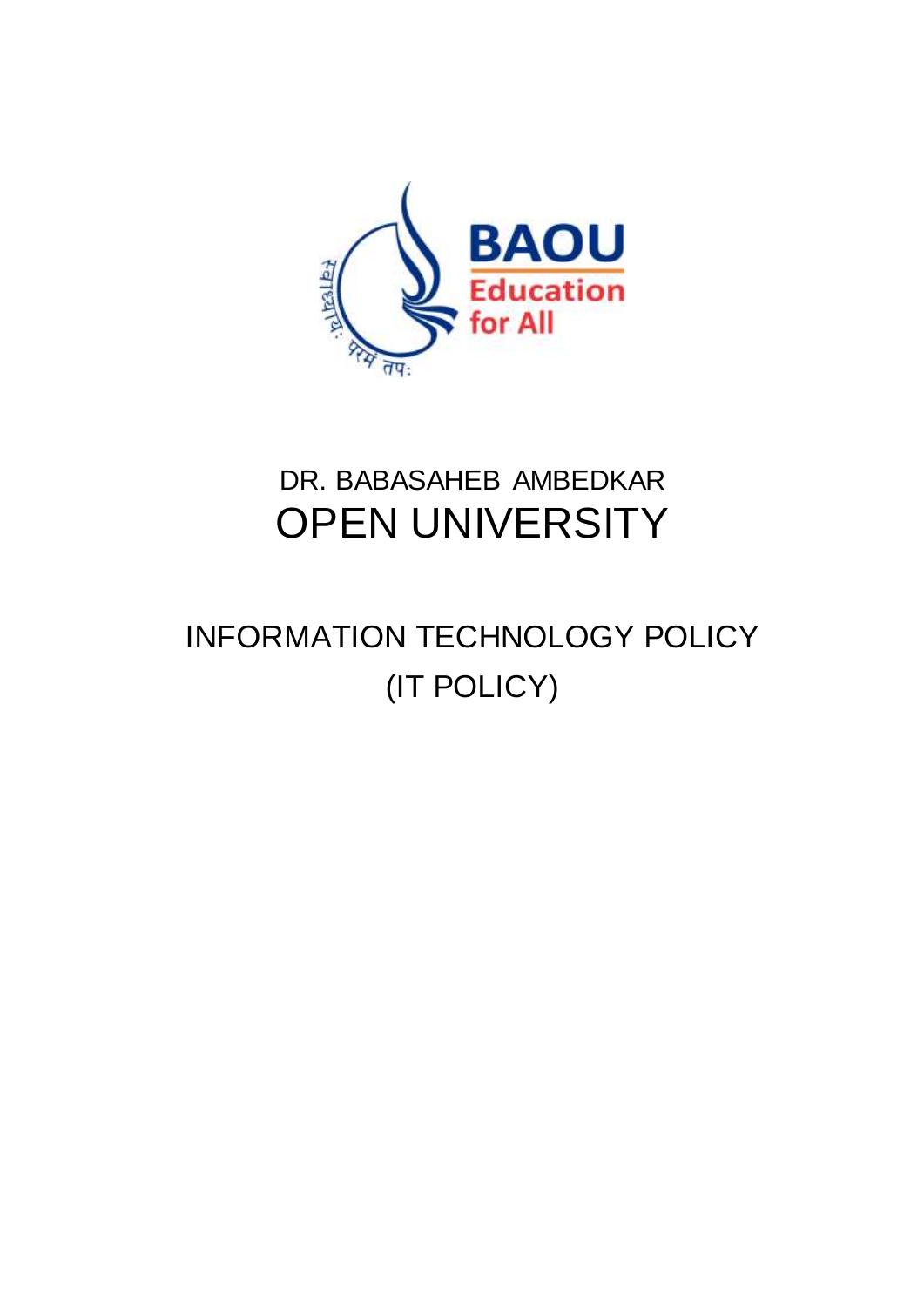# 1 Table of Contents

| 1 |     |                                                                        |
|---|-----|------------------------------------------------------------------------|
|   | 1.1 |                                                                        |
|   | 1.2 |                                                                        |
| 2 |     |                                                                        |
|   | 2.1 |                                                                        |
|   | 2.2 |                                                                        |
|   | 2.3 |                                                                        |
|   | 2.4 |                                                                        |
|   | 2.5 |                                                                        |
|   | 2.6 |                                                                        |
|   | 2.7 |                                                                        |
| 3 |     |                                                                        |
|   | 3.1 |                                                                        |
|   | 3.2 |                                                                        |
|   | 3.3 |                                                                        |
| 4 |     |                                                                        |
|   | 4.1 |                                                                        |
|   | 4.2 |                                                                        |
| 5 |     |                                                                        |
|   | 5.1 |                                                                        |
|   | 5.2 |                                                                        |
|   | 5.3 |                                                                        |
|   | 5.4 |                                                                        |
|   | 5.5 |                                                                        |
| 6 |     |                                                                        |
|   | 6.1 |                                                                        |
|   | 6.2 |                                                                        |
|   | 6.3 |                                                                        |
|   | 6.4 |                                                                        |
|   | 6.5 |                                                                        |
|   | 6.6 |                                                                        |
| 7 |     |                                                                        |
|   | 7.1 |                                                                        |
|   | 7.2 |                                                                        |
|   | 7.3 |                                                                        |
|   | 7.4 | Designation of Agent to Receive Notification of Claimed Infringement21 |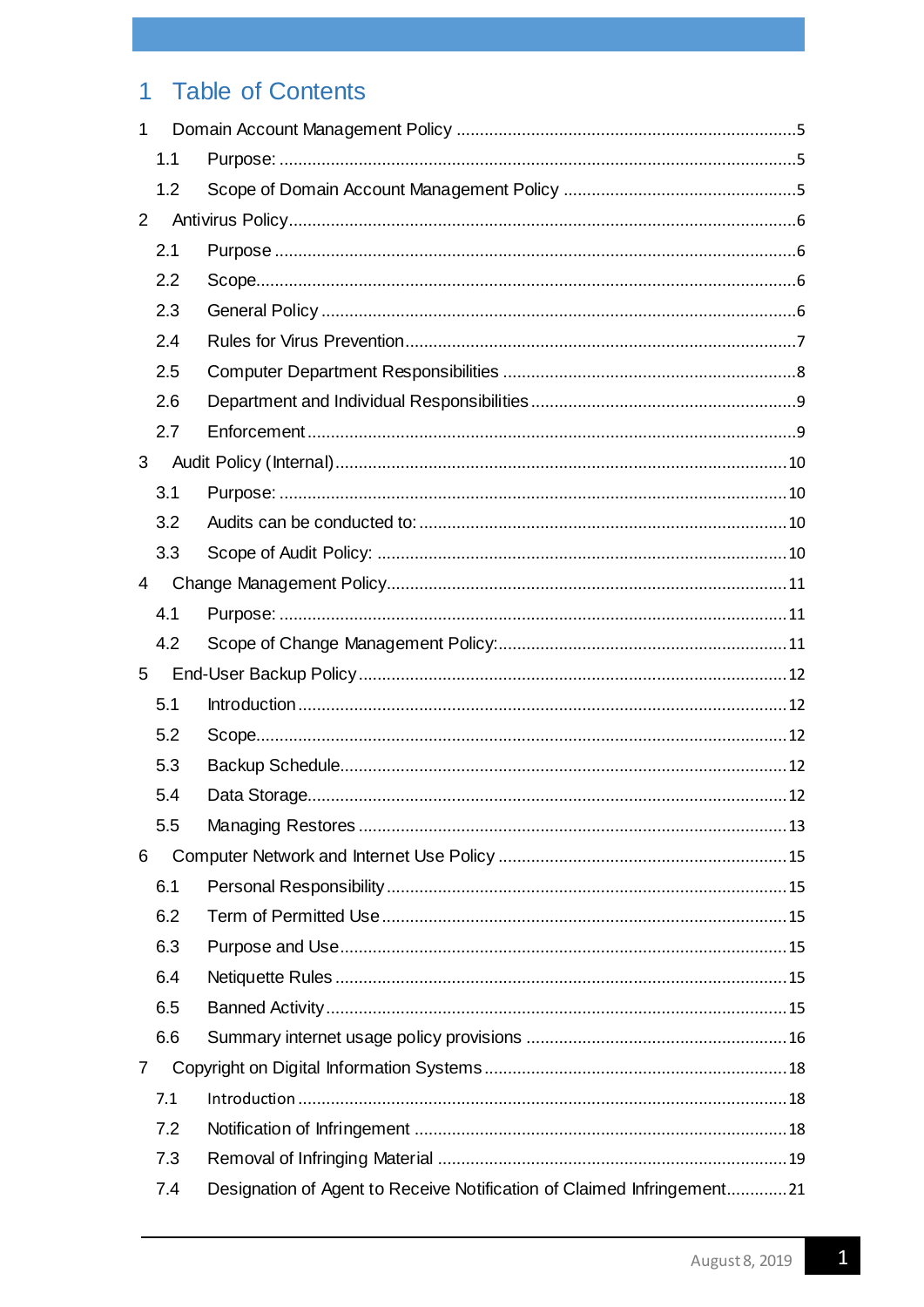| 7.5  | Indemnification of Dr. Babasaheb Ambedkar Open University 21              |  |
|------|---------------------------------------------------------------------------|--|
| 7.6  |                                                                           |  |
| 7.7  |                                                                           |  |
| 7.8  |                                                                           |  |
| 7.9  |                                                                           |  |
| 7.10 |                                                                           |  |
| 7.11 |                                                                           |  |
| 7.12 |                                                                           |  |
| 8    |                                                                           |  |
| 8.1  |                                                                           |  |
| 8.2  |                                                                           |  |
| 9    |                                                                           |  |
| 9.1  |                                                                           |  |
| 9.2  |                                                                           |  |
| 9.3  |                                                                           |  |
| 9.4  |                                                                           |  |
| 9.5  |                                                                           |  |
| 9.6  |                                                                           |  |
| 9.7  |                                                                           |  |
| 9.8  |                                                                           |  |
| 9.9  | Offensive Content and Harassing or Discriminatory Activities Are Banned29 |  |
| 9.10 |                                                                           |  |
|      |                                                                           |  |
| 9.11 | Confidential, Proprietary, and Personal Information Must Be Protected30   |  |
| 9.12 |                                                                           |  |
| 10   |                                                                           |  |
| 10.1 |                                                                           |  |
| 10.2 | To borrow IT equipment, proper procedures must be done: 31                |  |
| 10.3 | Privileges to borrow IT equipment may be revoked or suspended due to the  |  |
|      | 10.4 To book required IT equipment, visit the Computer Department31       |  |
| 11   |                                                                           |  |
| 11.1 |                                                                           |  |
| 11.2 |                                                                           |  |
| 11.3 |                                                                           |  |
| 11.4 |                                                                           |  |
| 12   |                                                                           |  |
| 12.1 |                                                                           |  |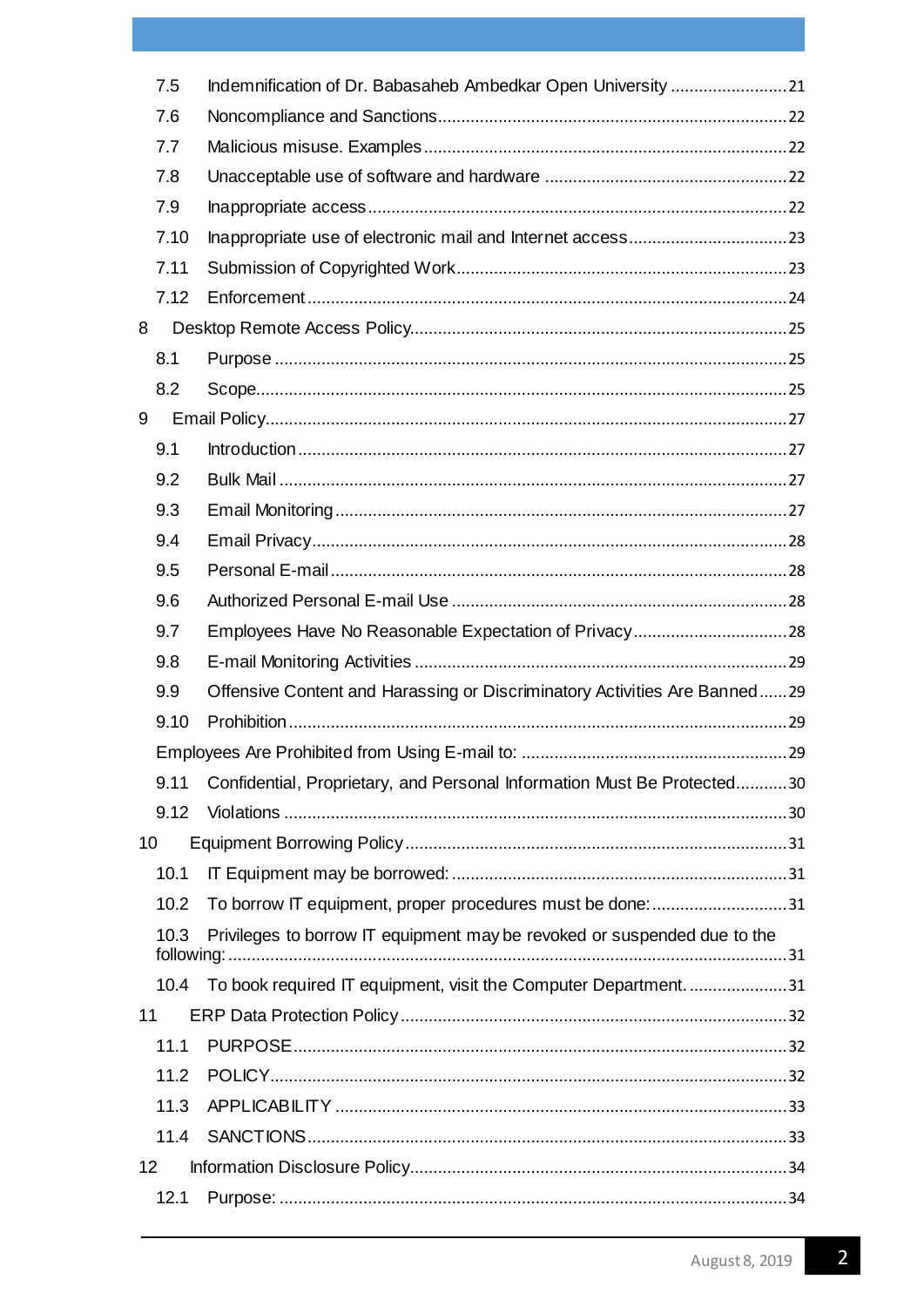| 12.2  |  |
|-------|--|
| 12.3  |  |
| 12.4  |  |
| 13    |  |
| 13.1  |  |
| 13.2  |  |
| 14    |  |
| 14.1  |  |
|       |  |
| 15    |  |
| 15.1  |  |
| 15.2  |  |
| 16    |  |
| 16.1  |  |
| 16.2  |  |
| 16.3  |  |
| 16.4  |  |
| 16.5  |  |
| 16.6  |  |
| 16.7  |  |
| 16.8  |  |
| 16.9  |  |
| 16.10 |  |
| 17    |  |
| 17.1  |  |
|       |  |
| 17.2  |  |
| 17.3  |  |
| 17.4  |  |
| 18    |  |
| 18.1  |  |
| 18.2  |  |
| 19    |  |
| 19.1  |  |
| 19.2  |  |
| 19.3  |  |
| 19.4  |  |
| 20    |  |

 $\overline{3}$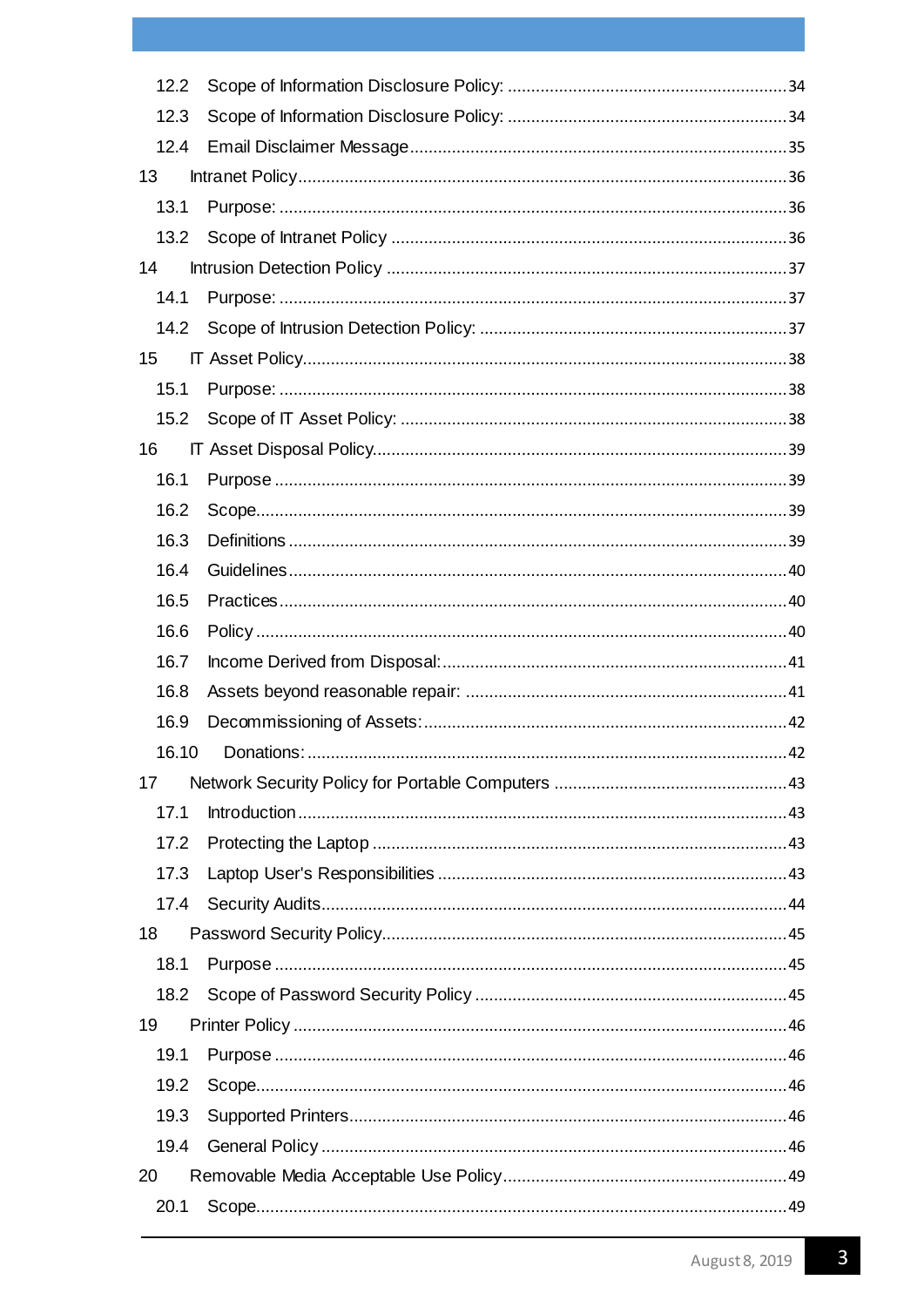| 20.2  |                                                            |
|-------|------------------------------------------------------------|
| 20.3  |                                                            |
| 20.4  |                                                            |
| 20.5  |                                                            |
| 20.6  |                                                            |
| 20.7  |                                                            |
| 20.8  |                                                            |
| 20.9  |                                                            |
| 20.10 |                                                            |
| 21    | Reporting Critical Service Outages During Academic Term 56 |
|       |                                                            |
| 22    |                                                            |
| 22.1  |                                                            |
| 22.2  |                                                            |
| 23    |                                                            |
| 23.1  |                                                            |
| 23.2  |                                                            |
| 24    |                                                            |
| 24.1  |                                                            |
| 24.2  |                                                            |
| 24.3  |                                                            |
| 24.4  |                                                            |
| 24.5  |                                                            |
| 24.6  |                                                            |
| 25    |                                                            |
| 25.1  |                                                            |
| 25.2  |                                                            |
| 25.3  |                                                            |
| 25.4  |                                                            |
| 25.5  |                                                            |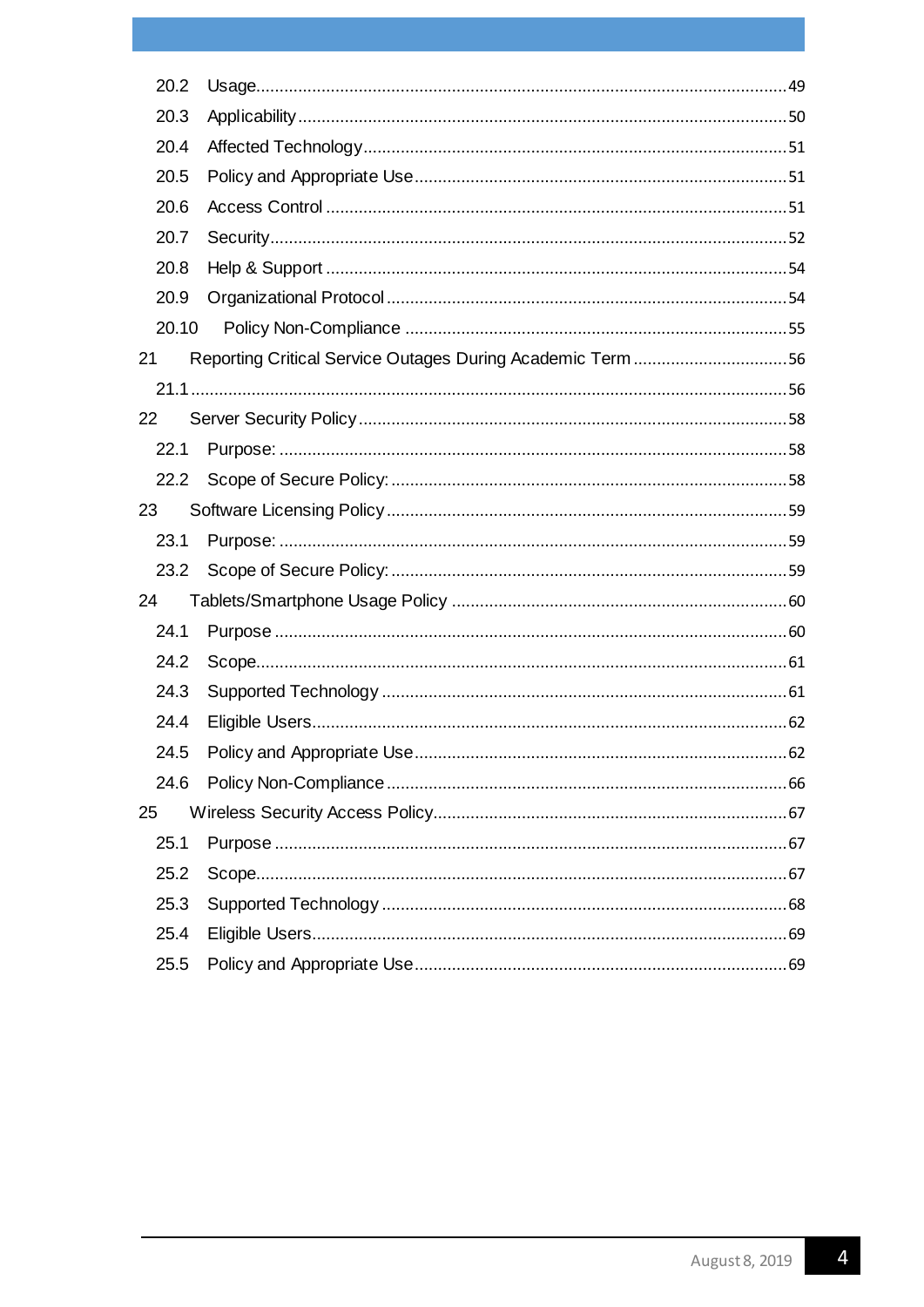# <span id="page-5-0"></span>**1 Domain Account Management Policy**

#### <span id="page-5-1"></span>1.1 **Purpose:**

The purpose of this policy is to define guidelines for the creation, monitoring, control and removal of domain user accounts.

## <span id="page-5-2"></span>1.2 **Scope of Domain Account Management Policy**

- 1.2.1. All accounts are created when associated request and approval comes from New user duly endorsed by his HOD and HR Department.
- 1.2.2. All accounts have following policy enabled on domain wide perspective (System Login Account)
- 1.2.3. Enforce password history : 05
- 1.2.4. Max. Password Age : 90 Days
- 1.2.5. Min. password length : 06 Characters
- 1.2.6. Account lockout duration : 30 minutes
- 1.2.7. Account lockout threshold : 05 invalid logon attempts
- 1.2.8. Reset account lockout counter : 30 minutes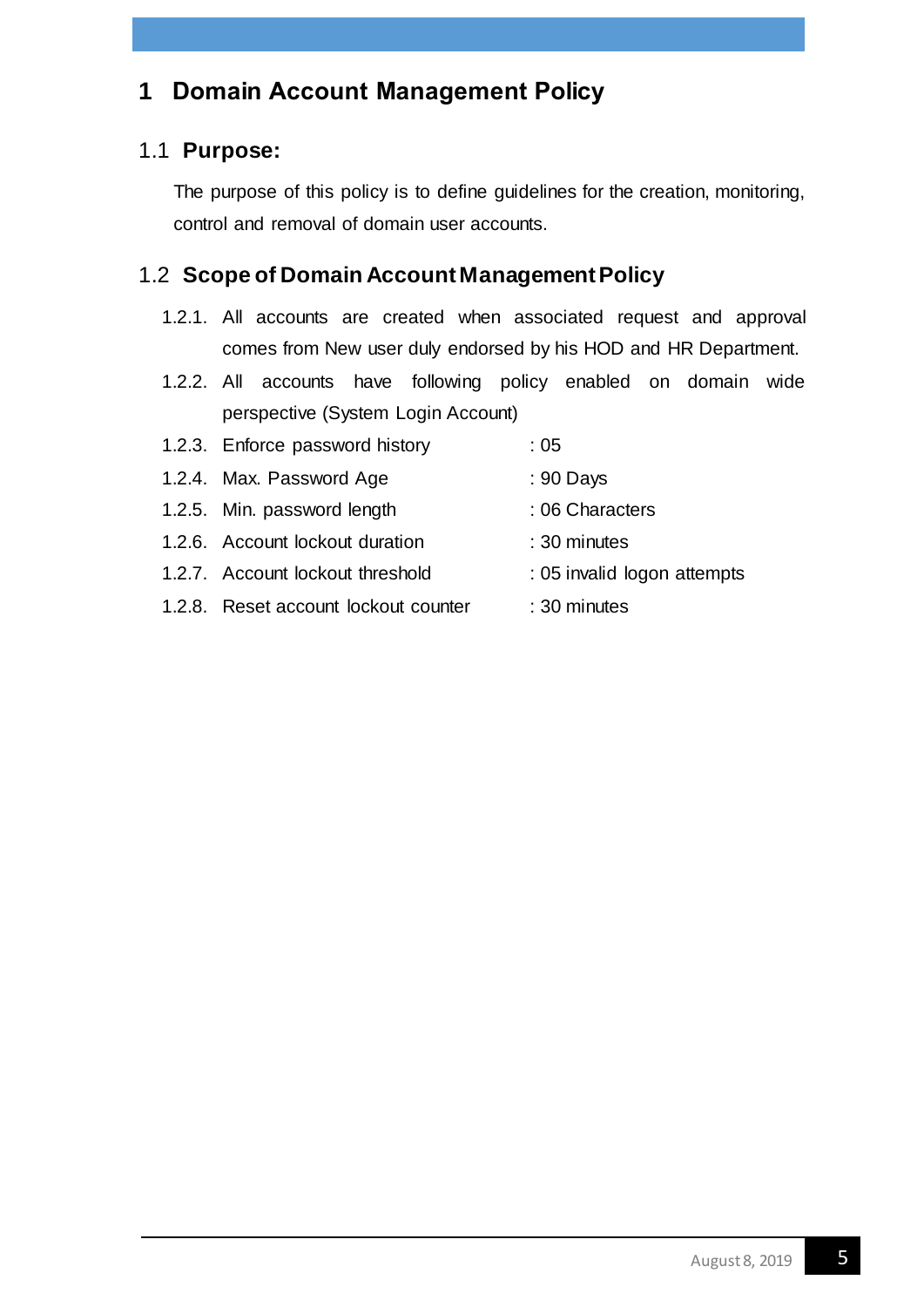# <span id="page-6-0"></span>**2 Antivirus Policy**

#### <span id="page-6-1"></span>2.1 **Purpose**

A virus is a piece of potentially malicious programming code that will cause some unexpected or undesirable event. Viruses can be transmitted via e-mail or instant messaging attachments, downloadable Internet files, diskettes, and CDs. Viruses are usually disguised as something else, and so their presence is not always obvious to the computer user. A virus infection can be very costly to Dr.BabasahebAmbedkar Open University in terms of lost data, lost staff productivity, and/or lost reputation.

As a result, one of the goals of Dr.BabasahebAmbedkar Open University is to provide a computing network that is virus-free. The purpose of this policy is to provide instructions on measures that must be taken by Dr.BabasahebAmbedkar Open University employees to help in achieving effective virus detection and prevention.

#### <span id="page-6-2"></span>2.2 **Scope**

This policy applies to all computers that are connected to the Dr.BabasahebAmbedkar Open University network via a standard network connection, wireless connection, modem connection, or virtual private network connection. This includes both University-owned computers and personally owned computers attached to the Dr.BabasahebAmbedkar Open University network. The definition of computers includes desktop workstations, laptop computers, handheld computing devices (PDAs)/Smartphones, and servers.

#### <span id="page-6-3"></span>2.3 **General Policy**

- 2.3.1. Currently, Dr. BabasahebAmbedkar Open University has Seqrite Endpoint Security by Quick Heal Technologies Ltd.As anti-virus software in use. Licensed copies of Seqrite Endpoint Security antivirus software can be obtained from the Computer Department. The most current available version of the anti-virus software package will be taken as the default standard.
- 2.3.2. All computers attached to the Dr. BabasahebAmbedkar Open University network must have standard, supported anti-virus software installed. This software must be active and scheduled to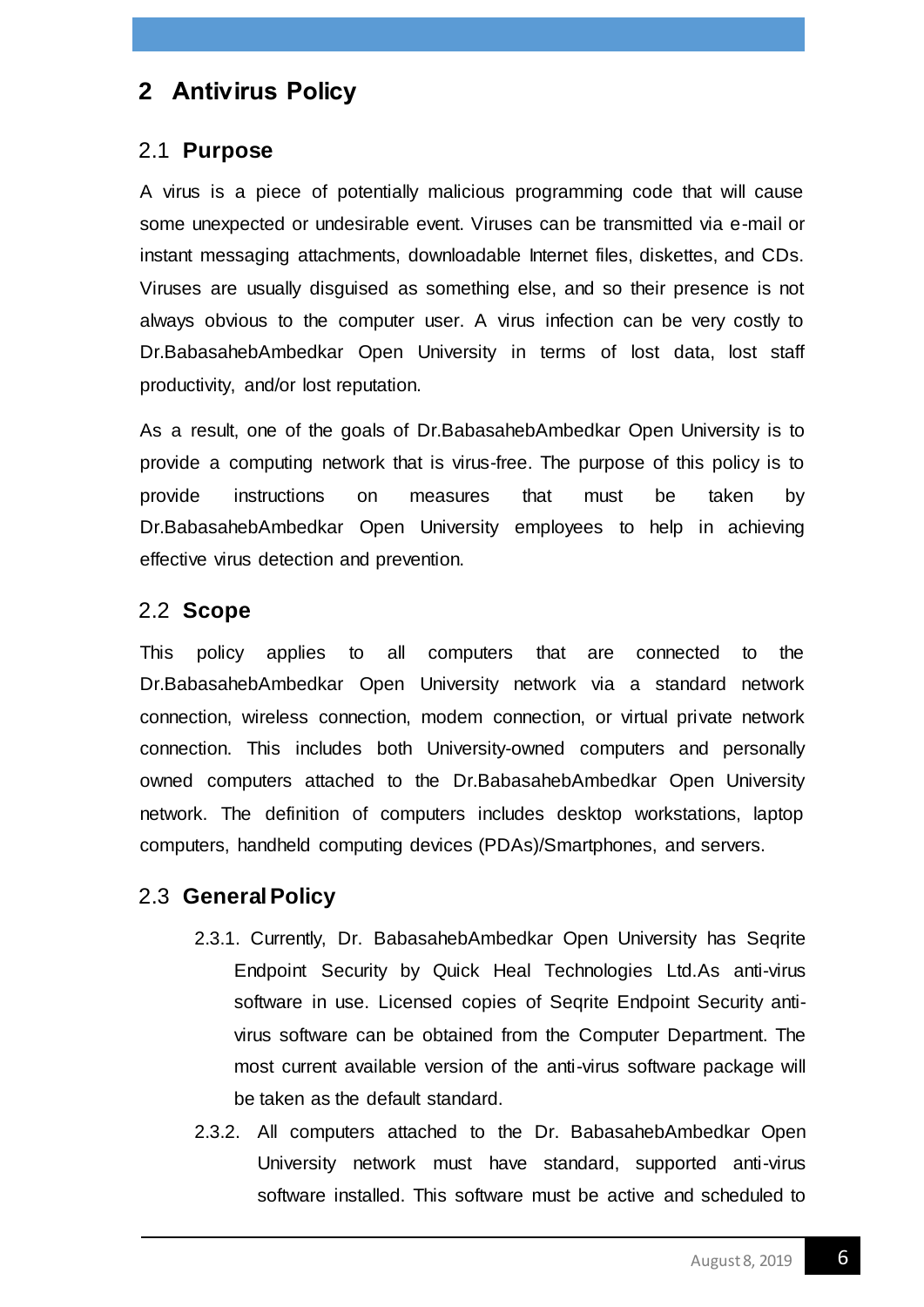perform virus checks at regular intervals, and have its virus definition files kept up to date.

- 2.3.3. Dr. Babasaheb Ambedkar Open University requires all existing and incoming students to install anti-virus software on their personal computers by the end of the second week of classes each semester. Failure to do so can result in the loss of connectivity to the Dr. BabasahebAmbedkar Open University network until anti- virus software is installed. Microsoft Fore Front anti- virus software is provided free to all students. Other antivirus products may be substituted as long as they are kept current.
- 2.3.4. Any activities with the intention to create and/or distribute malicious programs onto the Dr. BabasahebAmbedkar Open University network (e.g. viruses, worms, Trojan horses, e-mail bombs, etc.) are strictly prohibited.
- 2.3.5. If an employee receives what he/she believes to be a virus, or suspects that a computer is infected with a virus, it must be reported to the Computer Department immediately. Report the following information (if known): virus name, extent of infection, source of virus, and potential recipients of infected material.
- 2.3.6. No employee should attempt to destroy or remove a virus, or any evidence of that virus, without direction from the Computer Department.
- 2.3.7. Any virus-infected computer will be removed from the network until it is verified as virus-free.

#### <span id="page-7-0"></span>2.4 **Rules for Virus Prevention**

- 2.4.1. Always run the standard anti-virus software provided by Dr. BabasahebAmbedkar Open University.
- 2.4.2. Never open any files or macros attached to an e-mail from an unknown, suspicious, or untrustworthy source.
- 2.4.3. Never open any files or macros attached to an e-mail from a known source (even a co-worker) if you were not expecting a specific attachment from that source.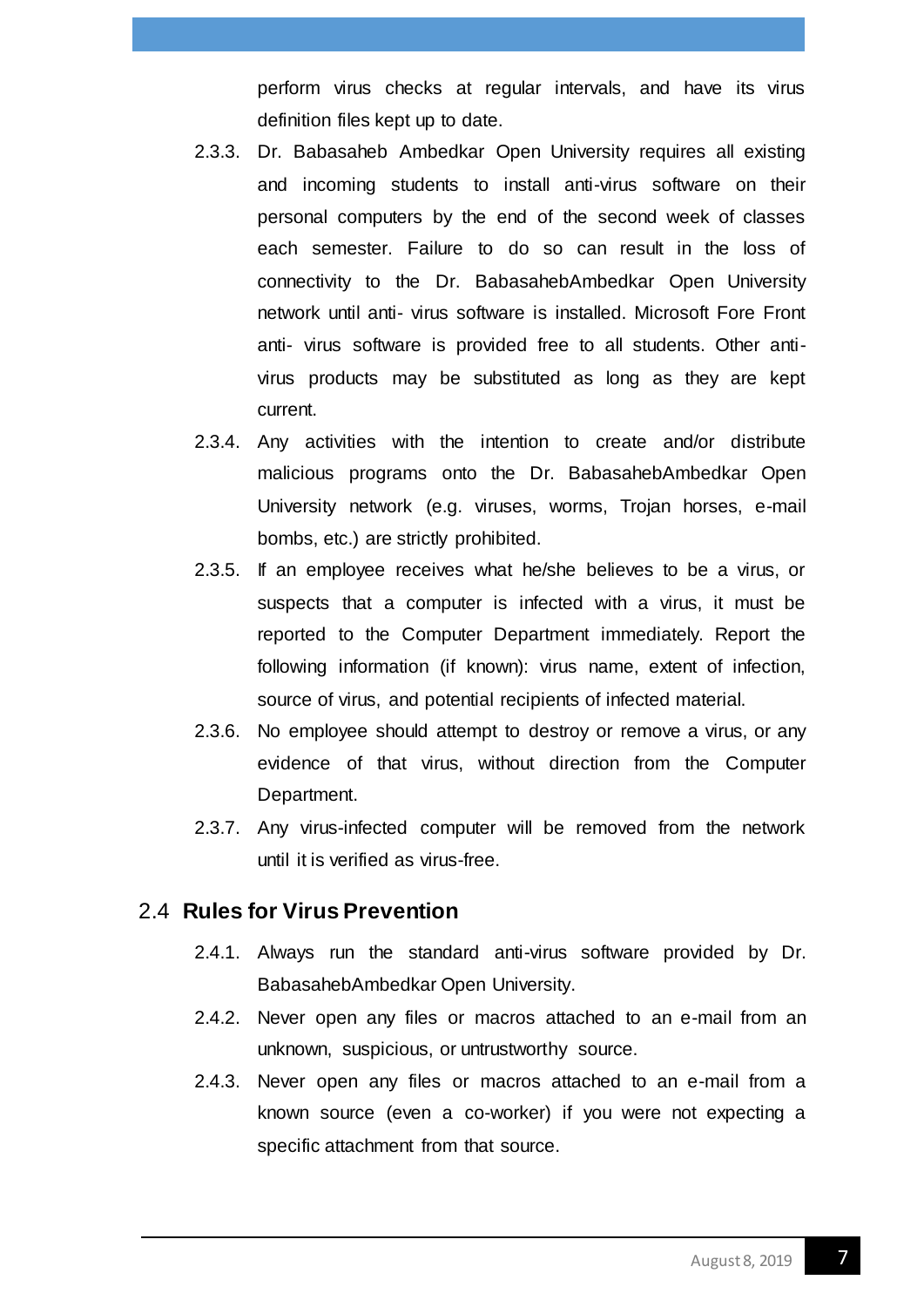- 2.4.4. Be suspicious of e-mail messages containing links to unknown Websites. It is possible that the link is a malicious executable (.exe) file disguised as a link. Do not click on a link sent to you if you were not expecting a specific link.
- 2.4.5. Never copy, download, or install files from unknown, suspicious, or untrustworthy sources or removable media.
- 2.4.6. Avoid direct disk sharing with read/write access. Always scan a removable device for viruses before using it.
- 2.4.7. If instructed to delete e-mail messages believed to contain a virus, be sure to also delete the message from your Deleted Items or Trash folder.
- 2.4.8. Back up critical data and systems configurations on a regular basis and store backups in a safe place.
- 2.4.9. Regularly update virus protection on personally owned home computers that are used for business purposes. This includes installing recommended security patches for the operating Systems and other applications that are in use.

#### <span id="page-8-0"></span>2.5 **Computer Department Responsibilities**

The following activities are the responsibility of the Dr.BabasahebAmbedkar Open UniversityComputer Department:

- 2.5.1. The Computer Department is responsible for maintaining and updating this Anti-Virus Policy.
- 2.5.2. The Computer Department will keep the anti-virus products it provides up-to-date in terms of both virus definitions and software version in use.
- 2.5.3. The Computer Department will apply any updates to the services it provides that are required to defend against threats from viruses.
- 2.5.4. The Computer Department will install anti-virus software on all Dr. BabasahebAmbedkar Open University owned and installed desktop workstations, laptops, and servers.
- 2.5.5. The Computer Department will take appropriate action to contain, remove, and assist in recovery from virus infections. In order to do so, the Computer Department may be required to disconnect a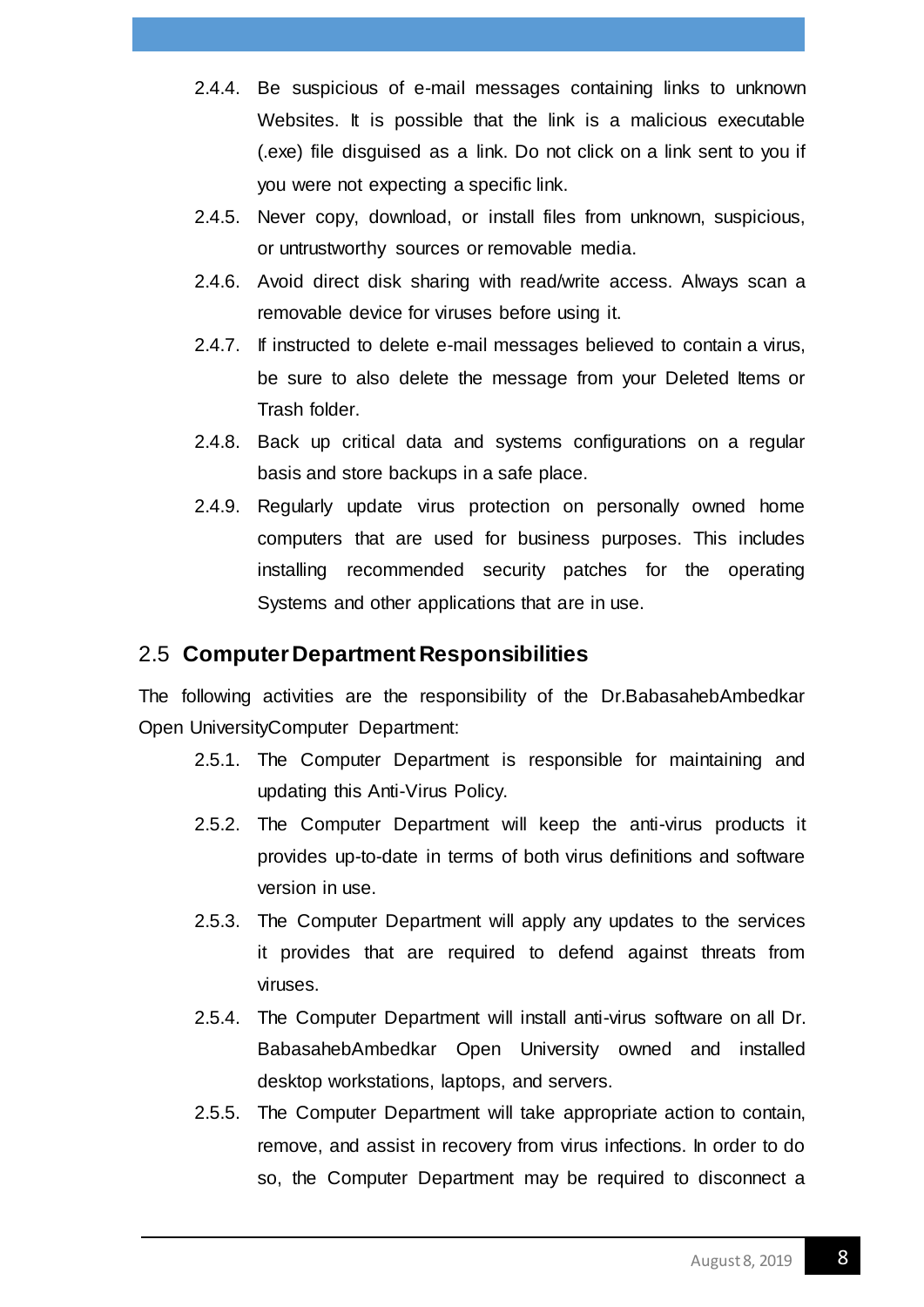suspect computer from the network or disconnect an entire segment of the network.

- 2.5.6. The Computer Department will perform regular anti-virus sweeps.
- 2.5.7. The Computer Department will attempt to notify users of Dr. BabasahebAmbedkar Open University systems of any credible virus threats via e-mail or telephone messages. Virus reports will not be acted upon until validated. Employees should not forward these or any virus warning messages in order to keep network traffic to a minimum.

#### <span id="page-9-0"></span>2.6 **Department and Individual Responsibilities**

The following activities are the responsibility of Dr.BabasahebAmbedkar Open University departments and employees:

- 2.6.1. Departments must ensure that all departmentally managed computers have virus protection that is in keeping with the standards set out in this policy.
- 2.6.2. Departments that allow employees to use personally-owned computers for official purposes must implement virus protection processes and procedures that are in keeping with the standards set out in this policy.
- 2.6.3. All employees are responsible for taking reasonable measures to protect against virus infection.
- 2.6.4. Employees must not attempt to either alter or disable anti-virus software installed on any computer attached to the Dr.BabasahebAmbedkar Open University network without the express consent of the Computer Department.

#### <span id="page-9-1"></span>2.7 **Enforcement**

Any employee or student who is found to have violated this policy are subject to the Employee/Student Conduct Code and may be subject to disciplinary action, up to and including termination of employment/school.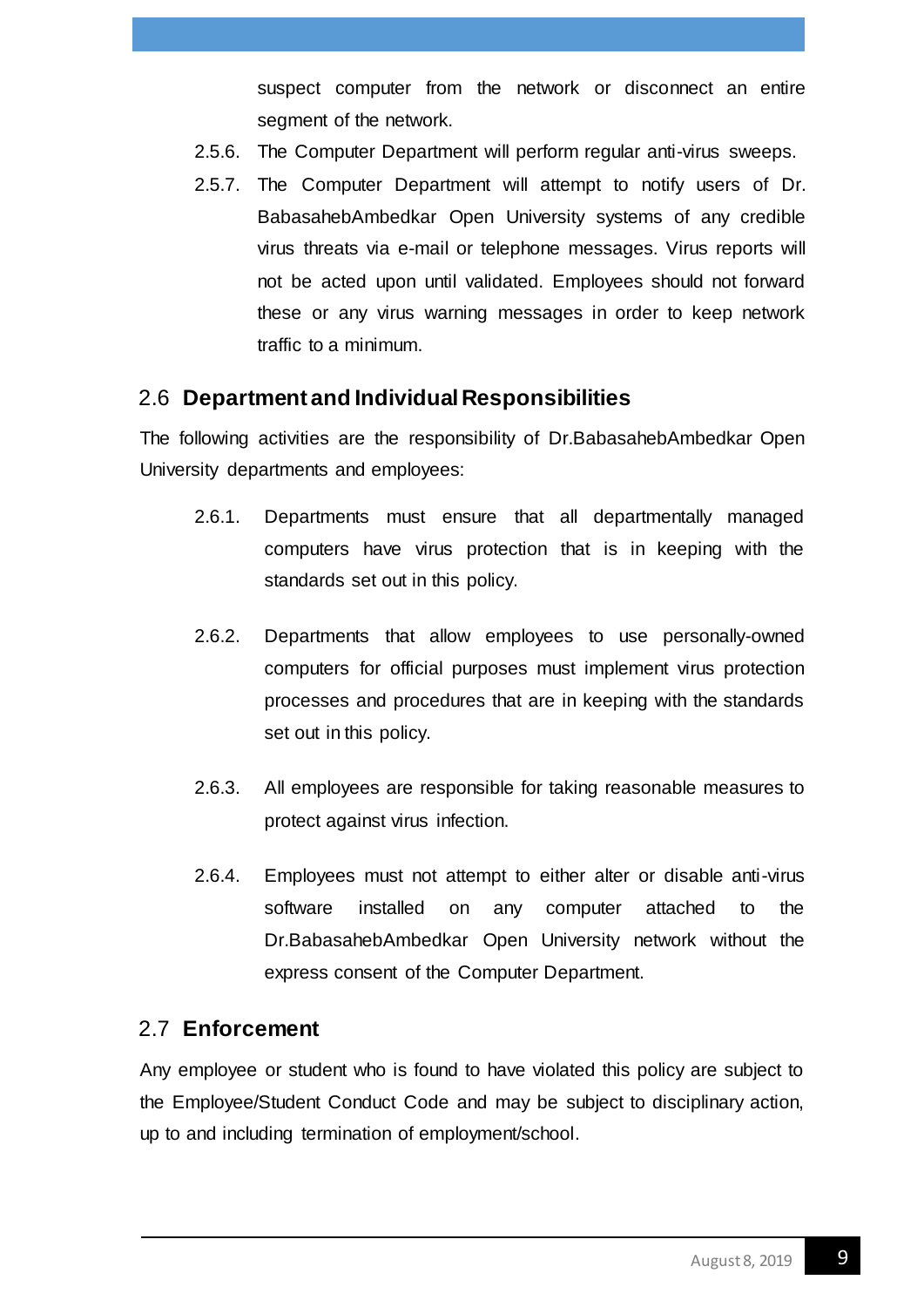# <span id="page-10-0"></span>**3 Audit Policy (Internal)**

#### <span id="page-10-1"></span>3.1 **Purpose:**

To provide the authority for members of IU's security forum to conduct a security audit on any system on IU's IT infrastructure at campus.

#### <span id="page-10-2"></span>3.2 **Audits can be conducted to:**

- 3.2.1. Ensure integrity, confidentiality and availability of information and resources.
- 3.2.2. Investigate possible security incidents, ensure conformance to IU's security Policies
- 3.2.3. Monitor user or system activity if required.

# <span id="page-10-3"></span>3.3 **Scope of Audit Policy:**

- 3.3.1. A periodic audit will be conducted to check all the policies.
- 3.3.2. During audit, system and user level access to any computing or communicating device will be provided to the auditors.
- 3.3.3. At the end of every three-month, security forum will research all of the requirements pertaining to the area to be audited.
- 3.3.4. All audits will be documented in the audit report.
- 3.3.5. A follow up audit will be done after 30 days to determine the effectiveness of corrective actions.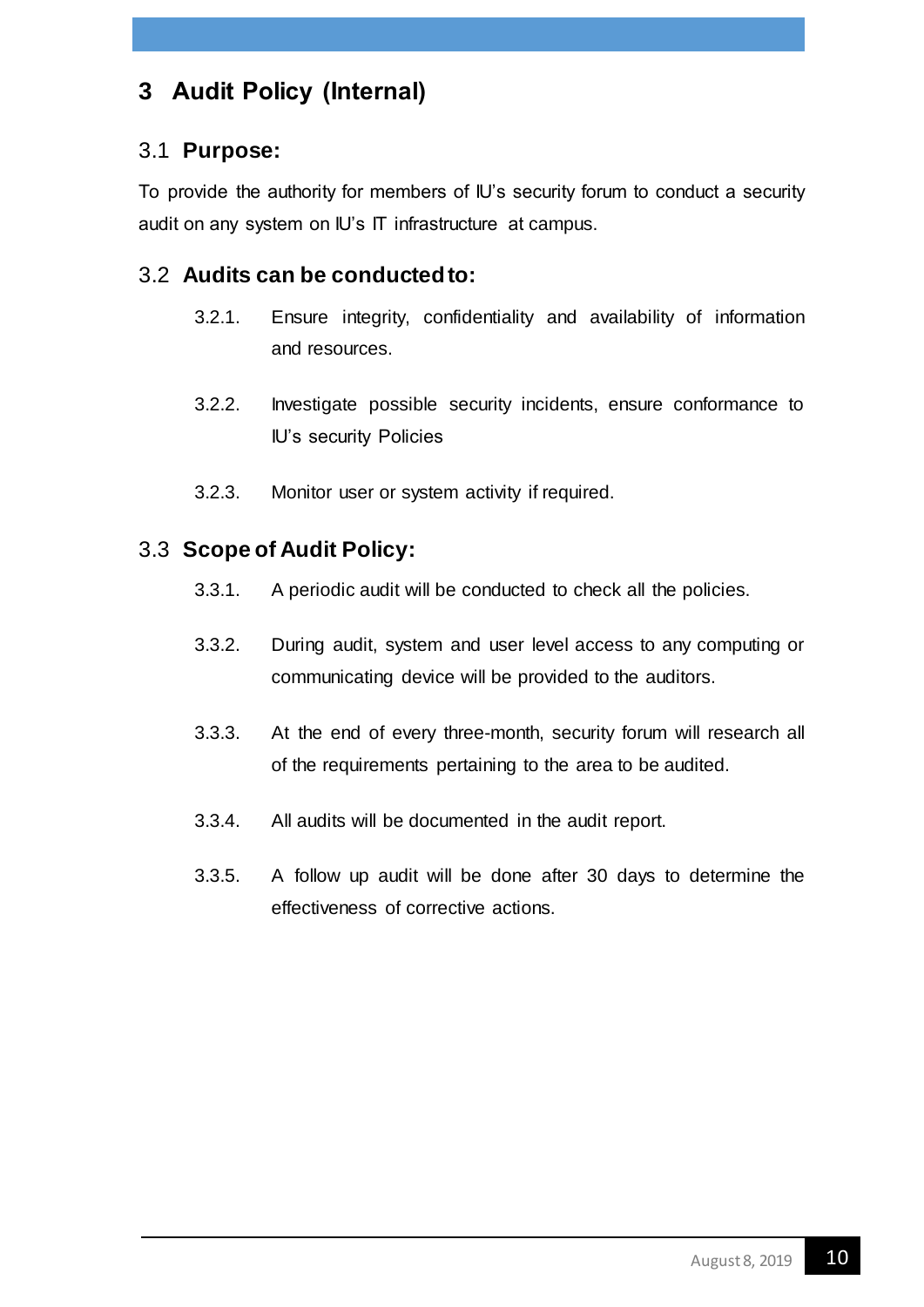# <span id="page-11-0"></span>**4 Change Management Policy**

#### <span id="page-11-1"></span>4.1 **Purpose:**

The purpose of change management is to maintain and improve system integrity; availability; confidentially and functionally with the IU's information processing infrastructure

#### <span id="page-11-2"></span>4.2 **Scope of Change Management Policy:**

- 4.2.1. All changes to application software, system software, hardware, network and data in the system will be authorized in nature.
- 4.2.2. The authorization procedures for changes will be documented.
- 4.2.3. Changes will be itemized in different priorities to conduct them in their respective time period.
- 4.2.4. High priority changes will be attended within 2 days, medium priority changes are attended within 7 days and low priority changes are attended within 15 days.
- 4.2.5. Version changes of application software, system software will be documented.
- 4.2.6. Before making the changes, proper analysis will be done to ascertain the impacts on the operational system and its functionality.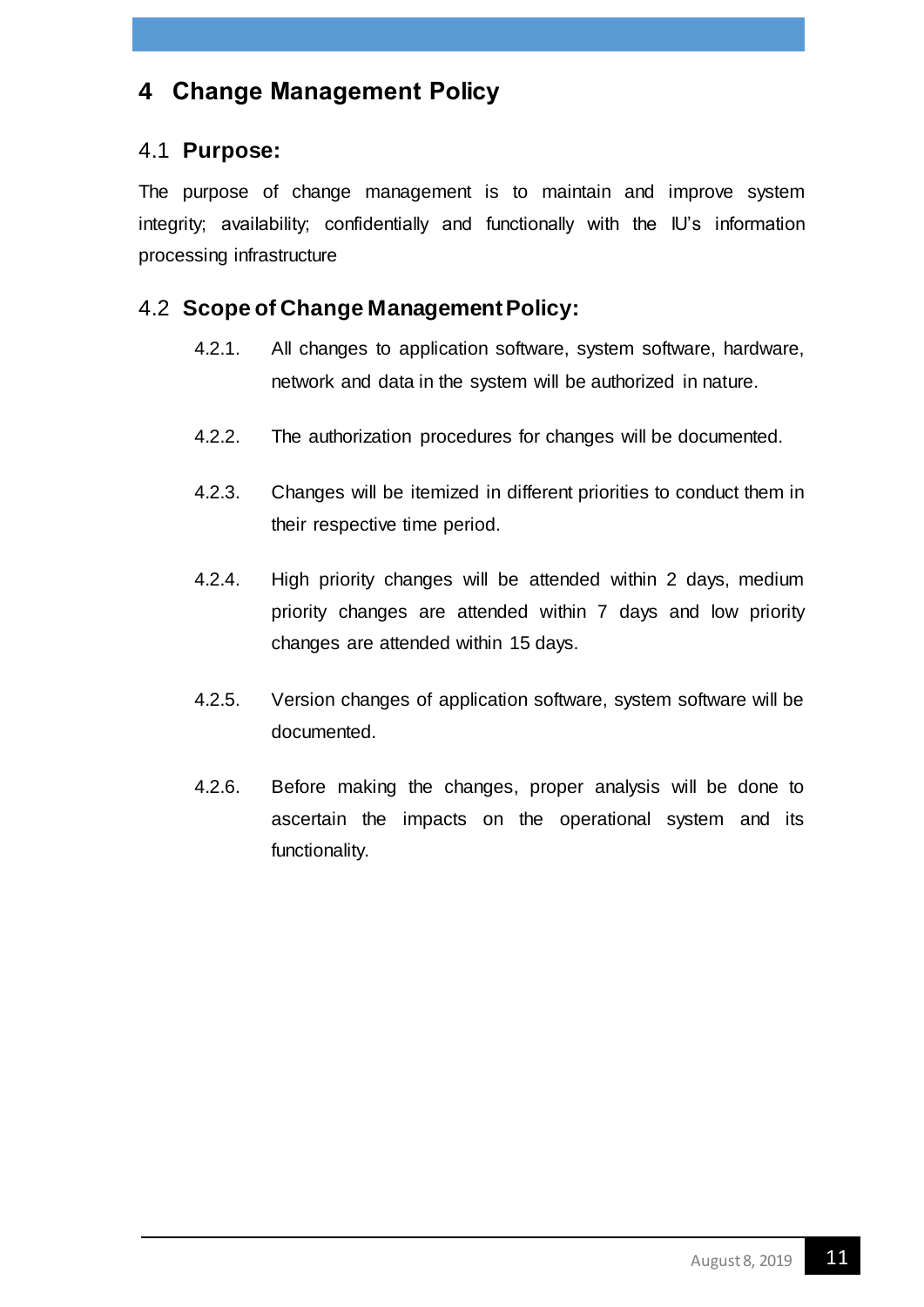# <span id="page-12-0"></span>**5 End-User Backup Policy**

#### <span id="page-12-1"></span>5.1 **Introduction**

Data is one of Dr.BabasahebAmbedkar Open University's most important assets. In order to protect this asset from loss or destruction, it is imperative that it is safely and securely captured, copied, and stored. The goal of this document is to outline a policy that governs how and when data residing on University desktop computers, PCs, and Laptops - as well as home office/mobile devices and appliances - will be backed up and stored for the purpose of providing restoration capability. In addition, it will address methods for requesting that backed up data are restored to individual systems.

#### <span id="page-12-2"></span>5.2 **Scope**

This policy refers to the backing up of data that resides on individual PCs, notebooks, laptop computers, and other such devices (to be referred to as "workstations").

Responsibility for backing up data on local desktop systems or laptops rests solely with the individual user. It is imperative that end-users save their data to the appropriate media and/or network space outlined in this policy in order that their data is backed up regularly in accordance with University regulations and business continuity plans.

This policy does not cover end-user information that is saved on a network or shared drive, as these are backed up when the servers are backed up.

## <span id="page-12-3"></span>5.3 **Backup Schedule**

Backups are conducted on every Friday.

#### <span id="page-12-4"></span>5.4 **Data Storage**

It is Dr.BabasahebAmbedkar Open University's policy that ALL data of Dr.BabasahebAmbedkar Open University will be backed up according to schedule. This includes any University, applications/projects under development, Website collateral, graphic designs, and so on, that reside on end-user computers.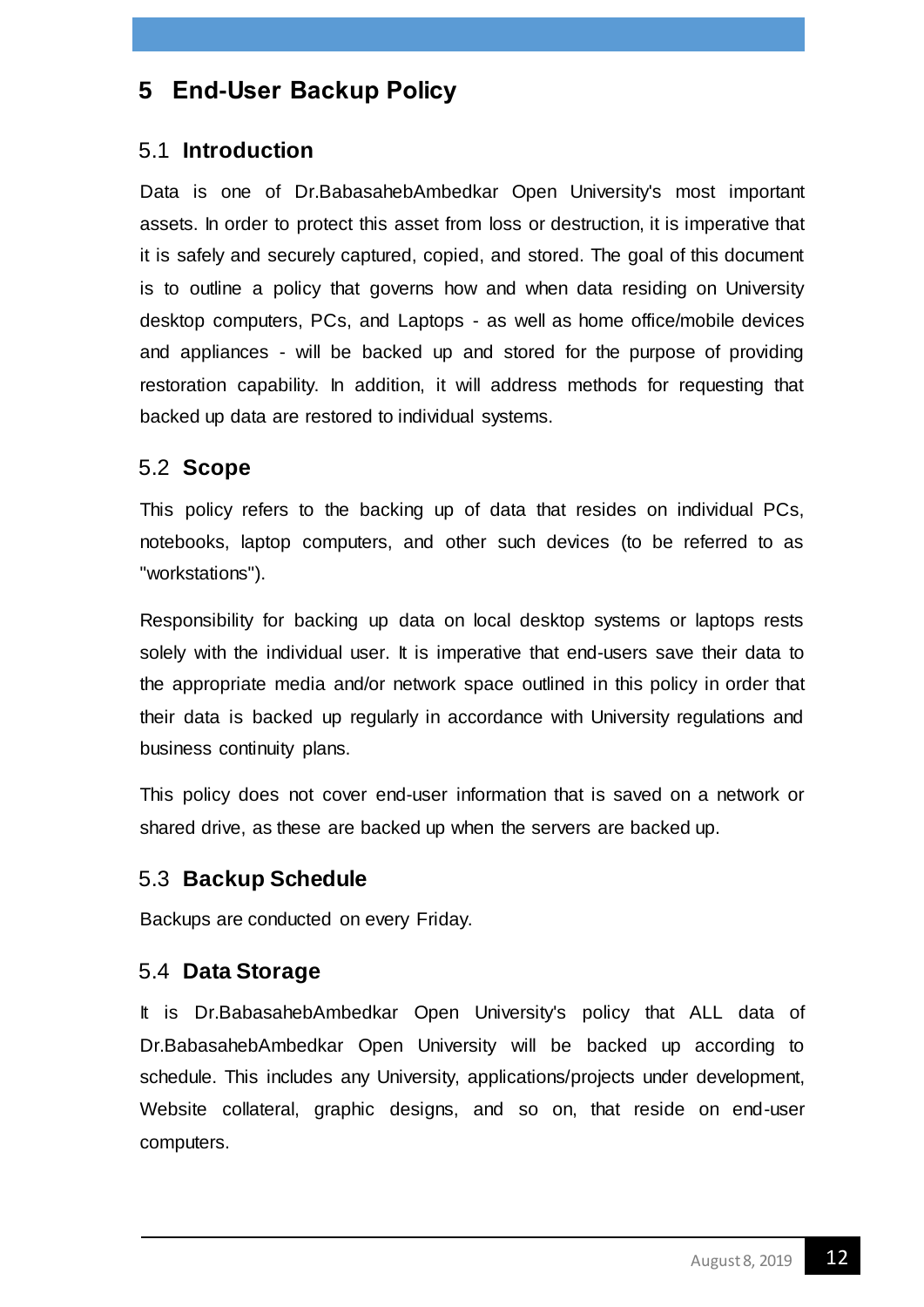- 5.4.1. **Office Users:**Dr.Babasaheb Ambedkar Open University data, especially works-in-progress, should be saved. This ensures that data will be backed up when the servers are backed up. If data is saved on a workstation's local drive, then that must be backed up every week onto their mapped network drive.
- 5.4.2. **Remote/Mobile Users:** Remote and mobile users will also back up data and then follow the same procedure as "Office Users" shown above. If this is not feasible due to distance from their office, then the remote/mobile user will employ CD/DVD Read/Write disks. Should Read/Write disks not be available, then select files should be copied to some type removable storage device as per Removable Device Policy, such as a mini hard drive, or solid state memory card.

#### <span id="page-13-0"></span>5.5 **Managing Restores**

The ultimate goal of any backup process is to ensure that a restorable copy of data exists. If the data cannot be restored, then the process is useless. As a result, it's essential that the IT Department regularly test its ability to restore data from the storage media or network drive. As such, all storage media must be tested time to time (3 to 4 times a year) to ensure that the data they contain can be completely restored to end-user workstations. Data will be restored from a backup if:

- 5.5.1. There is an intrusion or attack.
- 5.5.2. Files have been corrupted, deleted, or modified.
- 5.5.3. Information must be accessed that is located on an archived backup.
- 5.5.4. That workstation belongs to a domain.

In the event that an end-user requires or desires a data restore, the following policy will be adhered to:

5.5.5. The individual responsible for overseeing backup and restore procedures is Manager of Computer Department. If a user has a restore request, they can contact Computer Department by sending an e-mail, or filling out and submitting a request form.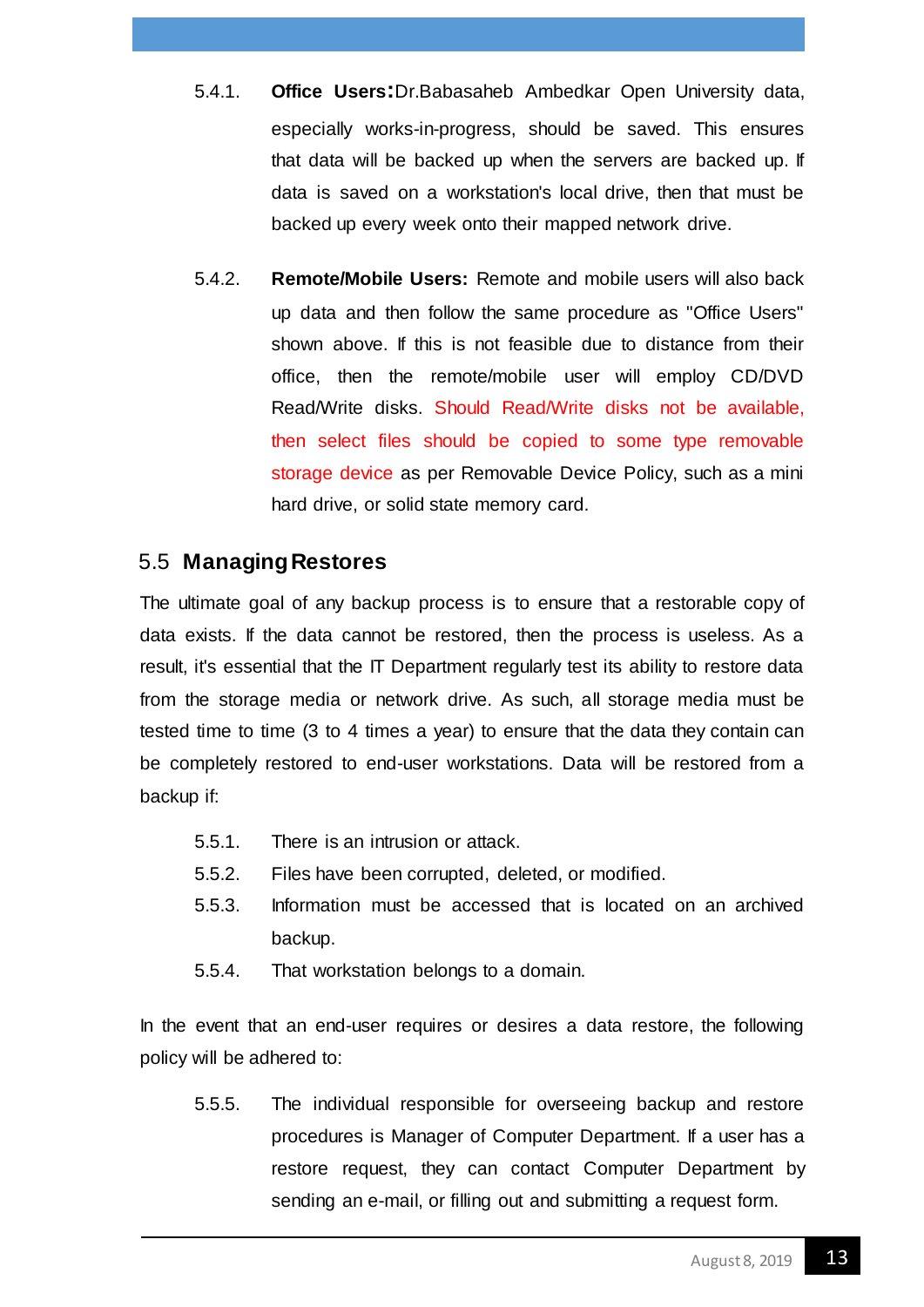- 5.5.6. In the event of unplanned downtime, attack, or disaster, Dr.BabasahebAmbedkar Open University's full restoration procedures will take place.
- 5.5.7. In the event of a local data loss due to human error, the enduser affected must contact the Computer Department and request a data restore. The end-user must provide the following information:
	- Name.
	- Contact information.
	- Name of file(s) and/or folder(s) affected.
	- Last known location of files(s) and/or folder(s) affected.
	- Extent and nature of data loss.
	- Events leading to data loss, including last modified date and time (if known).
	- Urgency of restore.
- 5.5.8. If the data loss was due to user error or a lack of adherence to procedure, then the responsible end-user may be required to participate in a tutorial on effective data backup practices and disciplinary action may be taken against those who are found to be repeatedly not adhering to backup procedures.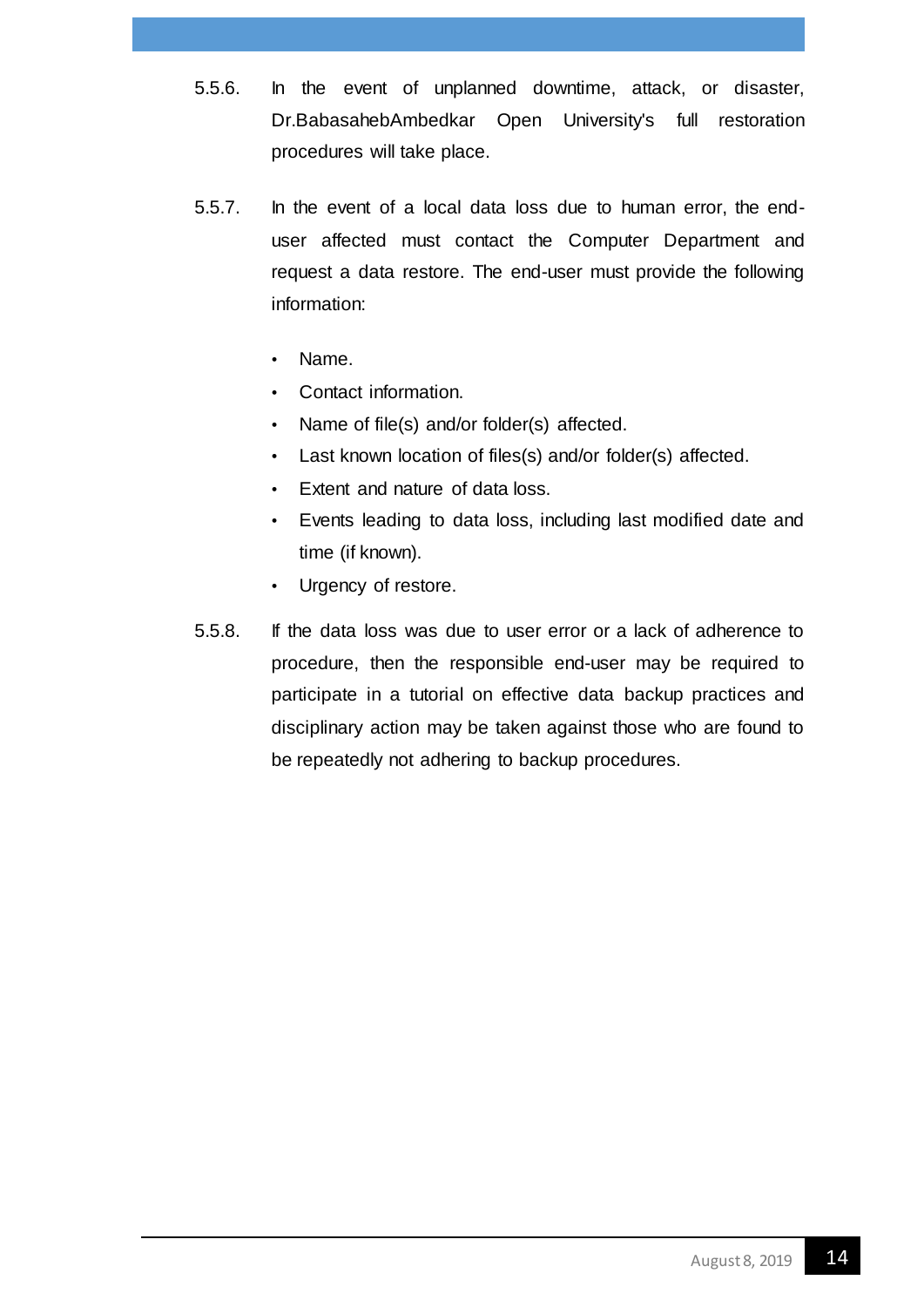# <span id="page-15-0"></span>**6 Computer Network and Internet Use Policy**

#### <span id="page-15-1"></span>6.1 **Personal Responsibility**

By accepting your account password and related information and accessing DR. BABASAHEB AMBEDKAR OPEN UNIVERSITY's network or Internet Systems, you agree to adhere to this policy. You also agree to report any network or Internet misuse to the Director of Computer Department. Misuse includes policy violations that harm another person or another individual's property.

#### <span id="page-15-2"></span>6.2 **Term of Permitted Use**

Network and Internet access extends throughout the term of your employment, provided you do not violate the organization's computer network and Internet use policy. Note: DR. BABASAHEB AMBEDKAR OPEN UNIVERSITY may suspend access at any time for technical reasons, policy violations, or other concerns.

#### <span id="page-15-3"></span>6.3 **Purpose and Use**

The university offers access to its network and Internet Systems for official/academic purposes only. If you are unsure whether an activity constitutes appropriate official/academic use, consult either HOD or Head of Computer Department.

#### <span id="page-15-4"></span>6.4 **Netiquette Rules**

Employees must adhere to the rules of network etiquette, or netiquette. In other words, they must be polite, adhere to the organization's electronic writing and content guidelines, and use the network and Internet appropriately and legally. DR. BABASAHEB AMBEDKAR OPEN UNIVERSITY will determine what materials, files, information, software, communications, and other content and activity are permitted or prohibited, as outlined below.

#### <span id="page-15-5"></span>6.5 **Banned Activity**

The following activities violate DR. BABASAHEB AMBEDKAR OPEN UNIVERSITY's computer network and Internet use policy:

6.5.1. Using, transmitting, receiving, or seeking inappropriate, offensive, vulgar, suggestive, obscene, abusive, harassing, belligerent, threatening, defamatory (harming another person's reputation by lies), or misleading language and materials.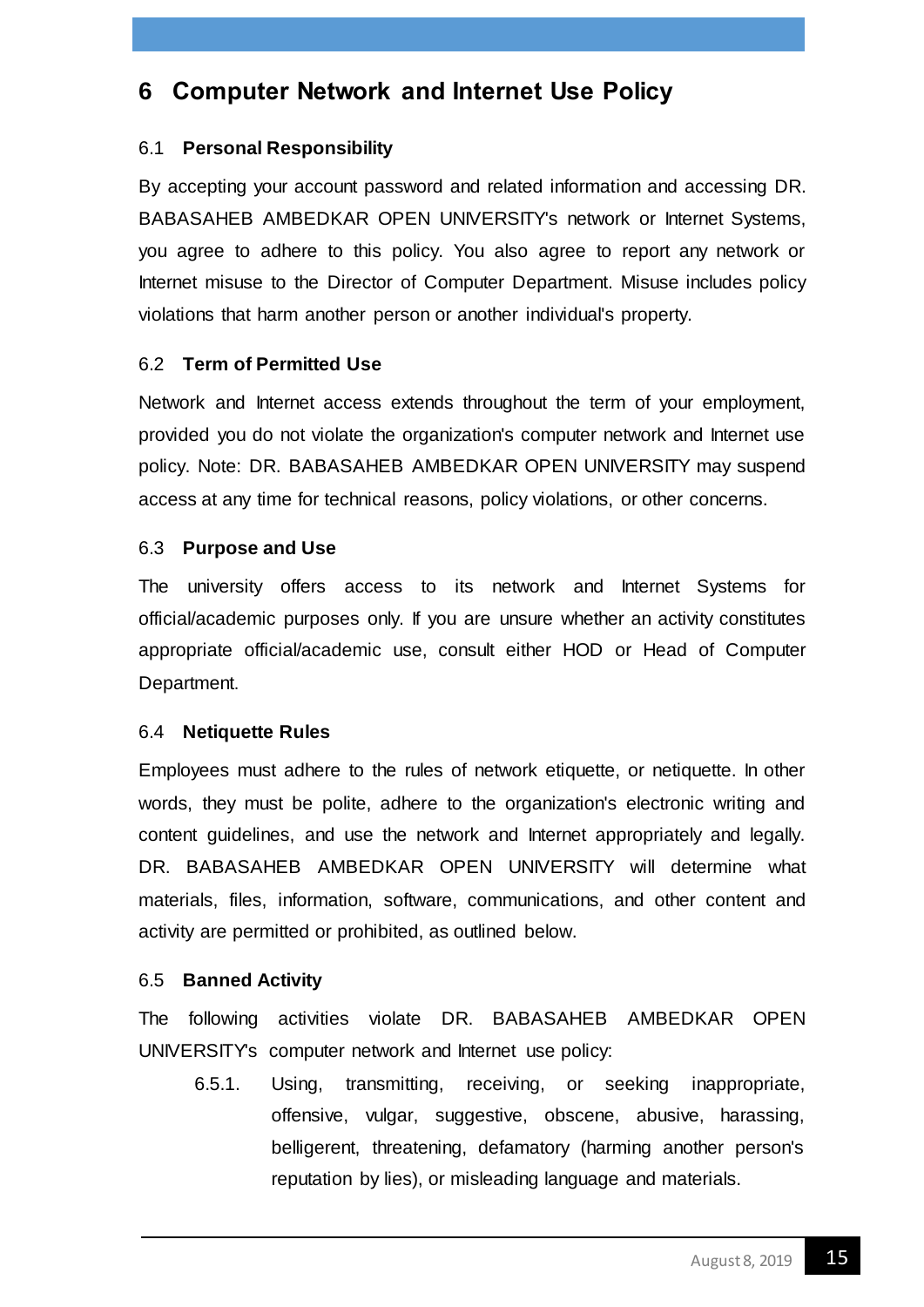- 6.5.2. Making ethnic, sexual-preference, or gender-related slurs or jokes.
- 6.5.3. Engaging in illegal activities, or encouraging others to do so.

#### <span id="page-16-0"></span>6.6 **Summary internet usage policy provisions**

- 6.6.1. The University has software (Cyberoam) and systems in place that can monitor and record all Internet usage.
- 6.6.2. We reserve the right to inspect any and all files stored in private areas of our network in order to assure compliance with policy.
- 6.6.3. No Employee should use the TOR browser or any of its variants to bypass security systems in any form. Employee found using TOR application or similar browser or its variants will be considered as a serious offense and result will in the suspension, disciplinary action, and possibly termination.
- 6.6.4. Sexually explicit material should not be displayed, archived, stored, distributed, edited or recorded using our network or computing resources.
- 6.6.5. Use of any University resources for illegal activity is grounds for immediate dismissal, and we will cooperate with any legitimate law enforcement activity.
- 6.6.6. No employee should use University facilities knowingly to download or distribute pirated software or data.
- 6.6.7. No employee should use the University Internet facilities to deliberately propagate any virus, worm, Trojan horse or trapdoor program code etc.
- 6.6.8. In the interest of keeping the University well-informed, use of YouTube Education videos is acceptable, provided they are relevant to the scope of our academic curriculum.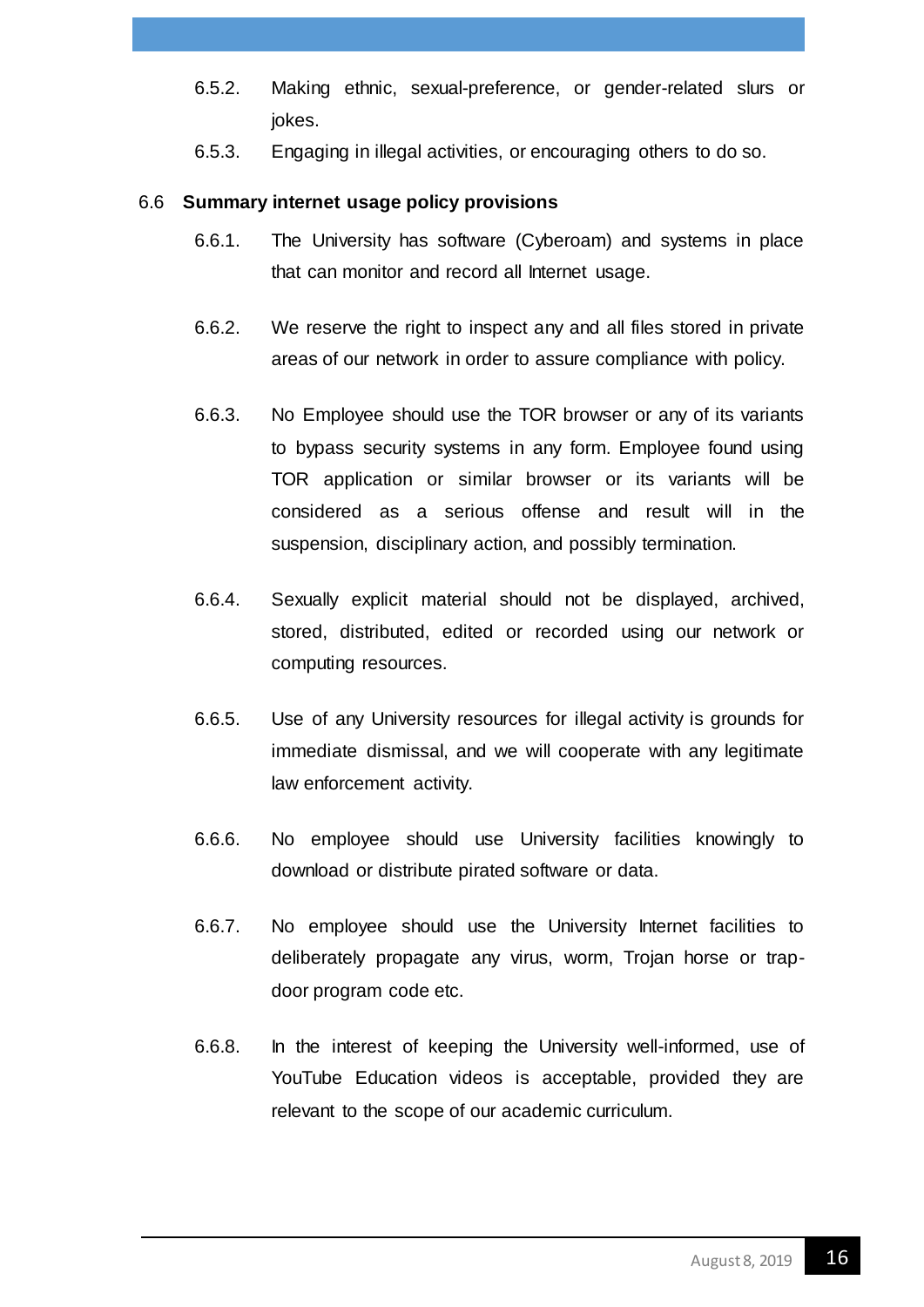- 6.6.9. Employees with Internet access should not use University Internet facilities to download entertainment software or games, or to play games against opponents over the Internet.
- 6.6.10. No employee is allowed to visit video/music streaming websites for entertainment purpose. Only YouTube streaming is allowed with education filter.
- 6.6.11. Each employee using the Internet facilities of the University will have to identify himself or herself honestly, accurately and completely, when setting up accounts on outside computer systems.
- 6.6.12. Only those employees or officials who are authorized to speak to the media, to analysts or at public gatherings on behalf of the University may speak/write in the name of the University in any electronic communications. Where an individual participant is identified as an employee of the University, the employee must refrain from any political advocacy and must refrain from the unauthorized endorsement or appearance of endorsement by the University of any commercial product or service not sold or serviced by this University.
- 6.6.13. Employees are reminded that it is inappropriate to reveal confidential information, and any other material covered by existing University secrecy policies and procedures on the Internet. Employees releasing such confidential information whether or not the release is inadvertent — will be subject to the penalties provided in existing University policies and procedures.
- 6.6.14. User IDs and passwords help maintain individual accountability for Internet resource usage. Any employee who obtains a password or ID for an Internet resource from University must keep that password confidential. University policy prohibits the sharing of user IDs or passwords obtained for access to Internet sites. Employees/Student found repeatedly ignoring this policy will be subjected to disciplinary action.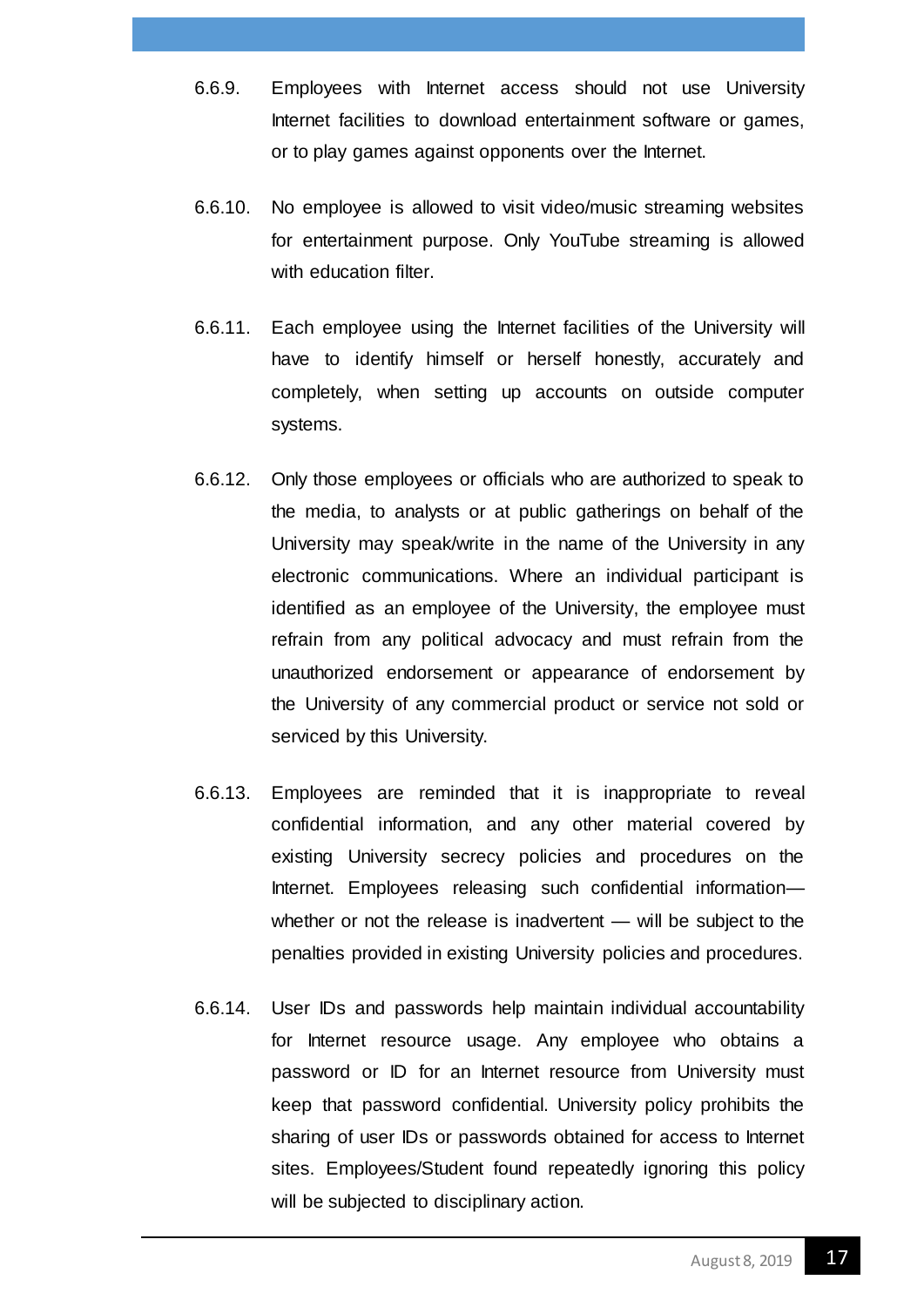# <span id="page-18-0"></span>**7 Copyright on Digital Information Systems**

#### <span id="page-18-1"></span>7.1 Introduction

Individuals using computers and networks ("Digital Information Systems") at Dr.BabasahebAmbedkar Open University (the "University") are responsible for complying with copyright laws and the University's policies and procedures regarding use of the Digital Information Systems. The University reserves the right to deny, limit, revoke or extend computing privileges and access to the Digital Information Systems at Computer Department discretion. In addition, alleged violations of this procedure, the University's policies regarding use of the Digital Information Systems, or other policies of the University in the course of using the Digital Information Systems may result in an immediate loss of computing privileges and may also result in the referral of the matter to the University's Management.

The procedures outlined below will apply when the University receives notification of an alleged copyright infringement. For purposes of these procedures, an E-mail message shall be considered a written notice or request.

## <span id="page-18-2"></span>7.2 **Notification of Infringement**

- 7.2.1. Copyright holders who believe their copyrighted material has been infringed by an account holder must notify the University's Executive President or the competent authority (Registrar) of the allegedly infringing action or material in writing. The notification must:
	- 7.2.1.1. Identify the copyrighted material being infringed in sufficient detail to permit the University to locate the allegedly infringing material on the University's Digital Information Systems,
	- 7.2.1.2. State the basis for the claim of possible infringement,
	- 7.2.1.3. State the basis for the copyright holder's copyright in the work (e.g., author, owner, and assignee).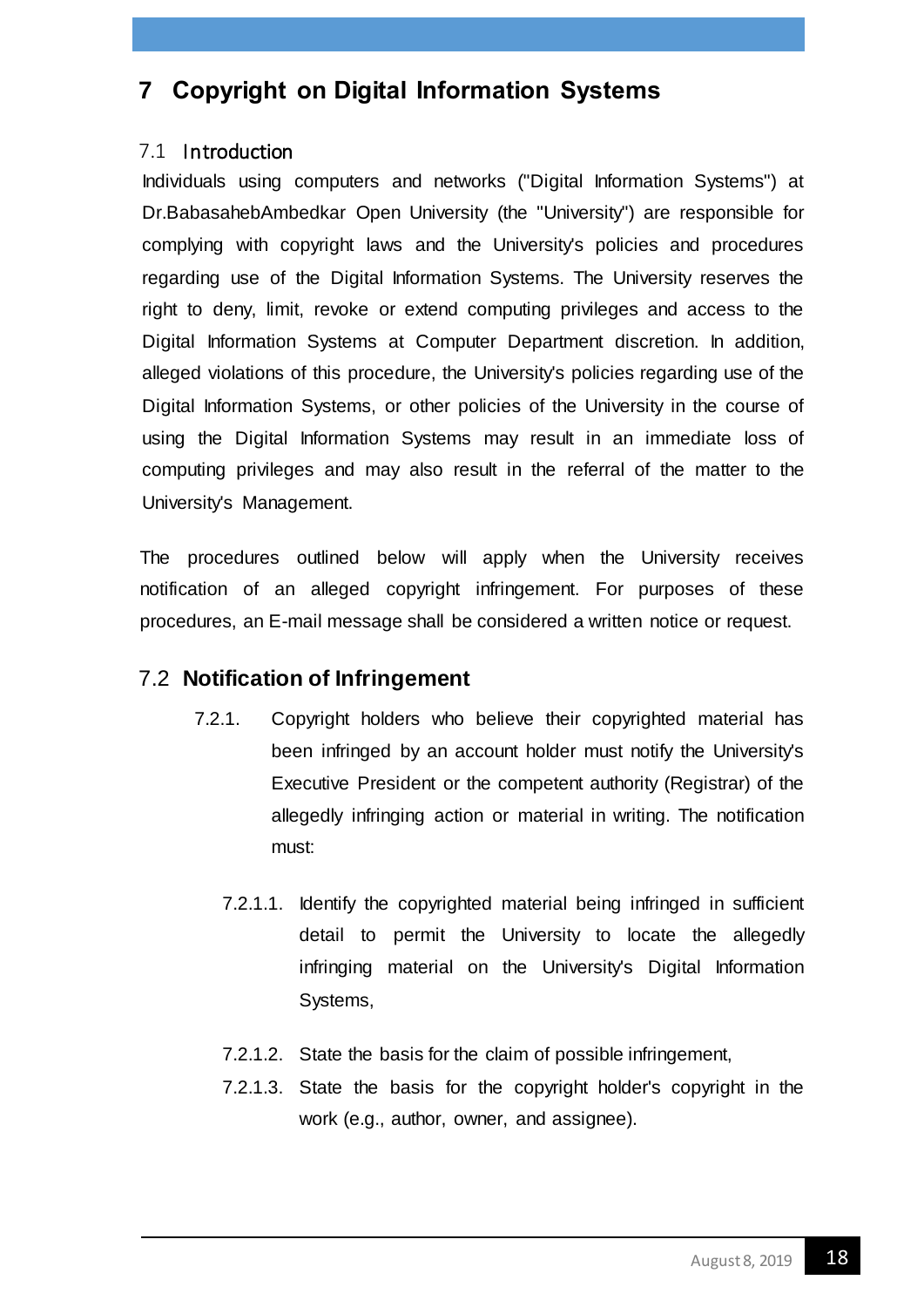- 7.2.2. The Registrar will notify the account holder who appears to have posted the allegedly infringing material, and will investigate the complaint promptly.
- 7.2.3. If, after conducting an investigation, the Computer Department or Registrar determines that the allegedly infringing material appears to infringe the copyright of the copyright holder, the Registrar will follow the procedures for Removal of Infringing Material set forth below.

## <span id="page-19-0"></span>7.3 **Removal of Infringing Material**

- 7.3.1. In the event that the allegedly infringing material is being used for an active class at the University, the Registrar will attempt to work out an arrangement with the copyright holder for use of the allegedly infringing material by the account holder until the end of the current semester. Failing a satisfactory arrangement, the Registrar will conduct an investigation of the incident and take action as set forth below regarding any allegedly infringing material.
- 7.3.2. If, after the Registrar's investigation, the Registrar determines that the allegedly infringing material appears not to infringe the copyright of the copyright holder, the Registrar will notify the copyright holder and the account holder of the determination. If the copyright holder disagrees with the determination of the Registrar, the copyright holder may request in writing that the University may appoint a lawyer to render an opinion as to whether the allegedly infringing material constitutes copyright infringement pursuant to paragraph below.
- 7.3.3. If, after the Registrar's investigation, the Registrar determines that the allegedly infringing material appears to infringe the copyright of the copyright holder, the Registrar will notify the Executive President of Dr.BabasahebAmbedkar Open University, the copyright holder and the account holder whose account was used to post the allegedly infringing material.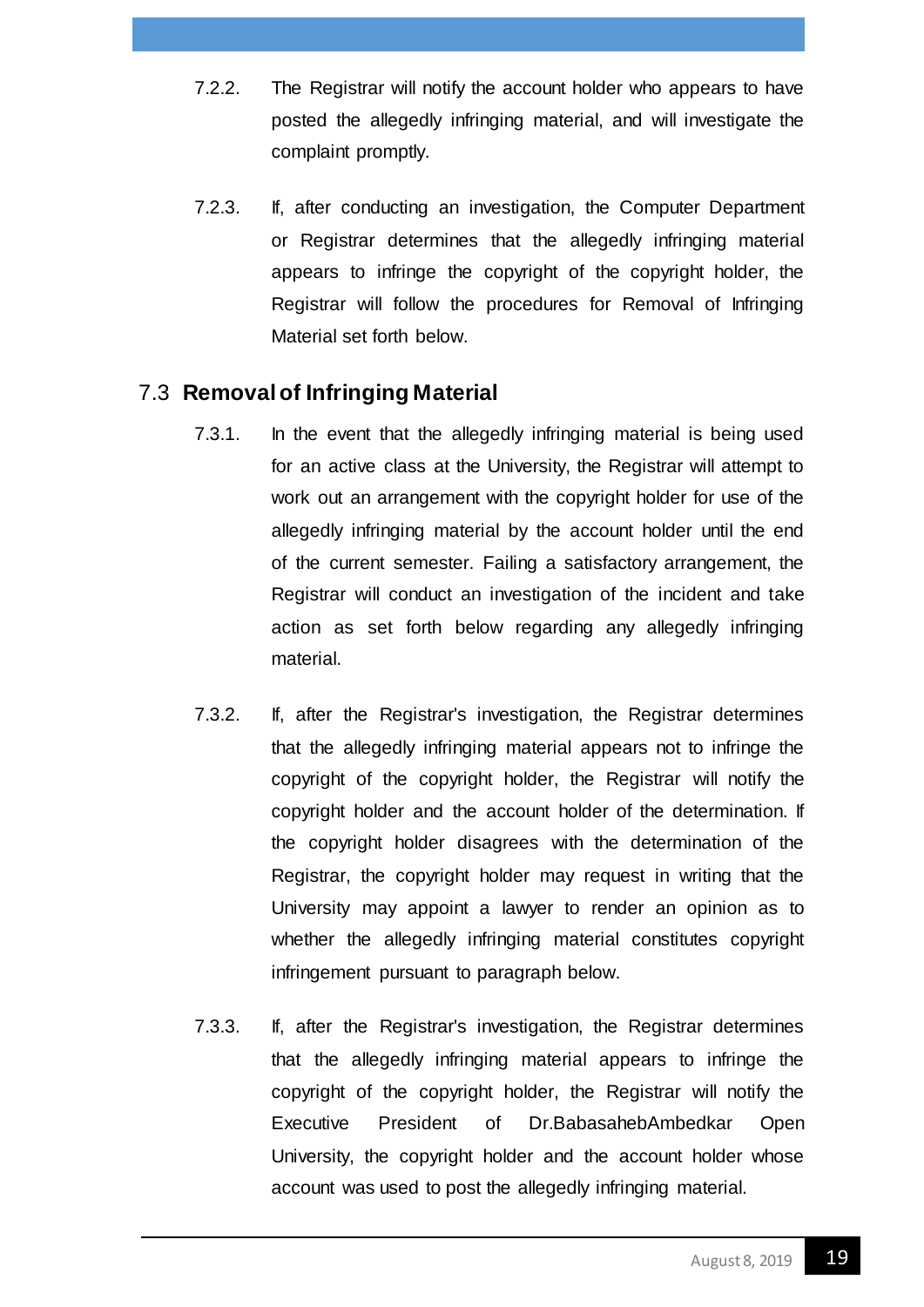- 7.3.4. Upon receipt of such notification from the Registrar, the Executive President of Dr.BabasahebAmbedkar Open University, will direct the appropriate Computer Department staff member to remove, or block access to, the allegedly infringing material.
- 7.3.5. Upon receipt of notification from the Registrar that the allegedly infringing material appears to infringe the copyright of the copyright holder and is being blocked or removed from IU Digital Information Systems, the account holder may request that the Designated Representative restore the removed or blocked material based on the account holder belief that the allegedly infringing material is not infringing. Such request must be in writing and include a detailed statement of the basis for the account holder's belief that the allegedly infringing material is not infringing, as well as a request that the removed or blocked material be restored.
- 7.3.6. If the Registrar receives such request from the account holder, the Registrar will provide a copy of the request to the copyright holder.
- 7.3.7. If, within 15 working days after a copy of the account holder's request is sent to the copyright holder by the Registrar, the Registrar has not received a written request from the copyright holder to continue the blocking or removal of the allegedly infringing material, the Registrar will notify the Executive President, Dr.BabasahebAmbedkar Open University to restore the material. The Executive President of Dr.BabasahebAmbedkar Open University, will restore the allegedly infringing material within four working days after receipt of such notification.
- 7.3.8. If the Registrar receives within 15 working days a written request from the copyright holder to continue the blocking or removal of the allegedly infringing material is received from the original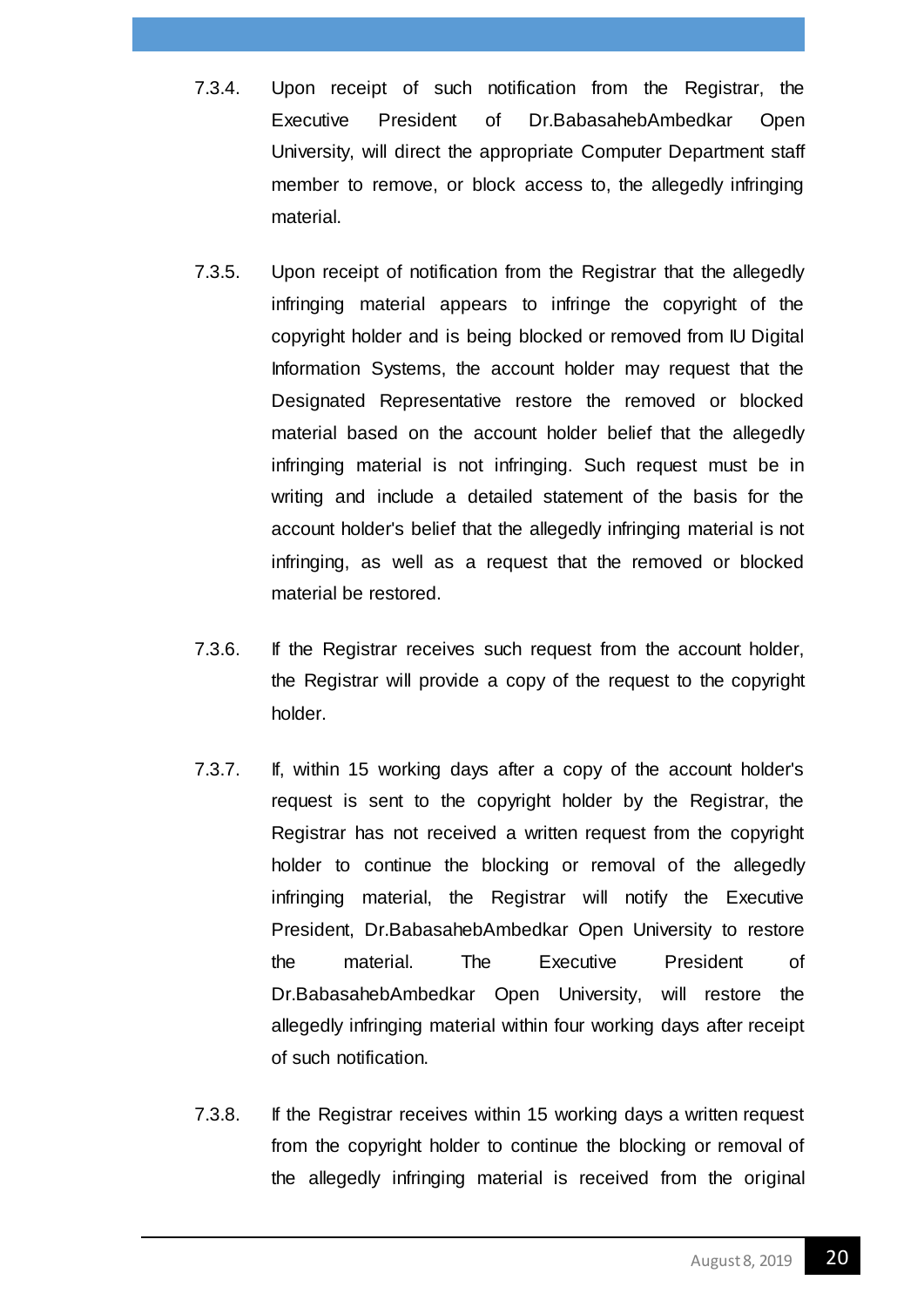sender, the Registrar will provide copies of all correspondence in the matter to the Executive President of Dr.BabasahebAmbedkar Open University, who will forward copies of such correspondence to the University's lawyer, who will be asked to render an opinion as to whether the allegedly infringing material constitutes copyright infringement. If the allegedly infringing material is determined not to constitute copyright infringement, the material will be restored by the Executive President, within four working days of such determination.

# <span id="page-21-0"></span>7.4 **Designation of Agent to Receive Notification of Claimed Infringement**

7.4.1. This is to notify copyright holders that Dr.BabasahebAmbedkar Open University's Registrar to receive notices and requests concerning claimed infringement, pursuant to the Indian Copyright Act, 1957 is Executive President. Any copyright holder wishing to send a notice to Dr.BabasahebAmbedkar Open University regarding possible copyright infringement should file that notice in writing with Executive President at the following address:

#### Executive President

Dr.BabasahebAmbedkar Open University, 'Jyotirmay' Parisar,Sarkhej-Gandhinagar Highway, Chharodi, Ahmedabad - 382 481.

# <span id="page-21-1"></span>7.5 **Indemnification of Dr. BabasahebAmbedkar Open University**

Users agree, in consideration of access to the University's computing, networking and media services, to indemnify, defend, and hold harmless the University for any lawsuits, claims, losses, expenses or damages, including, but not limited to, the user's access to or use of the University's computing, networking, and media services and facilities.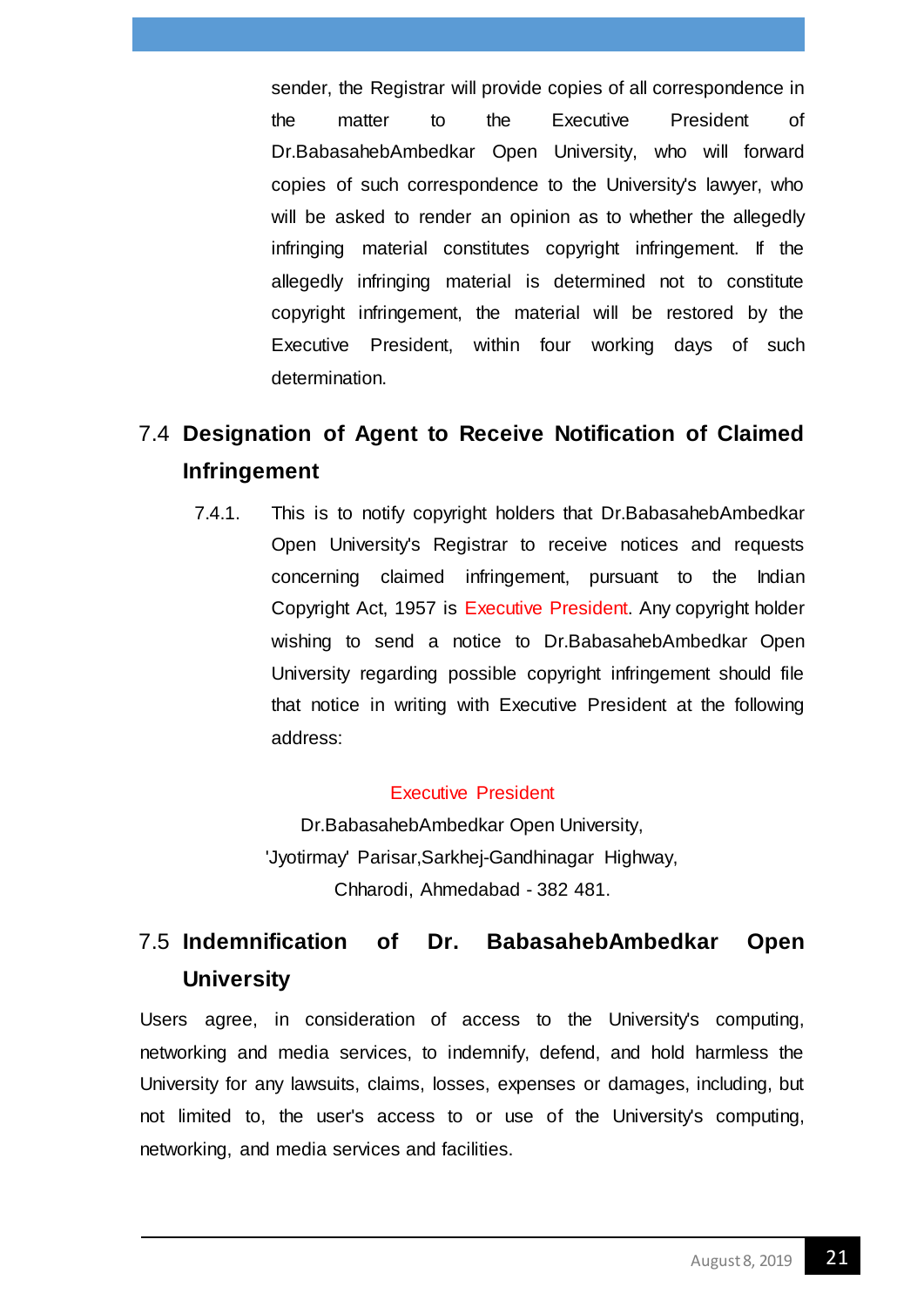## <span id="page-22-0"></span>7.6 **Noncompliance and Sanctions**

Information Technology Services may suspend or terminate all computing privileges of any individuals without notice who engage in improper computing activities. Serious cases, as determined by the President of Dr.BabasahebAmbedkar Open University, will be referred to the Board of Management for disciplinary action. Such disciplinary action may include the suspension, expulsion, or termination of the offending individual, as appropriate and as determined at the sole discretion of Dr.BabasahebAmbedkar Open University. Where violation of law is involved, cases will be referred to the proper legal authorities for action. The following serves to provide examples of violations of computing or computing facility policies at Dr.BabasahebAmbedkar Open University. The list of violations includes, but is not limited to.

## <span id="page-22-1"></span>7.7 **Malicious misuse. Examples**

Using IDs or passwords assigned to others, disrupting the network, destroying information, removing software from public computers, spreading viruses, sending email that threatens or harasses other people, invading the privacy of others, and subscribing others to mailing lists or providing the e-mail addresses of others to bulk mailers without their approval.

## <span id="page-22-2"></span>7.8 **Unacceptable use of software and hardware**

Examples: knowingly or carelessly running or installing unlicensed software on any computer Systems or network; giving another user a program intended to damage the Systems; running or installing any program that places an excessive load on a computer Systems or network, or compromises the security of the systems or network; violating terms of applicable software licensing agreements, including copying or reproducing any licensed software; or violating copyright laws and their fair use provisions through inappropriate reproduction or dissemination of copyrighted text, images, or other materials; using imaging equipment to duplicate, alter and subsequently reproduce official documents.

#### <span id="page-22-3"></span>7.9 **Inappropriate access**

Examples: unauthorized use of a computer account; providing misleading information in order to obtain access to computing facilities; using the campus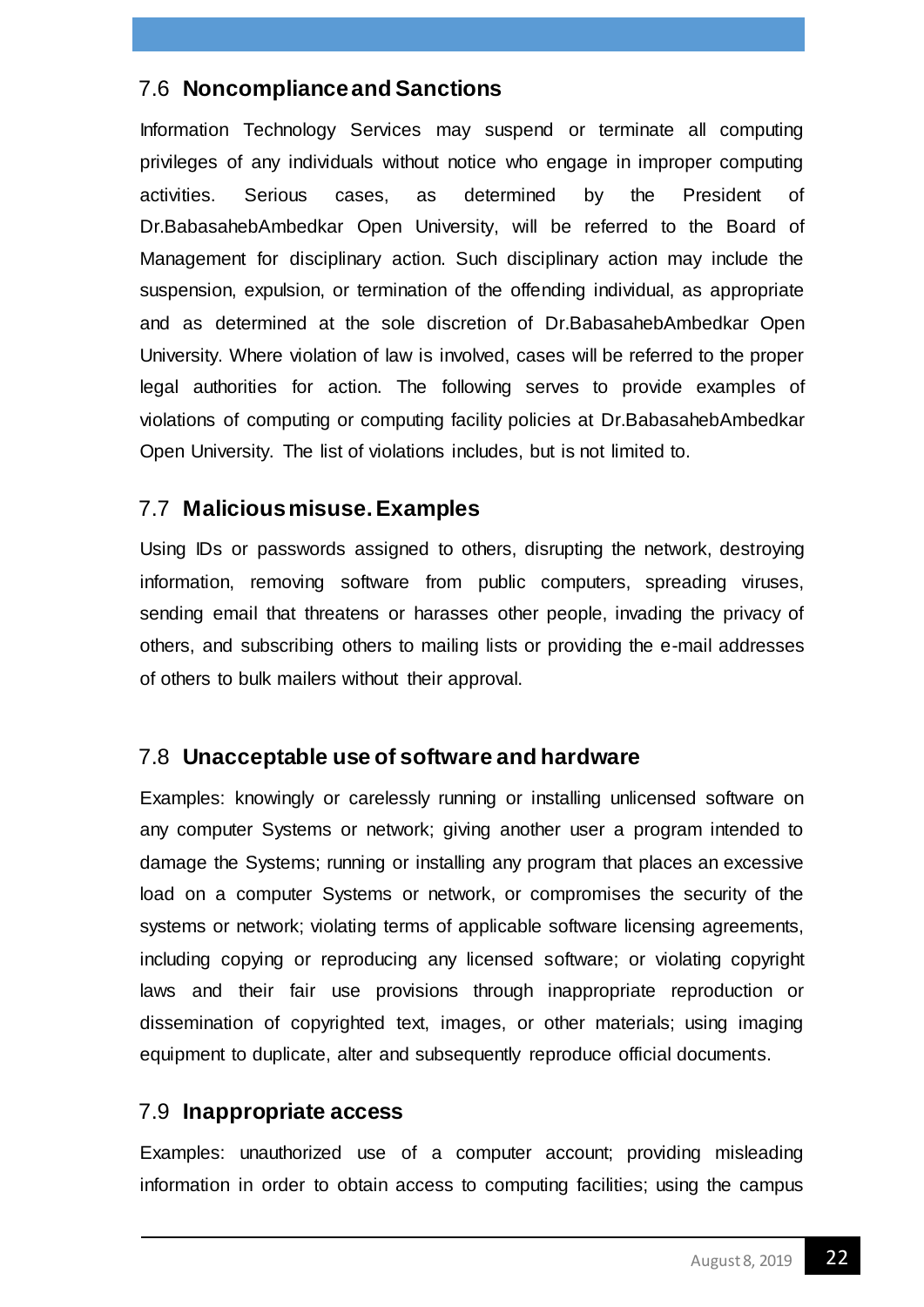network to gain unauthorized access to any computer Systems; connecting unauthorized equipment to the campus network; unauthorized attempts to circumvent data protection schemes to uncover security loopholes (including creating and/or running programs that are designed to identify security loopholes and/or decrypt intentionally secure data); knowingly or carelessly performing an act that will interfere with the normal operation of computers, terminals, peripherals, or networks; deliberately wasting or overloading computing resources, such as printing too many copies of a document; or other activities.

#### <span id="page-23-0"></span>7.10**Inappropriate use of electronic mail and Internet access**

Email communications are subject to statements of conduct as published in the Student, Faculty, Administrator, Staff, and Maintenance and Operations Handbooks, as well as all applicable IT Act, 2000 and IT (Amendment) Act, 2008. In addition, other activities that threaten the integrity of the Systems or harm individual users are not allowed. These include, but are not limited to initiating or propagating electronic chain letters; inappropriate mass mailing including multiple mailings to news groups, mailing lists, or individuals, forging the identity of a user or machine in an electronic communication or sending anonymous email; using another person's email account or identity to send email messages; attempting to monitor or tamper with another user's electronic communications; reading, copying, changing, or deleting another user's files or software without the explicit agreement of the owner; or using email or personal web page advertising to solicit or proselytize others for commercial ventures, religious or political causes, or for personal gain.

#### <span id="page-23-1"></span>7.11**Submission of Copyrighted Work**

No employee of Dr.BabasahebAmbedkar Open University may reproduce any copyrighted work in violation of the law. Copyrighted works include, but are not limited to: text (e.g. articles), images (e.g. photographs), graphics (e.g. logos), sound recordings (e.g. MP3s, .wav), video recordings (e.g. movies), or software programs.

If a work is copyrighted, you must seek out and receive express written permission of the copyright holder to reproduce the copyrighted work in order to avoid violation. This also includes all copyrighted works held by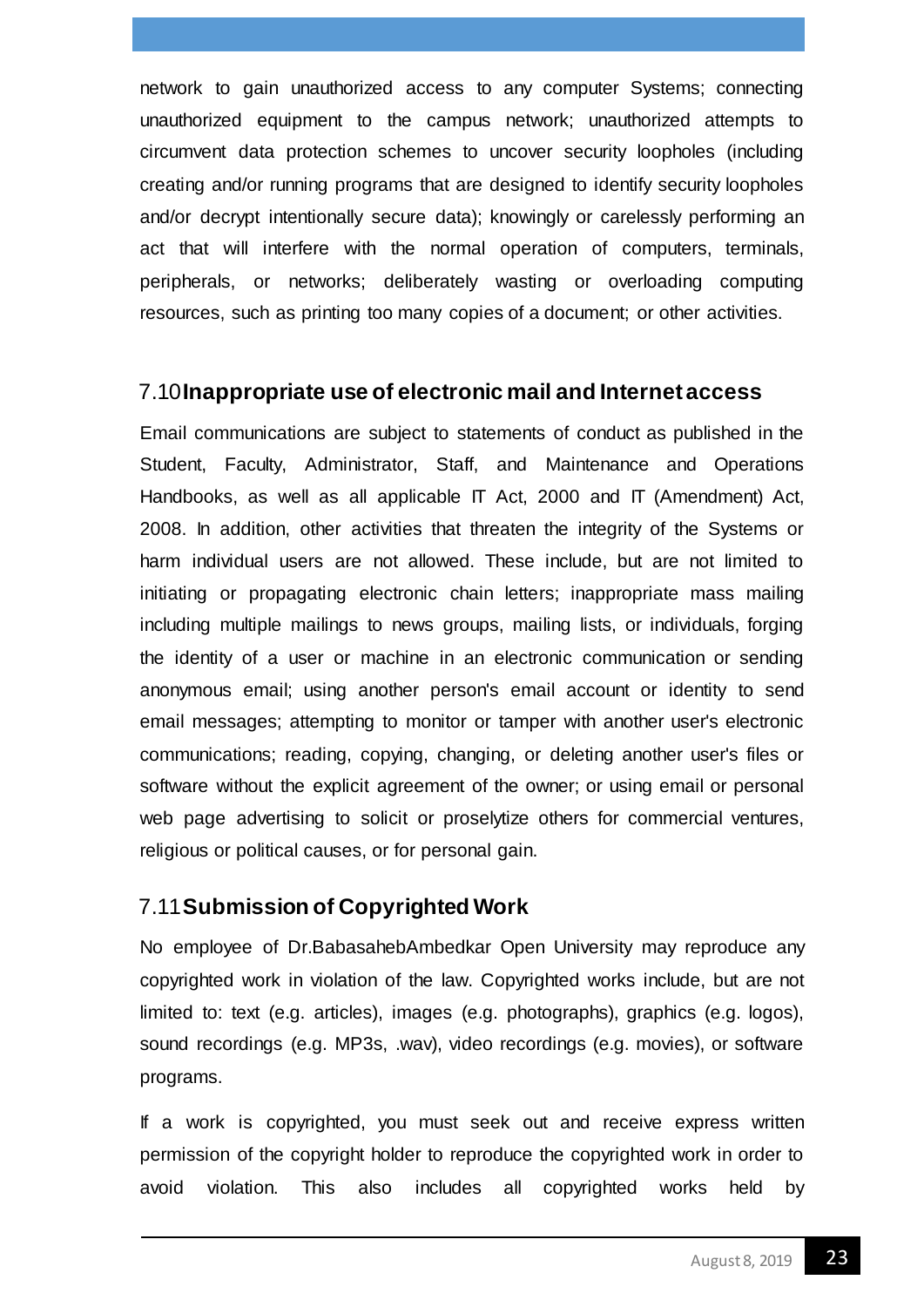Dr.BabasahebAmbedkar Open University in order to get permission to copy or reproduce Dr.BabasahebAmbedkar Open University's copyrighted materials.

## <span id="page-24-0"></span>7.12**Enforcement**

Any employee found to have violated this policy may be subject to disciplinary action, up to and including termination.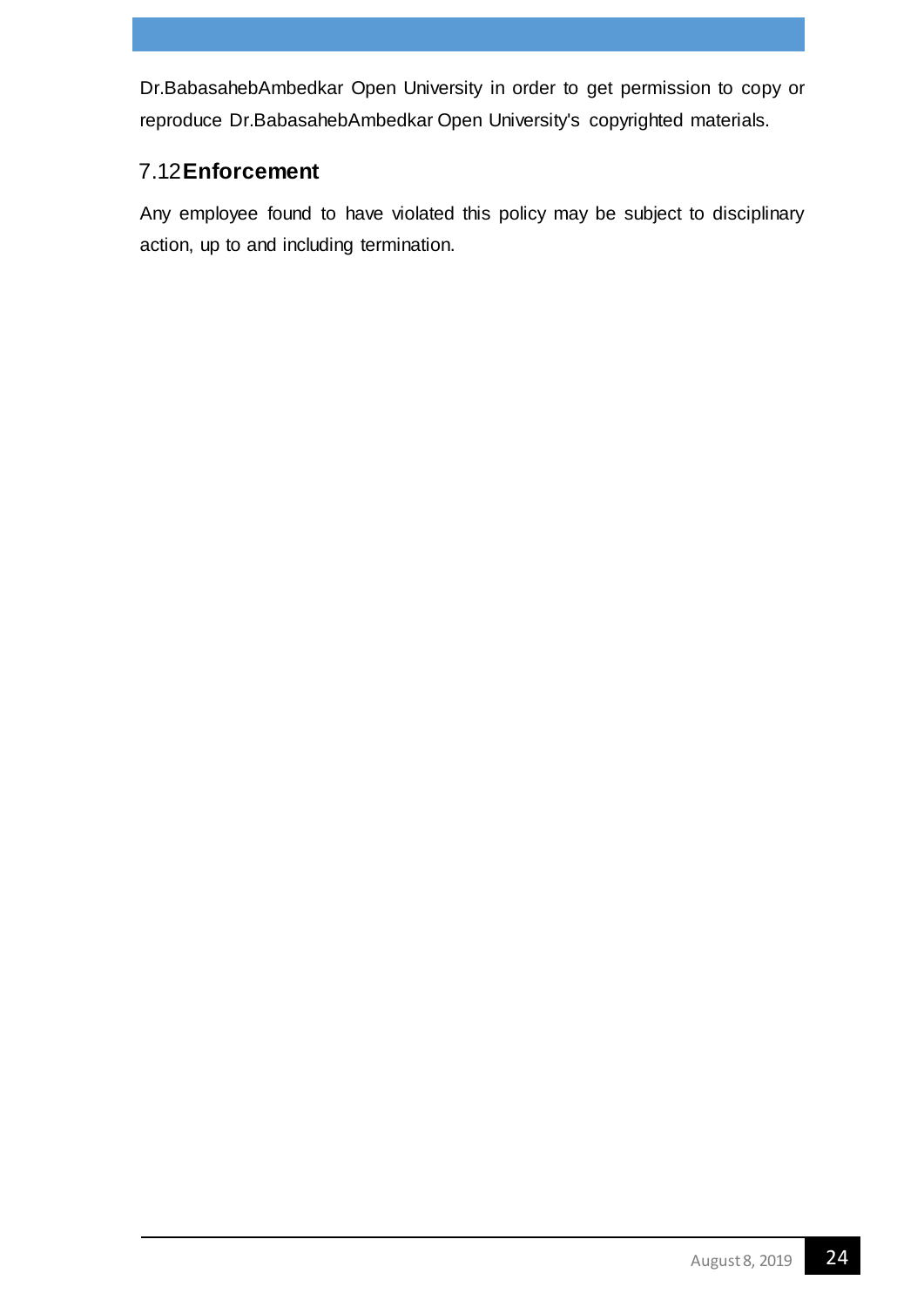# <span id="page-25-0"></span>**8 Desktop Remote Access Policy**

#### <span id="page-25-1"></span>8.1 **Purpose**

To control remote access to a University computer desktop from a remote location.

#### <span id="page-25-2"></span>8.2 **Scope**

All employees and faculty members with a University owned Systems that resides on a University controlled network.

- 8.2.1. All persons needing remote access to their University desktop (e.g. to work from home, access from a conference, etc.) must use only University approved software that is installed by Computer Department of Dr.BabasahebAmbedkar Open University to remotely gain access to these systems.
- 8.2.2. The current University standard remote desktop access software is through Open VPN.
- 8.2.3. Any employee requesting remote access must have an Executive President, direct report to Vice President, or Dean's approval to obtain and use this software,
- 8.2.4. Requests for the use of this software cannot be self-approved. In the event that you are requesting this software installed on your computer and you are at the level in which you can approve installation of the software, that request will be approved by the IT Security Office.
- 8.2.5. All employees are prohibited from installing remote access software on their desktops, unless specifically directed by Computer Department, Dr.BabasahebAmbedkar Open University. Examples of remote access software include, but are not limited to unauthorized copies of LogMeIn, GoToMyPC, TeamViewer etc.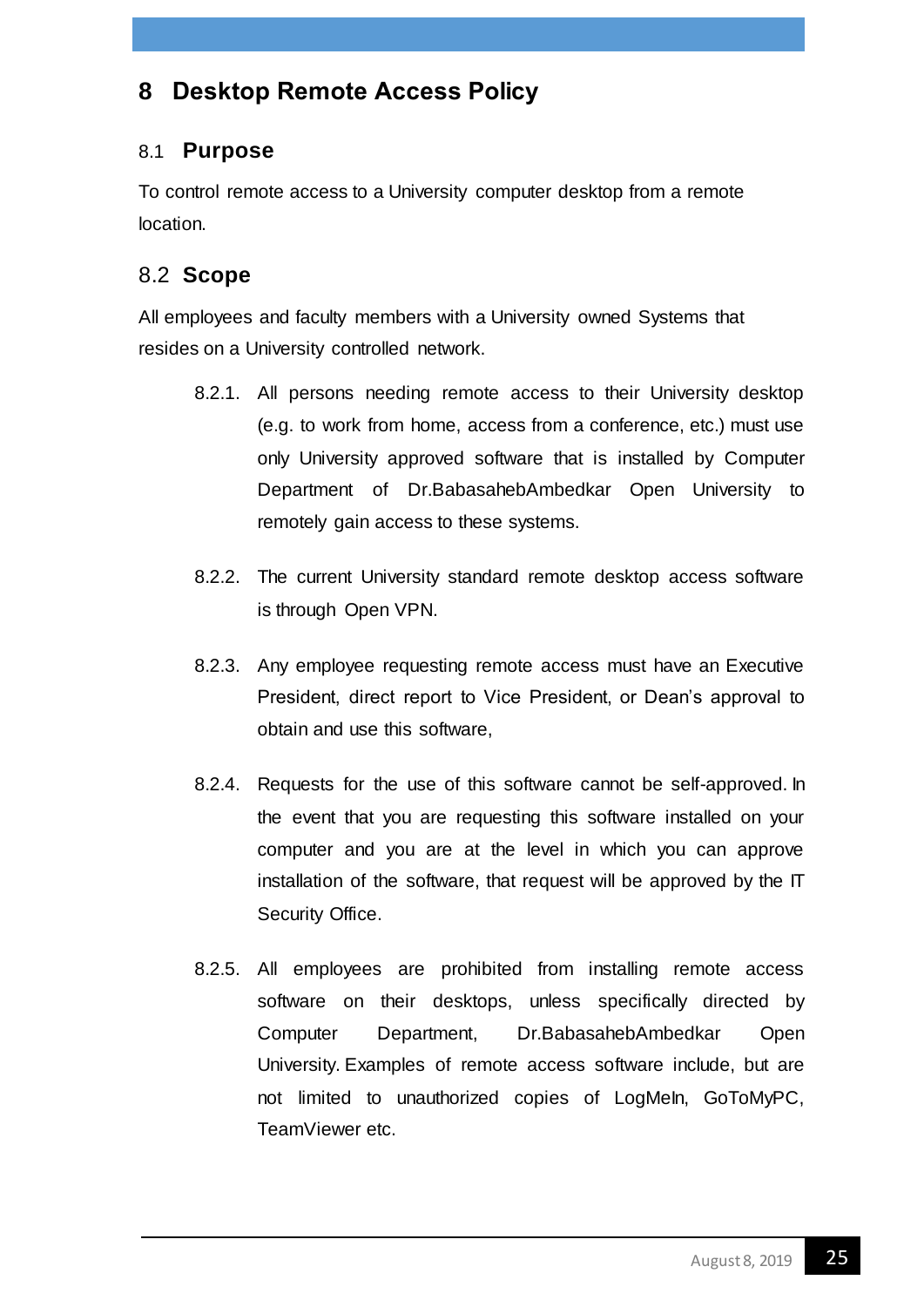8.2.6. Computer Department, Dr.BabasahebAmbedkar Open University will remove any unauthorized remote desktop software installed on a University-owned Systems on a University controlled network.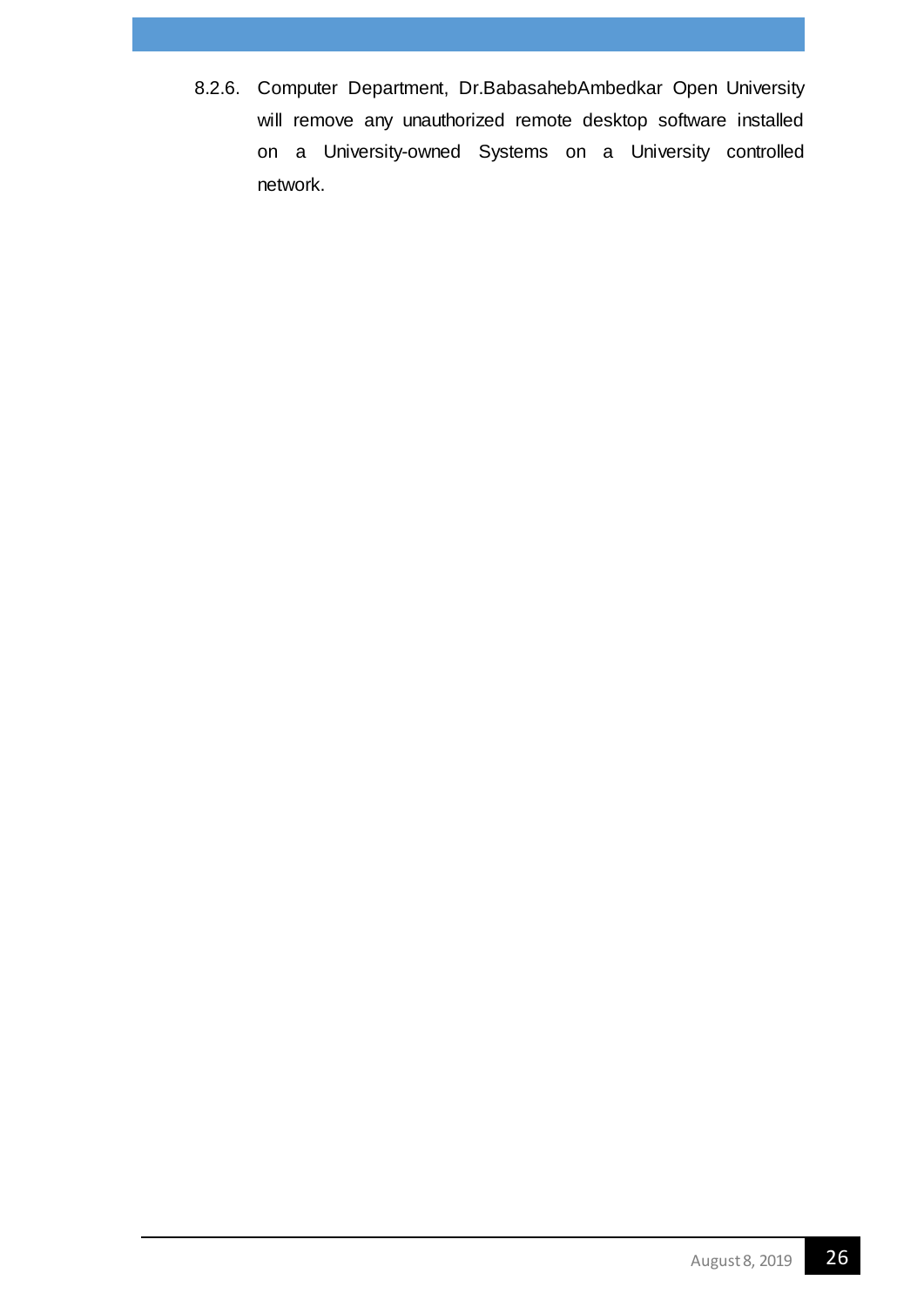## <span id="page-27-0"></span>**9 Email Policy**

#### <span id="page-27-1"></span>9.1 **Introduction**

Any User's use of the University's e-mail Systems, like all of the IT Resources, is to be used only in support of our educational, research, and administrative mission and must be in conformity with the general IT Policy and compliant with all applicable law. Accordingly, Users must use this resource in an efficient, effective, ethical, and lawful manner. E-mail communications should reflect, rather than undermine, the University's reputation and standard of excellence. Violation of the E-mail Policy may result in disciplinary actions and not limited to termination of employee.

#### <span id="page-27-2"></span>9.2 **Bulk Mail**

In addition to the User's obligation to adhere to the Anti-Spam Policy, Users are prohibited from sending mass or bulk e-mails or messages to other Users if such e-mails or messages do not further the University's goals, interests, or educational mission. For the purposes of this policy, "mass" or "bulk" e-mails or messages include, but are not limited to, any such e-mail or message that is sent to:

- 9.2.1. More than 10 recipients;
- 9.2.2. Any number of undisclosed recipients;
- 9.2.3. One or more pre-defined group of e-mail addresses or list addresses which distribute(s) the e-mail or message to all Users within the group(s); and
- 9.2.4. Any number of recipients if the identity of the sender is undisclosed or masked.

#### <span id="page-27-3"></span>9.3 **Email Monitoring**

All network and e-mail accounts maintained on and through the IT Resources are the sole properties of the University. The University has the right, but not the obligation, to monitor any e-mail account for legitimate academic reasons. Reasons for review include, but are not limited to:

- 9.3.1. Reasonable suspicion of a violation of the IT Policy or any other rule, law, or property right of another User or third party;
- 9.3.2. Investigation of Systems problems;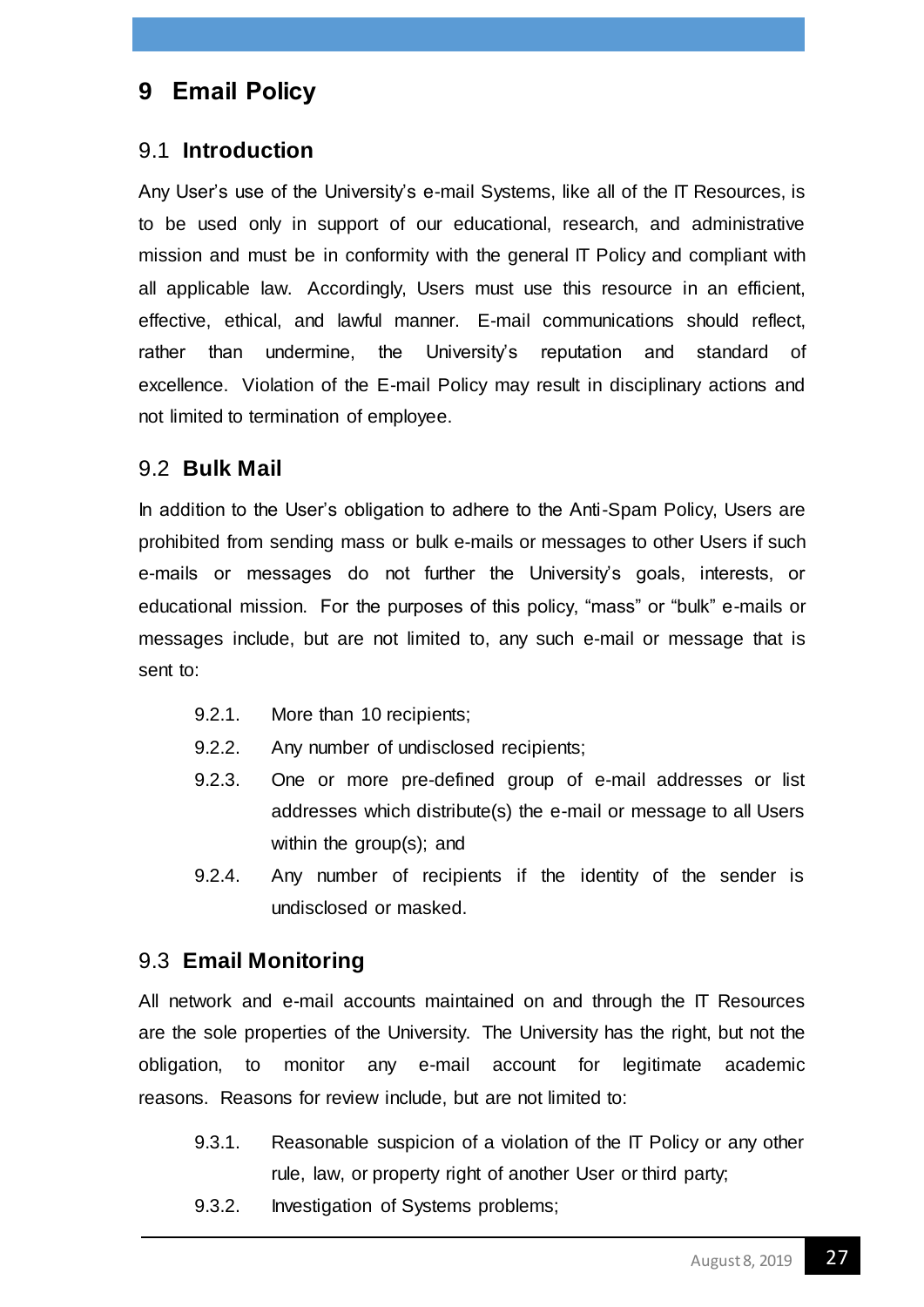- 9.3.3. Litigation or anticipated litigation; or
- 9.3.4. Any other technical or legal obligation or responsibility.

## <span id="page-28-0"></span>9.4 **Email Privacy**

To the greatest extent possible, the University will attempt to preserve the privacy of any User whose e-mail account is accessed or monitored. However, Users of the University's e-mail Systems must understand that all communications created, received, archived, or backed-up through the IT Resources may be subject to requests for public disclosure. Accordingly, Users should have no absolute expectation of privacy or confidentiality for data, documents, messages, and other materials stored or transmitted on or through the IT Resources, including via e-mail accounts.

## <span id="page-28-1"></span>9.5 **Personal E-mail**

Employees are prohibited from using personal e-mail software (e.g., Gmail, Yahoo!, Hotmail, or etc.) for academic or personal communications at the office.

## <span id="page-28-2"></span>9.6 **Authorized Personal E-mail Use**

Employees may use e-mail to communicate with spouses, children, and other family members. Employees' personal use of e-mail is limited to lunch breaks and work breaks only. Employees may not use e-mail for personal purposes during productive business hours. Employees are prohibited from using e-mail to operate a business, conduct an external job search, solicit money for personal gain, campaign for political causes or candidates, or promote or solicit funds for a religious or other personal cause.

## <span id="page-28-3"></span>9.7 **Employees Have No Reasonable Expectation of Privacy**

E-mail messages created and transmitted on Dr.BabasahebAmbedkar Open University's computers are the property of Dr.BabasahebAmbedkar Open University. Dr.BabasahebAmbedkar Open University reserves the right to monitor all e-mail transmitted via the Dr.BabasahebAmbedkar Open University's computer Systems. Employees have no reasonable expectation of privacy when it comes to business and personal use of Dr.BabasahebAmbedkar Open University's e-mail Systems.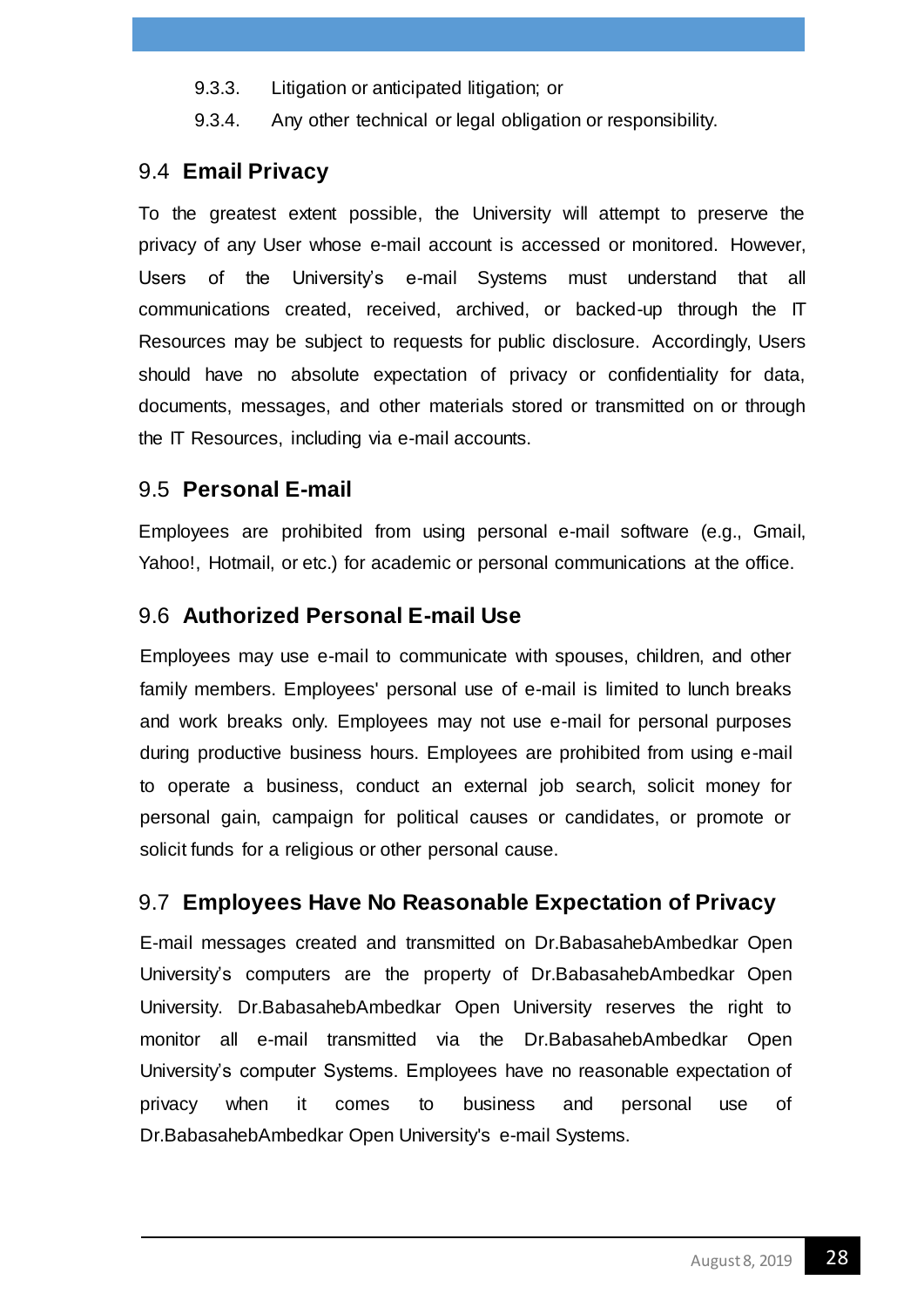## <span id="page-29-0"></span>9.8 **E-mail Monitoring Activities**

Dr.BabasahebAmbedkar Open University reserves the right to monitor, inspect, copy, review, and store any and all employee e-mail use at any time and without prior notice. In addition, Dr.BabasahebAmbedkar Open University may monitor, inspect, copy, review, and store any files, information, software, and other content created, sent, received, downloaded, uploaded, accessed, or stored through the Dr.BabasahebAmbedkar Open University's e-mail Systems. Dr.BabasahebAmbedkar Open University reserves the right to disclose e-mail information and images to regulators, courts, law enforcement agencies, and other third parties without the employee's consent.

# <span id="page-29-1"></span>9.9 **Offensive Content and Harassing or Discriminatory Activities Are Banned**

Employees are prohibited from using e-mail to engage in activities or transmit content that is harassing, discriminatory, menacing, threatening, obscene, defamatory, or in any way objectionable or offensive.

#### <span id="page-29-2"></span>9.10 **Prohibition**

<span id="page-29-3"></span>Employees Are Prohibited from Using E-mail to:

- 9.10.1. Send, receive, solicit, print, copy, or reply to text, images, or jokes that disparage others based on their race, religion, colour, gender, sex, sexual orientation, national origin, veteran status, disability, ancestry, or age.
- 9.10.2. Send, receive, solicit, print, copy, or reply to messages that are disparaging or defamatory.
- 9.10.3. Spread gossip, rumours, or innuendos about employees, clients, suppliers, or other outside parties.
- 9.10.4. Send, receive, solicit, print, copy, or reply to sexually oriented messages or images.
- 9.10.5. Send, receive, solicit, print, copy, or reply to messages or images that contain foul, obscene, disrespectful, or adultoriented language.
- 9.10.6. Send, receive, solicit, print, copy, or reply to messages or images that are intended to alarm others, embarrass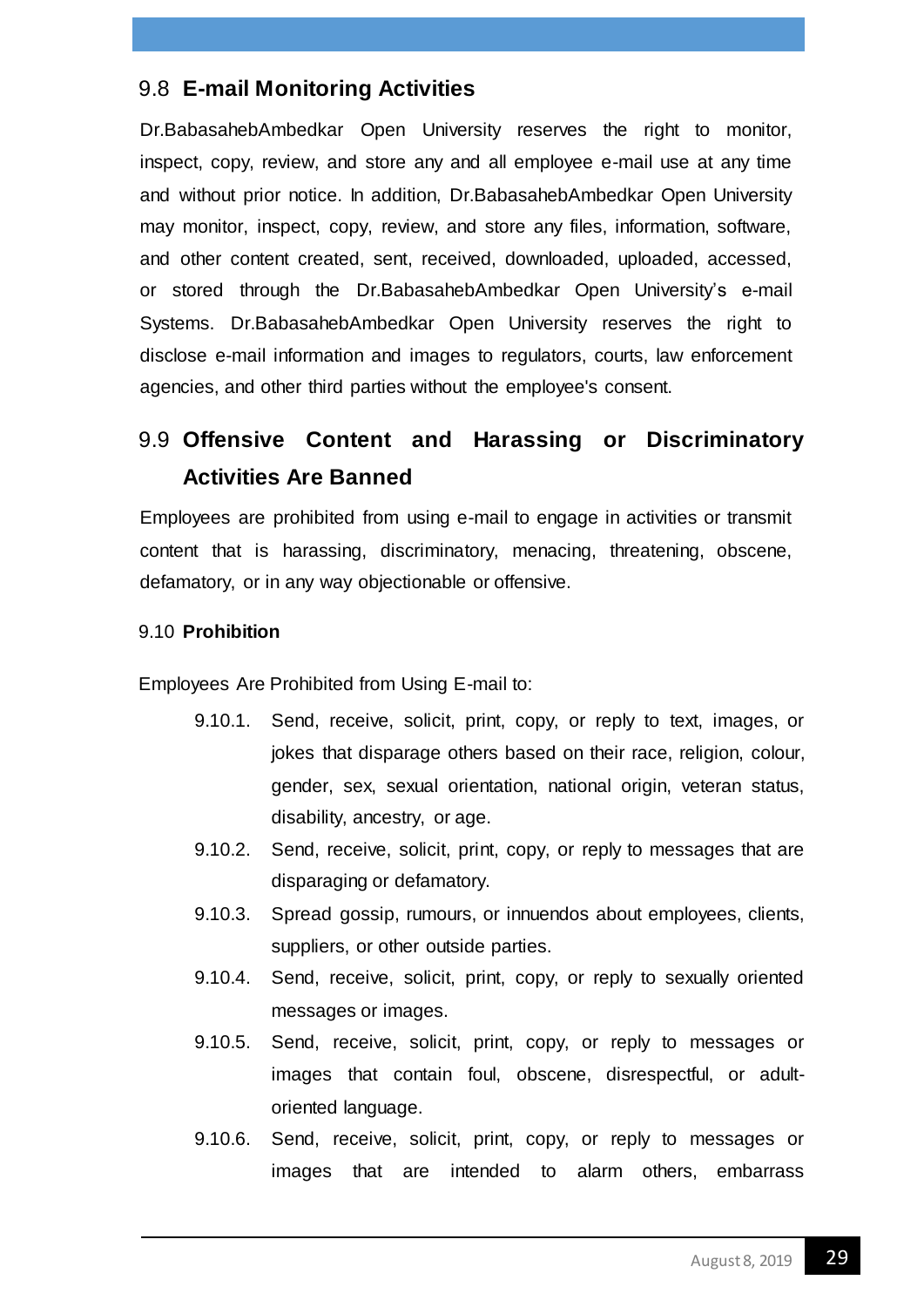Dr.BabasahebAmbedkar Open University, negatively impact employee productivity, or harm employee morale.

#### <span id="page-30-0"></span>9.11 **Confidential, Proprietary, and Personal Information Must Be Protected**

Unless authorized to do so, employees are prohibited from using e-mail to transmit confidential information to outside parties. Employees may not access, send, receive, solicit, print, copy, or reply to confidential or proprietary information about Dr.BabasahebAmbedkar Open University, its employees, students, suppliers, and other business associates. Confidential information includes, but is not limited to, client lists, credit card numbers, PAN Card numbers, employee performance reviews, salary details, trade secrets, passwords, and information that could embarrass Dr.BabasahebAmbedkar Open University and its employees if the information were disclosed to the public.

#### <span id="page-30-1"></span>9.12 **Violations**

These guidelines are intended to provide Dr.BabasahebAmbedkar Open University employees with general examples of acceptable and unacceptable uses of the company's e-mail Systems. A violation of this policy may result in disciplinary action up to and including termination.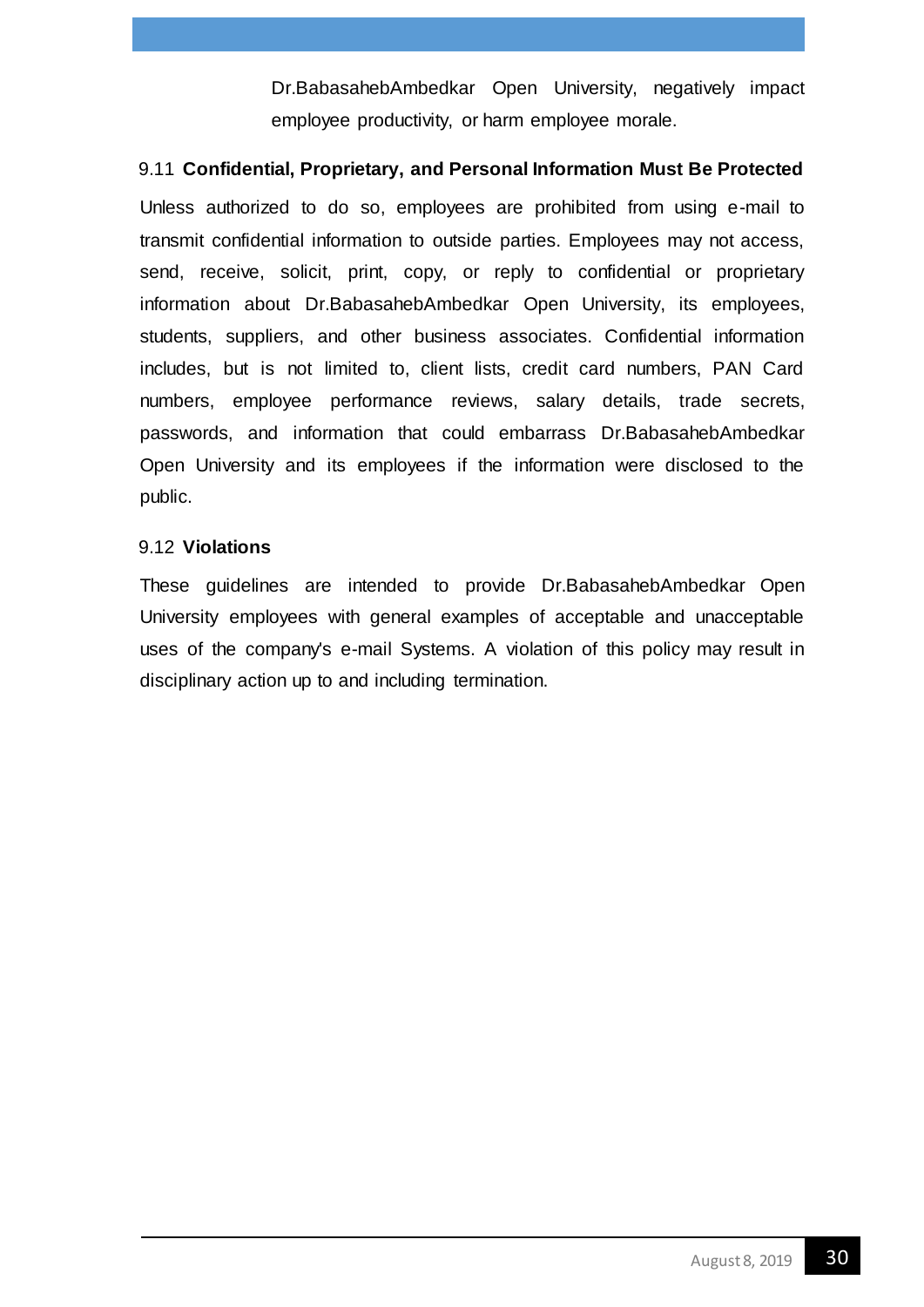# <span id="page-31-0"></span>**10 Equipment Borrowing Policy**

Borrowers are responsible for loss or damage to equipment

Equipment that is not picked up within the one hour of the booked time may be loaned to others. A minimum of 1 week's advance notice is requested to ensure equipment availability.

## <span id="page-31-1"></span>10.1 **IT Equipment may be borrowed:**

- 10.1.1. By: Staff and Faculty or Student.
- 10.1.2. For the use of: research, instruction, presentations, and practicum use.
- 10.1.3. For the period of: 24 hours and if longer will need approval from Department Supervisor.

**NOTE:** BORROWING TIMES MAY BE SHORTENED AT ANY TIME IN CASE OF SIGNIFICANT DEMAND

#### <span id="page-31-2"></span>10.2 **To borrow IT equipment proper procedures must be done:**

10.2.1. Fill out a sign-out sheet with printed name, signature, name of equipment, IU Tag Number, Serial number, model number, destination, and date.

# <span id="page-31-3"></span>10.3 **Privileges to borrow IT equipment may be revoked or suspended due to the following:**

- 10.3.1. Repeatedly returning equipment late.
- 10.3.2. Returning equipment that is damaged or otherwise not complete or in good condition.
- 10.3.3. Repeatedly not picking up booked equipment.

## <span id="page-31-4"></span>10.4**To book required IT equipment, visit the Computer**

#### **Department.**

If any assistance is needed for setting up or using the borrowed IT equipment, please contact the Computer Department.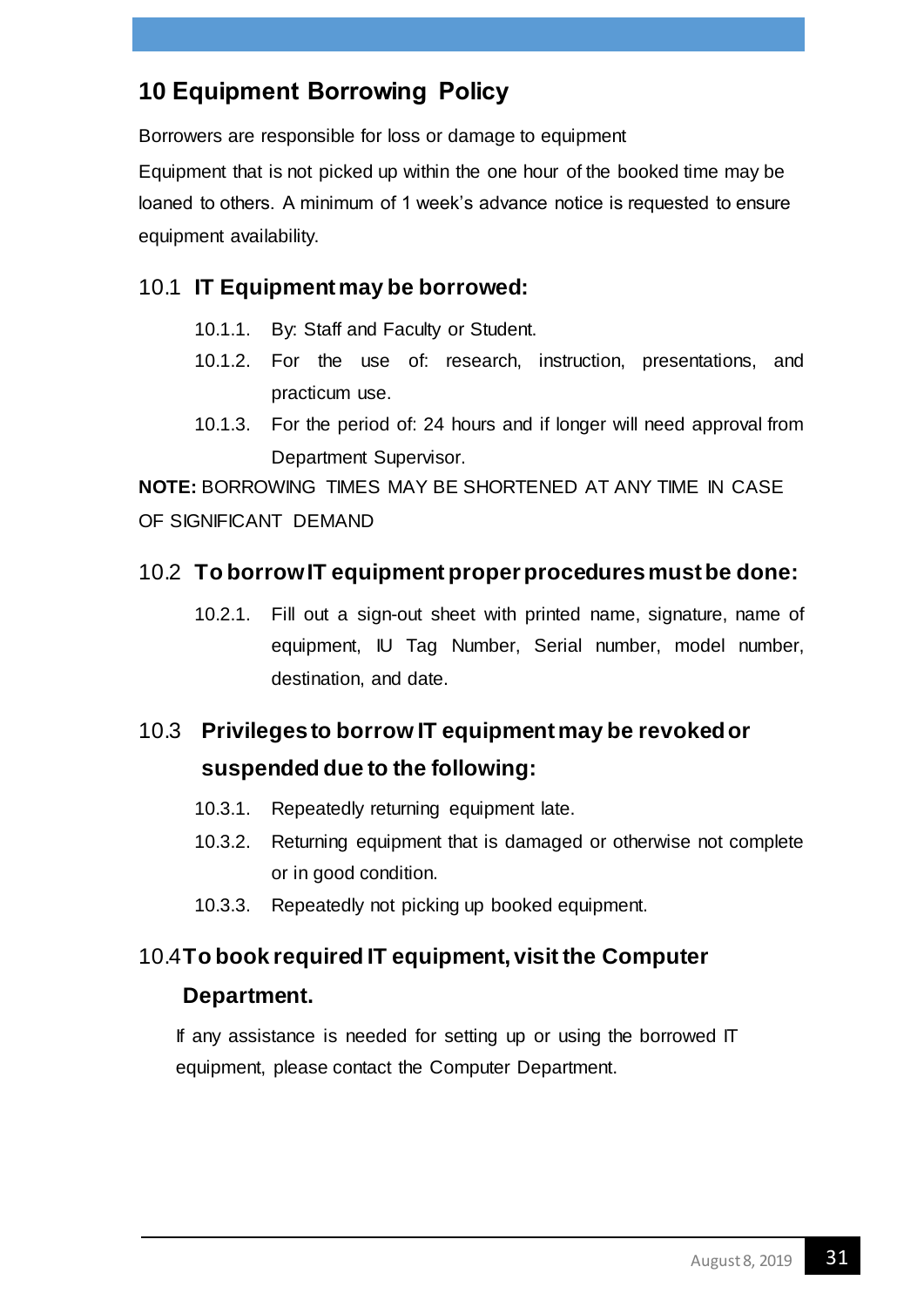# <span id="page-32-0"></span>**11 ERP Data Protection Policy**

## <span id="page-32-1"></span>11.1**PURPOSE**

To ensure the security, confidentiality and appropriate use of all data processed, stored, maintained, or transmitted on Dr.BabasahebAmbedkar Open University computer systems and networks. This includes protection from unauthorized modification, destruction, or disclosure, whether intentional or accidental.

## <span id="page-32-2"></span>11.2**POLICY**

It is the responsibility and duty of any individual who has access to University computer systems and networks to protect University data resources in whatever form, from unauthorized modification, destruction or disclosure. Without limiting the forgoing, all individuals granted access to Dr.BabasahebAmbedkar Open University Information Technology resources are expected to adhere to the following principles:

- 11.2.1. Refrain from any deliberate violation of University or departmental policy and/or any state or central law governing information privacy and use.
- 11.2.2. Refrain from attempting to access confidential or proprietary data on Dr.BabasahebAmbedkar Open University ERP and computer systems, or in any other manner, except when it is in keeping with the specific assigned duties as aDr.BabasahebAmbedkar Open University's employee.
- 11.2.3. Appropriately maintain and protect the confidentiality of any data to which access has been granted, regardless of the method used to retrieve or display it.
- 11.2.4. Refrain from making any unauthorized alterations (add/change/delete) to any data which is accessible either through legitimate granted access or any incidental access.
- 11.2.5. Refrain from remotely or physically logging into or attempting to log into another user's machine or attempt to access another user's files without the individual's permission, except when necessary in the course of performing specific assigned duties as an employee.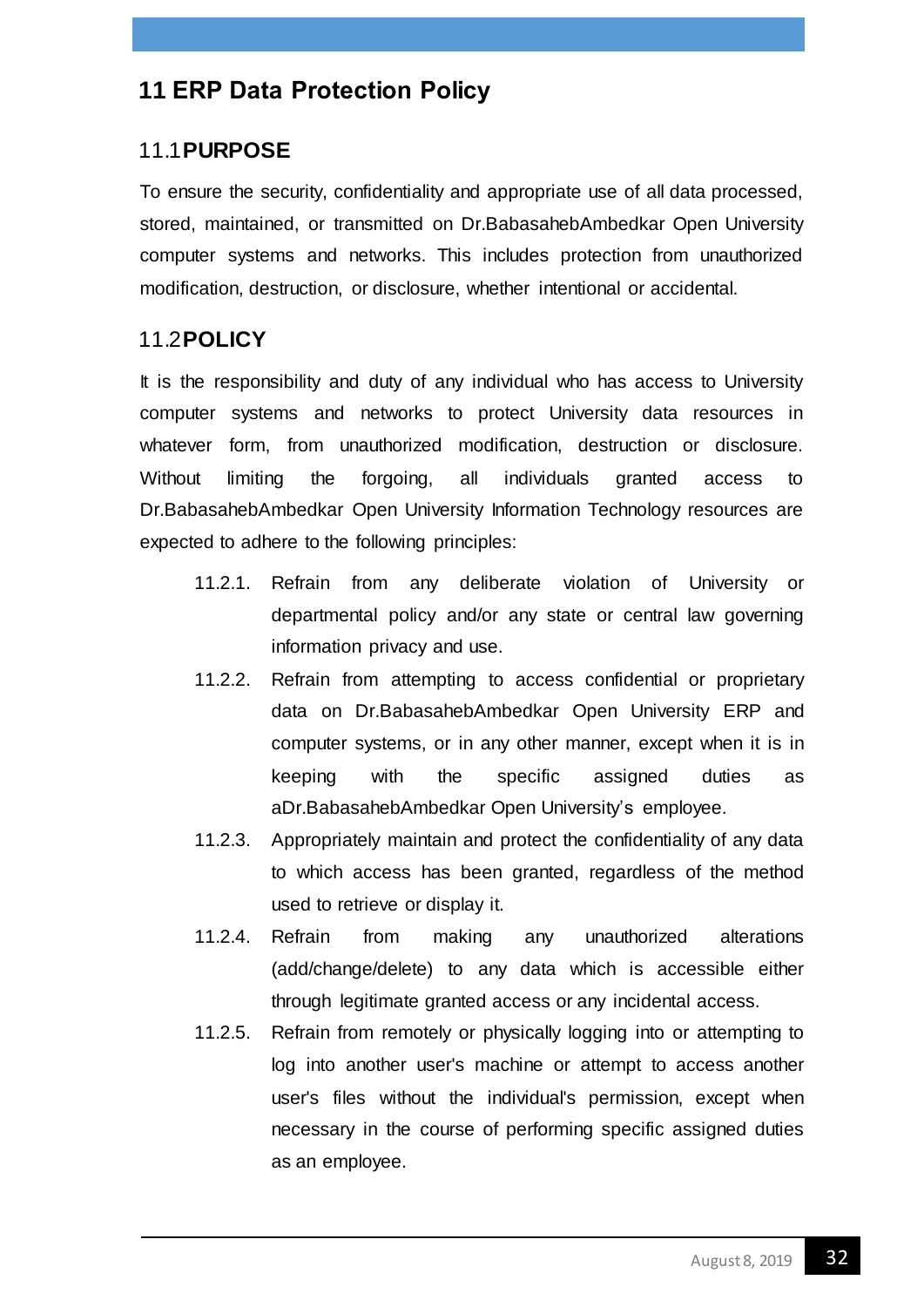- 11.2.6. Refrain from attempting to compromise the security of the Dr.BabasahebAmbedkar Open University network or devices attached to the network, except when it is necessary in the course of specific assigned duties as an employee.
- 11.2.7. Insure the proper disposal of all confidential or proprietary information in whatever form in accordance with University's IT policy.

## <span id="page-33-0"></span>11.3 **APPLICABILITY**

University wide - applies to all individuals who have access to Dr.BabasahebAmbedkar Open University data, computer systems and networks, including but not limited to all Dr.BabasahebAmbedkar Open University employees and students, who may or may not have been granted access to sensitive data during the normal course of their employment with Dr.BabasahebAmbedkar Open University.

## <span id="page-33-1"></span>11.4 **SANCTIONS**

Deliberate violation of this policy will be considered as serious violation and is subject to disciplinary action, up to and including termination of the employee/student.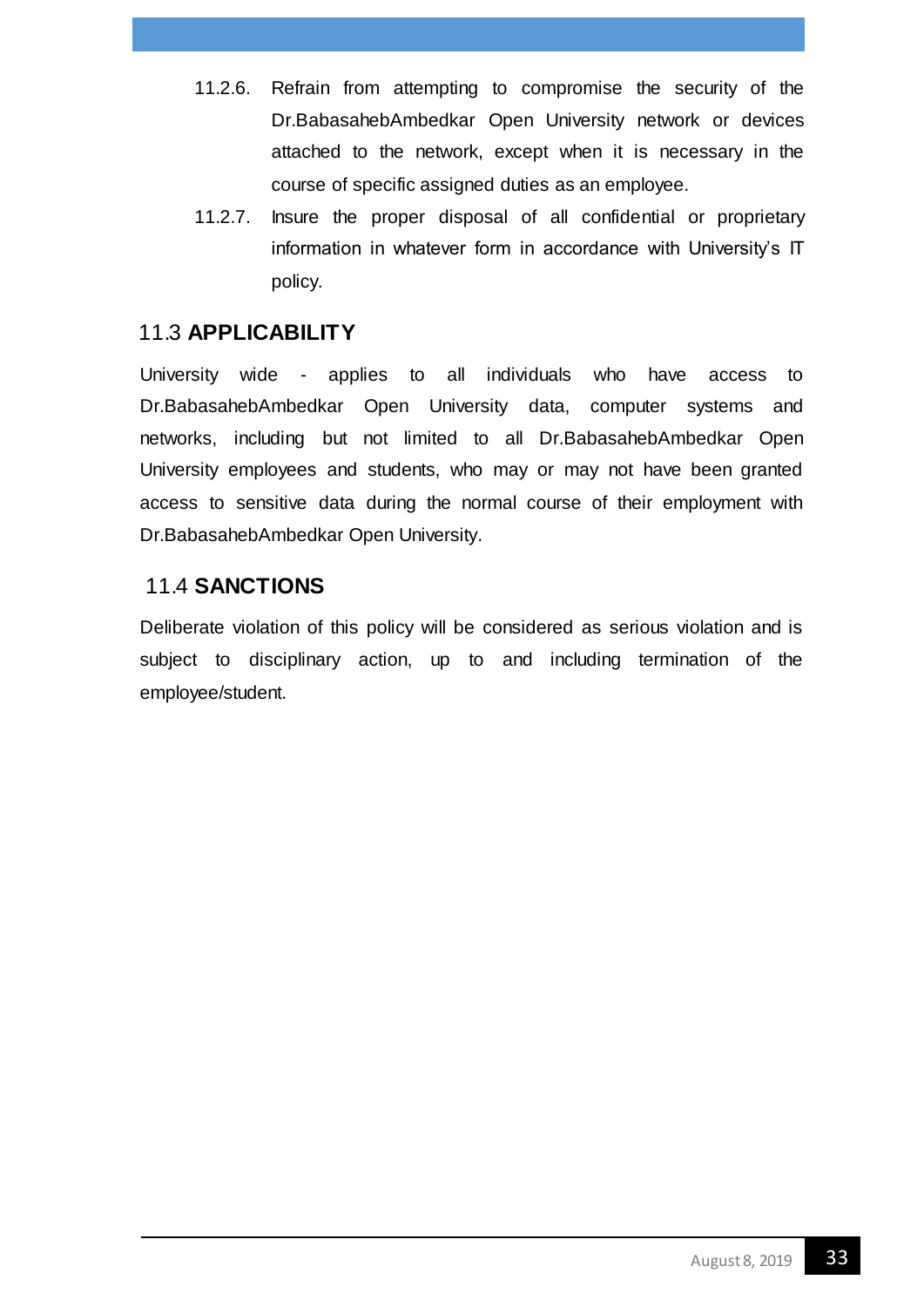# <span id="page-34-0"></span>**12 Information Disclosure Policy**

#### <span id="page-34-1"></span>12.1**Purpose:**

This policy defines guidelines for making IU information public. Proper protection of this information is essential if the interests of not only IU, but also students and business partners, are to be preserved. These interests include maintenance of competitive advantage, trade secret protection and preservation of personal privacy.

## <span id="page-34-2"></span>12.2**Scope of Information Disclosure Policy:**

- 12.2.1. All IU internal information shall be protected from unauthorized disclosure to third parties.
- 12.2.2. The disclosure of sensitive information to consultants, contractors and any third party has to be always protected by the receipt of a signed non-disclosure agreement.

## <span id="page-34-3"></span>12.3**Scope of Information Disclosure Policy:**

- 12.3.1. Specific information about IU internal events, including new programme, staff promotions, reorganizations and information system problems will not be released to third parties.
- 12.3.2. Care will be taken to properly structure comments and questions posted to electronic bulletin boards, electronic mailing lists, and online news groups.
- 12.3.3. The staff disclosing IU internal information to third parties will be preserved markings indicating author, date, version number, usage restrictions and other details that might be useful in determining the approved usage. Policies will be enforced centrally for all constituents Institutes.

All the controversial and sensitive IU information will be released to the public in installments so that the impact of each disclosure can be measured and so that additional releases can be postponed if necessary. This is to be done with strict confidence of the Executive President and Management.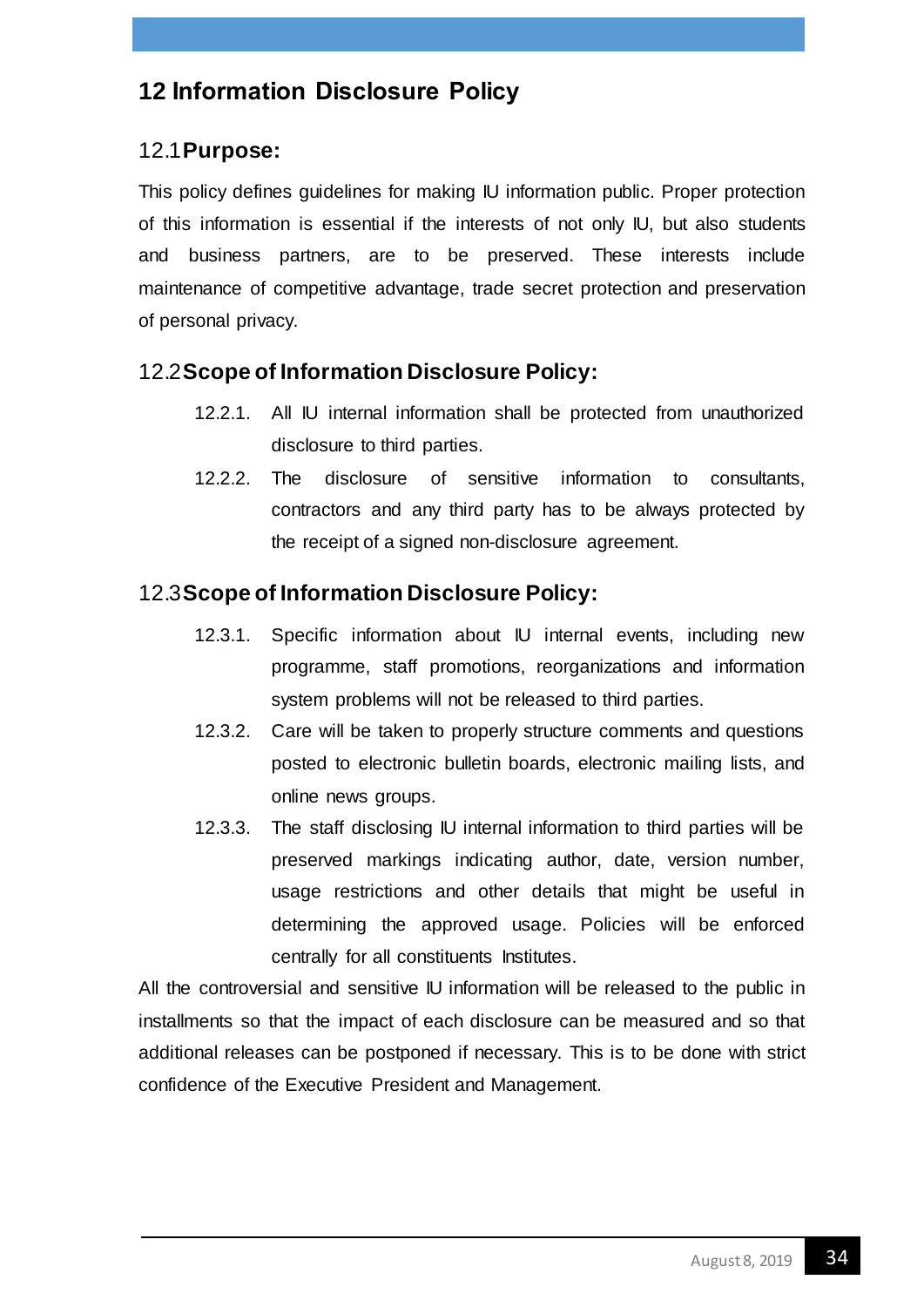## <span id="page-35-0"></span>12.4**Email Disclaimer Message**

This e-mail transmission may contain confidential, proprietary and/or legally privileged information and is intended only for the individual or entity named in the e-mail address. Any disclosure, copying, distribution, or reliance upon the contents of this e-mail not authorized by the sender is strictly prohibited. If you have received this e-mail transmission in error, please immediately reply to info@indusuni.ac.in to the sender, so that proper delivery of the e-mail can be effected, and then please delete the message from your Inbox. Any content of this message and its attachments that does not relate to the official business of Dr. BabasahebAmbedkar Open University or its constituent Institutes must be taken not to have been sent or endorsed by any of them. Email communications are not private and no warranty is made that e-mail communications are timely, secure or free from computer virus or other defect.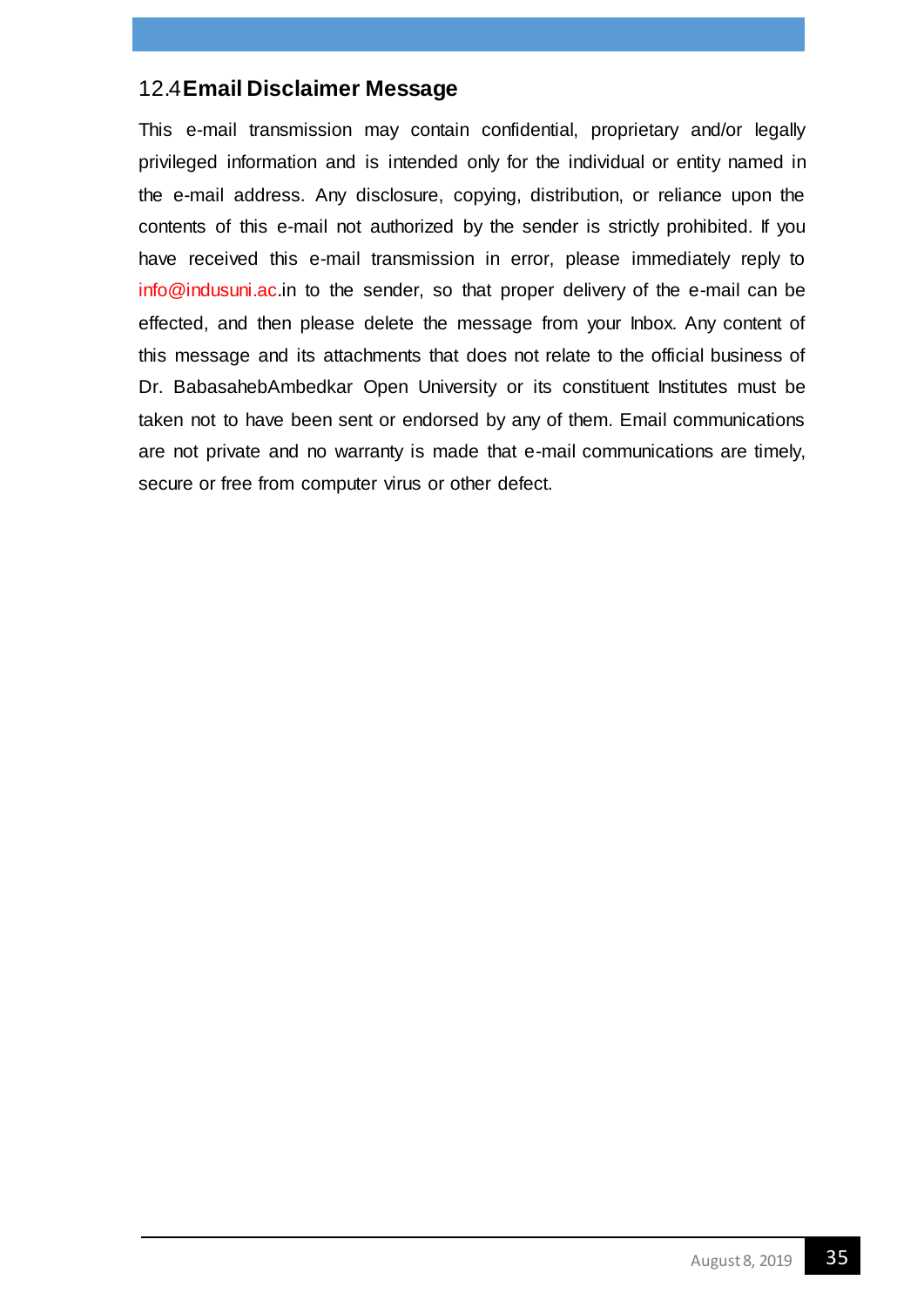# **13 Intranet Policy**

#### 13.1**Purpose:**

This policy defines guidelines to facilitate efficient and more effective ways for using IU's intranet facilities.

#### 13.2**Scope of Intranet Policy**

- 13.2.1. The IU's Intranet is intended exclusively for academic/official purpose.
- 13.2.2. Restriction to user to send confidential or secret information available on Intranet to external environment.
- 13.2.3. Administrators will approve all third party access to IU internal computer systems, which are not clearly public.
- 13.2.4. The IU intranet pages will have to conform to layout standards, navigation standards, and legal wording standards.
- 13.2.5. Before any computer system or network segment can be connected to IU's intranet has to get certified.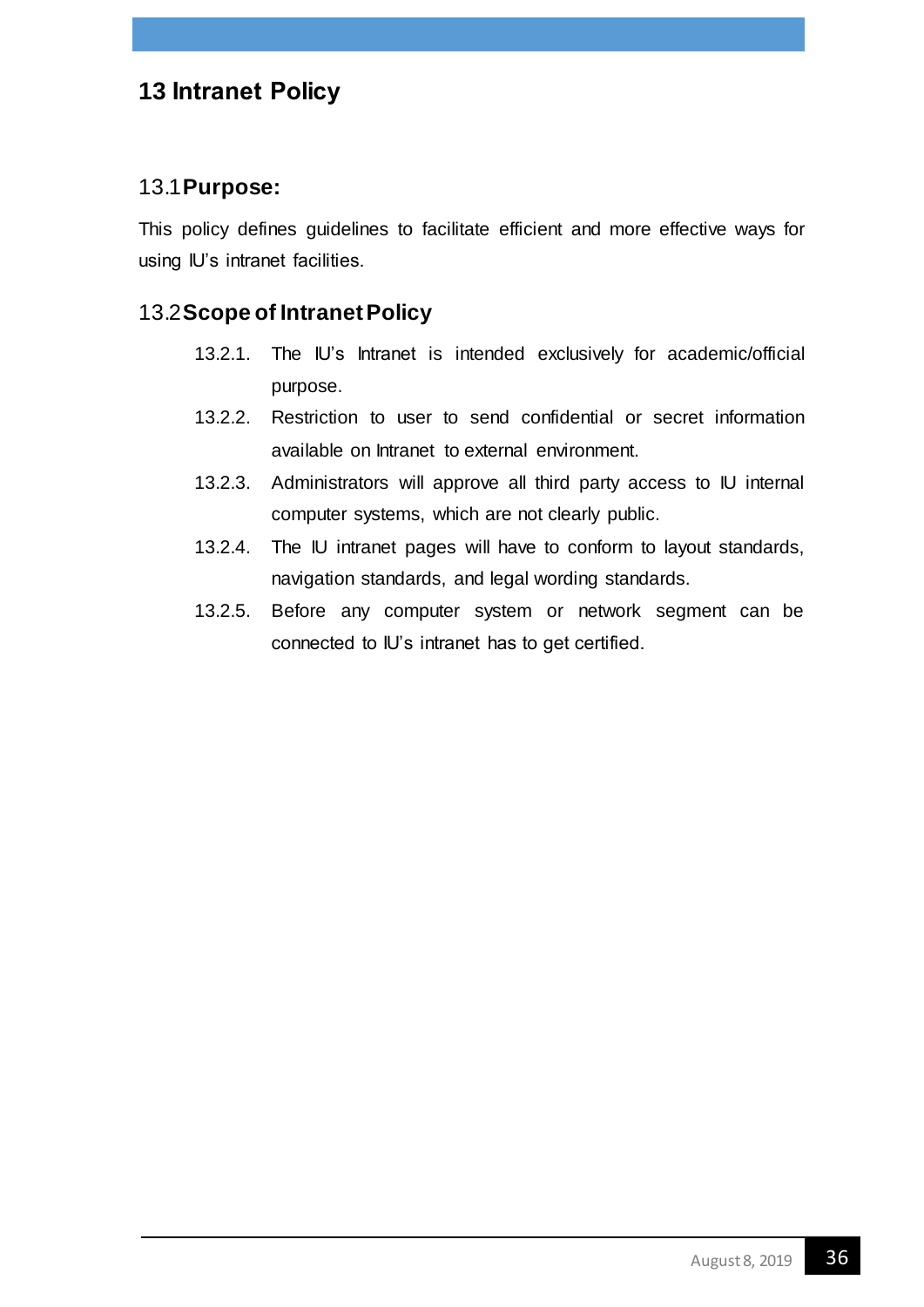# **14 Intrusion Detection Policy**

## 14.1**Purpose:**

The purpose of policy is to alert information processing personnel's of IU against any intrusions to their information system.

# 14.2**Scope of Intrusion Detection Policy:**

- 14.2.1. All the alarms and alert functions of firewalls and other network perimeter access control systems will be enabled.
- 14.2.2. User accounting, operating system and audit logging processes will be enabled.
- 14.2.3. System integrity checks of the firewalls and other network perimeter access control systems will be performed on a routine basis.
- 14.2.4. Audit logs for servers and hosts on the internal protected network will be reviewed on a weekly basis.
- 14.2.5. All trouble reports will be reviewed for symptoms that might indicate intrusive activity.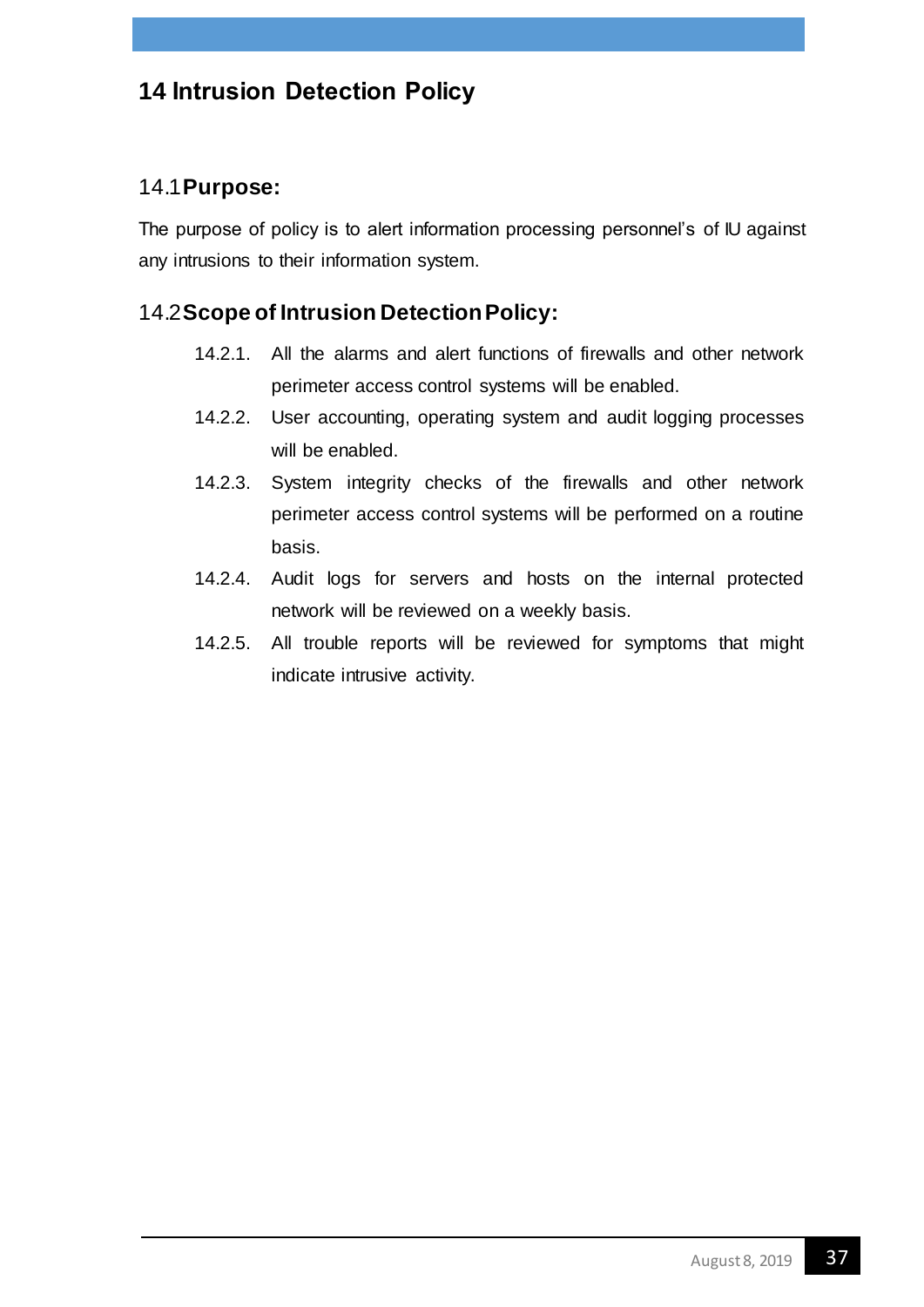# **15 IT Asset Policy**

## 15.1**Purpose:**

The purpose of the policy is to bring accountability of software and hardware assets issued to the user.

# 15.2**Scope of IT Asset Policy:**

- 15.2.1. All IT assets will be issued to the user based upon the hardware and software requirement as per the business requirement and duly approved by the HOD.
- 15.2.2. All the users will be provided hardware with standard specifications (laptop & desktop). Deviations will be subject to special approval from HOD and/or Director of the institute.
- 15.2.3. The IT assets will be issued in the name of individual user who is responsible for maintaining and upkeep of asset. User will have to fill the standard hardware requirement-cumacknowledgement form.
- 15.2.4. HR department will provide prior information about people joining /leaving organization in advance to Computer Department.
- 15.2.5. All IT asset allocations are subject to recommendation from HOD/Director /HR.
- 15.2.6. The IT assets will be transferred to Computer Departmentif employees are separating from university. Re-issue of the asset will be initiated by Computer Department as per the policy.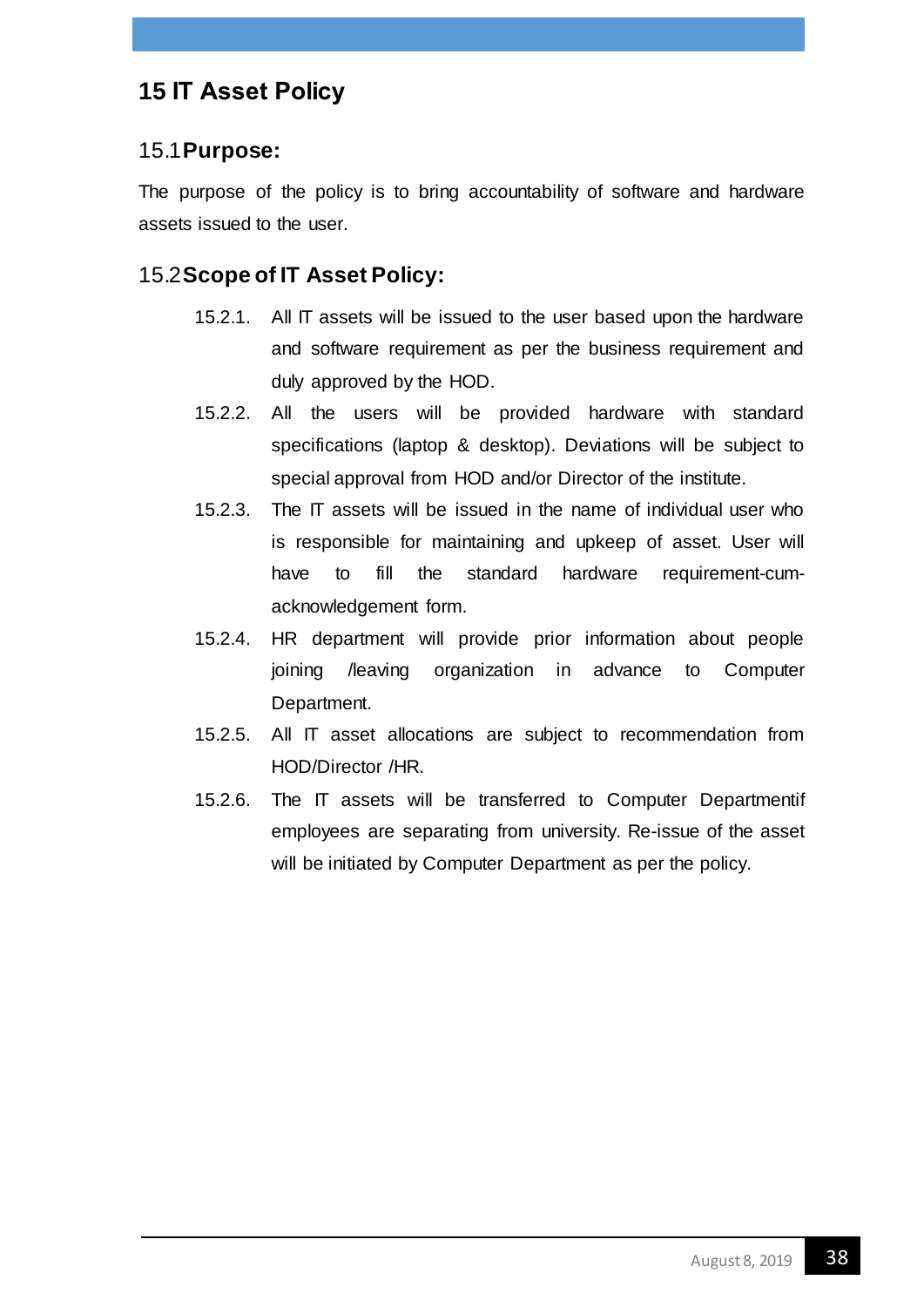# **16 IT Asset Disposal Policy**

#### 16.1**Purpose**

The purpose of this policy is to establish and define standards, procedures, and restrictions for the disposal of IT equipment in a legal, cost-effective manner. Dr. BabasahebAmbedkar Open University's surplus or obsolete IT assets and resources (i.e. desktop computers, servers, databases, etc.) must be discarded according to legal requirements and environmental regulations through the appropriate external agents and Dr. BabasahebAmbedkar Open University's upgrade guidelines. Therefore, all disposal procedures for retired IT assets must adhere to University-approved methods.

#### 16.2**Scope**

This policy applies to the proper disposal of all non-leased Dr. BabasahebAmbedkar Open University IT hardware, including PCs, printers, handheld devices, servers, databases, hubs, switches, bridges, routers, and so on. University-owned surplus hardware, obsolete machines, and any equipment beyond reasonable repair or reuse are covered by this policy. Where applicable, it is desirable to achieve some residual value of the IT asset in question through reselling, auctioning, donation, or reassignment to a lesscritical function.

#### 16.3**Definitions**

- 16.3.1. "Disposal" refers to the reselling, reassignment, recycling, donating, or throwing out of IT equipment through responsible, ethical, and environmentally sound means.
- 16.3.2. "Obsolete" refers to any and all equipment over 10 years old and/or that which no longer meets requisite functionality.
- 16.3.3. "Surplus" refers to hardware that has been replaced by upgraded equipment or is superfluous to existing requirements.
- 16.3.4. "Beyond reasonable repair" refers to any and all equipment whose condition requires fixing or refurbishing that is likely cost equal to or more than total replacement.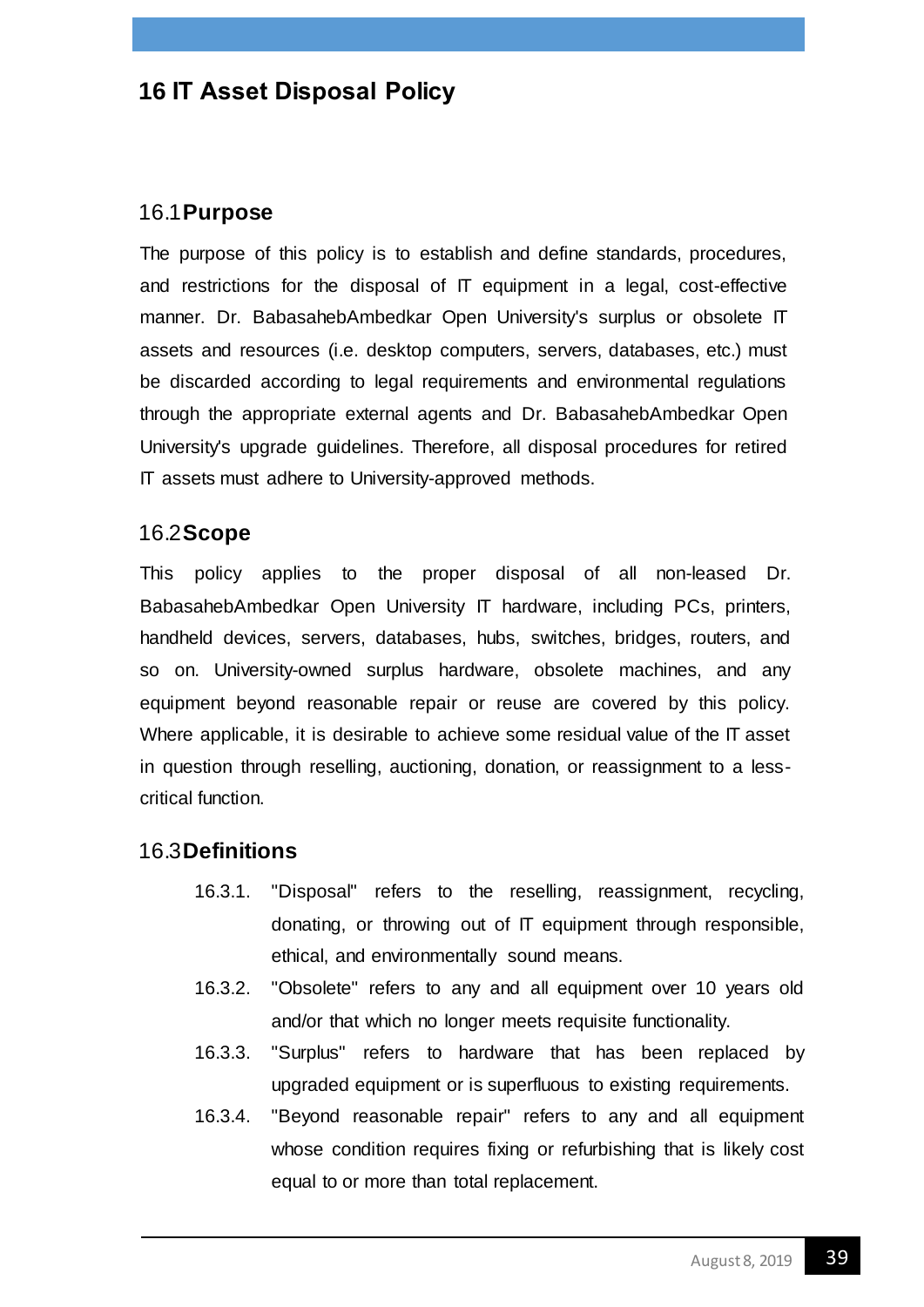# 16.4**Guidelines**

Disposal and disposal procedures of all IT assets and equipment will be centrally managed and coordinated by Dr. BabasahebAmbedkar Open University's Computer Department. Dr. BabasahebAmbedkar Open University's Computer Department is also responsible for backing up and then wiping clean of University data all IT assets slated for disposal, as well as the removal of University tags and/or identifying labels.

# 16.5**Practices**

Acceptable methods for the disposal of IT assets are as follows:

- 16.5.1. Sold to existing staff.
- 16.5.2. Donated to Students.
- 16.5.3. Sold as scrap to a dealer.
- 16.5.4. Used as a trade-in against cost of replacement item.
- 16.5.5. Reassigned to a less-critical business operation function.
- 16.5.6. Donated to schools, charities, and other non-profit organizations.
- 16.5.7. Recycled and/or refurbished to leverage further use (within limits of reasonable repair).
- 16.5.8. Discarded as rubbish in a landfill after sanitized of toxic materials by approved service provider.

# 16.6**Policy**

It is the responsibility of any employee of Dr. BabasahebAmbedkar Open University's Computer Department with the appropriate authority to ensure that IT assets, equipment, and hardware are disposed of according to one or more of the methods prescribed above. It is imperative that any disposals performed by Dr. BabasahebAmbedkar Open University are done appropriately, responsibly, and ethically, as well as with University resource planning in mind. The following rules must therefore be observed:

16.6.1. **Obsolete IT Assets**: As prescribed above, "obsolete" refers to any and all computer or computer-related equipment over 10 years old and/or equipment that no longer meets requisite functionality. Identifying and classifying IT assets as obsolete is the sole province of Dr. BabasahebAmbedkar Open University's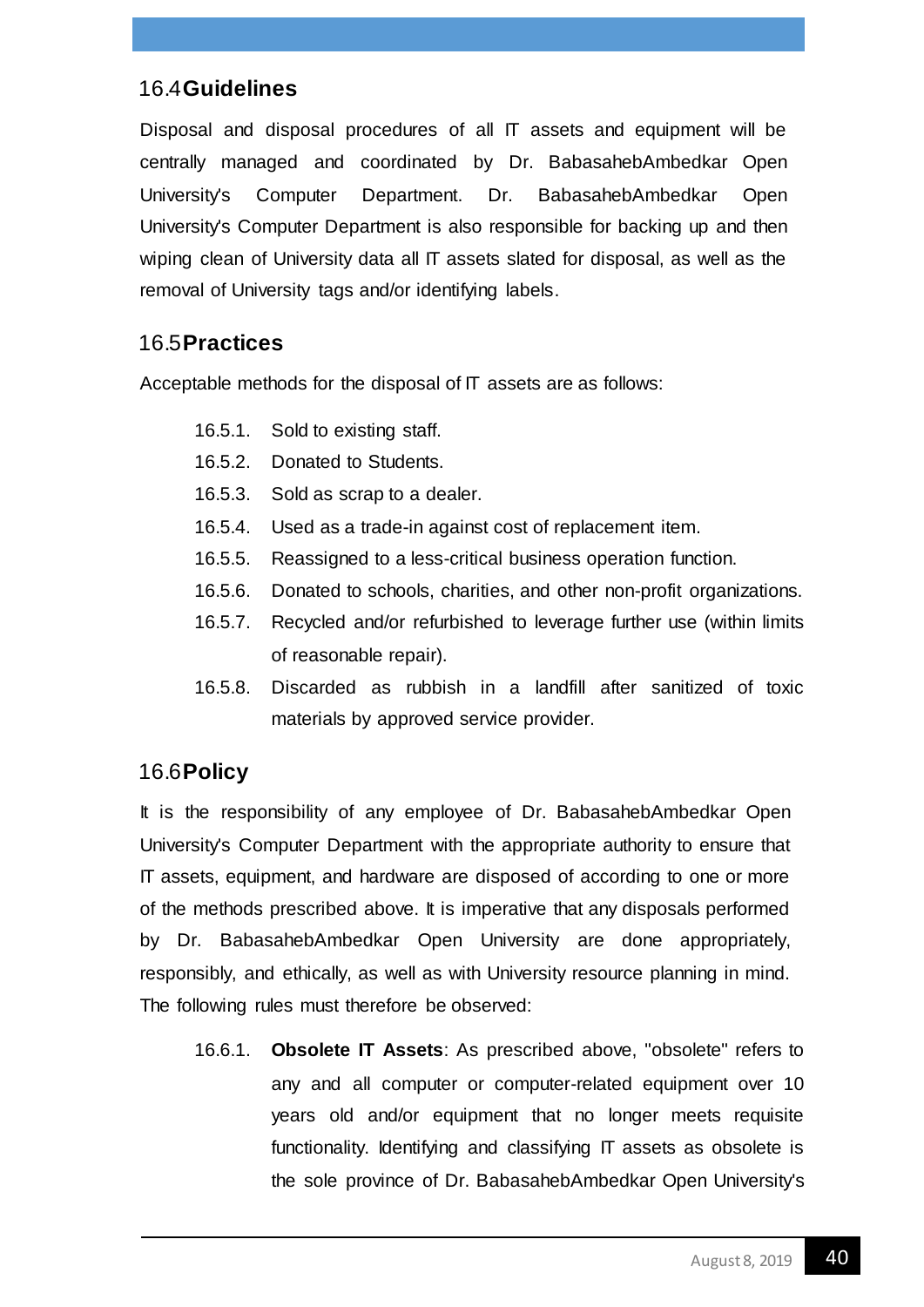Computer Department. Decisions on this matter will be made according to Dr. BabasahebAmbedkar Open University's purchasing/procurement strategies. Equipment lifecycles are to be determined by IT asset management best practices (i.e. total cost of ownership, required upgrades, etc.).

- 16.6.2. **Reassignment of Retired Assets:** Reassignment of computer hardware to a less critical role is made at the sole discretion of Dr. BabasahebAmbedkar Open University's Computer Department. It is, however, the goal of Dr. BabasahebAmbedkar Open University to - whenever possible - reassign IT assets in order to achieve full return on investment (ROI) from the equipment and to minimize hardware expenditures when feasible reassignment to another business function will do instead.
- 16.6.3. **Trade-Ins:** Where applicable, cases in which a piece of equipment is due for replacement by a newer model, reasonable actions must be taken to ensure that a fair and market trade-in value is obtained for the old IT asset against the cost of the replacement. Dr. BabasahebAmbedkar Open University's Purchasing Head or IT Head will assume this responsibility.

# 16.7 **Income Derived from Disposal:**

Whenever possible, it is desirable to achieve some residual value from retired or surplus IT assets. Any and all receipts from the sale of IT assets must be kept and submitted to the Finance Department. Income derived from sales to staff, the public, or students must be fully receipted and amount obtained is to send to Dr.BabasahebAmbedkar Open University's Finance Department. Sales to staff should be advertised through the University intranet or via email.

#### 16.8 **Assets beyond reasonable repair:**

The Systems manager is responsible for verifying and classifying any IT assets beyond reasonable repair. Equipment identified as much should be kept in store as a spare for any working parts that can still be put to sufficient use within the organization. The Computer Department will inventory and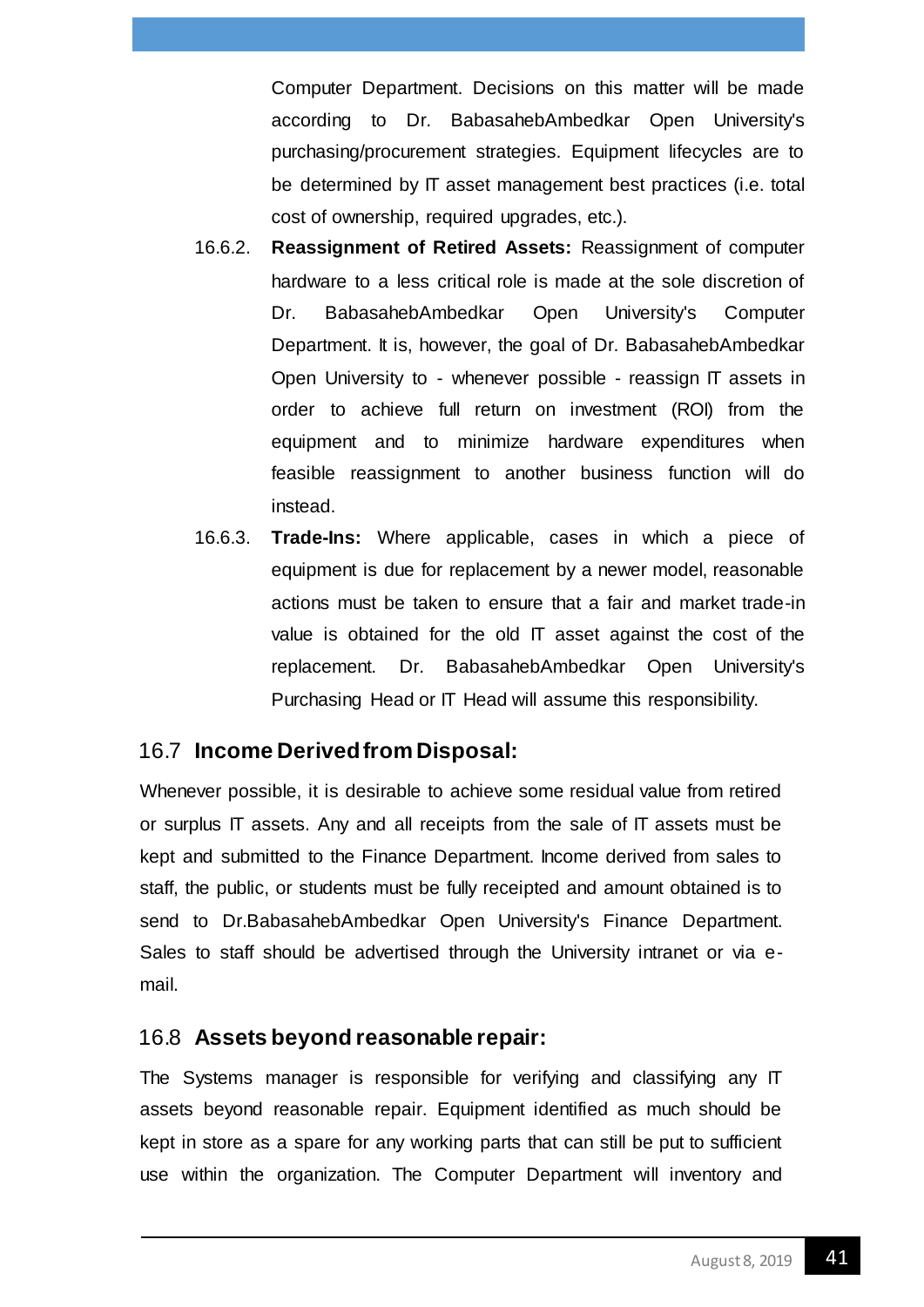stockpile these parts. Remaining parts and/or whole machines unfit for use or any other disposal means will be sold to an approved scrap dealer.

# 16.9 **Decommissioning of Assets:**

All hardware slated for disposal by any means must be fully wiped clean of all University data. Dr.BabasahebAmbedkar Open University's Computer Department will assume responsibility for decommissioning this equipment by deleting all files, University-licensed programs, and applications using a preapproved disk-sanitizer. This sanitizer must **completely overwrite** each and every disk sector of the machine with zero-filled blocks. In addition, any property tags or identifying labels must also be removed from the retired equipment.

#### 16.10**Donations:**

IT assets with a net residual value that are not assigned for reuse, discarding, or sale to employees or external buyers, may be donated to a Universityapproved school, charity, or other non-profit organization (i.e. a distributor of free machines to developing nations). All donations must be authorized by Dr.BabasahebAmbedkar Open University. All donation receipts must be submitted to the Finance department for taxation purposes.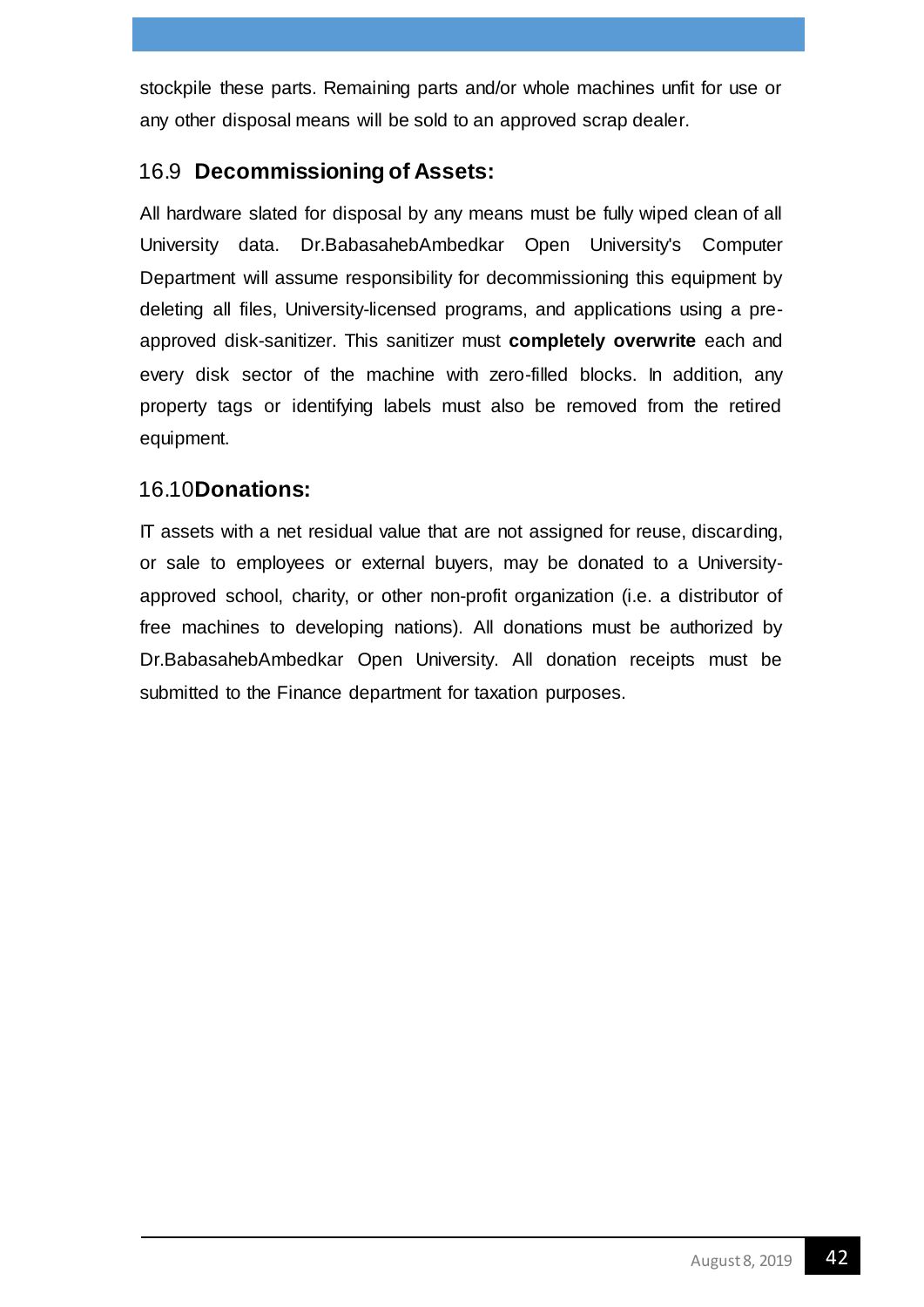# **17 Network Security Policy for Portable Computers**

## 17.1**Introduction**

Portable computers offer staff the ability to be more productive while on the move. They offer greater flexibility in where and when staff can work and access information, including information on our Dr.BabasahebAmbedkar Open University network. However, network-enabled portable computers also pose the risk of data theft and unauthorized access to our Dr.BabasahebAmbedkar Open University network.

Any device that can access the Dr.BabasahebAmbedkar Open University network must be considered part of that network and therefore subject to policies intended to protect the network from harm. Any portable computer that is proposed for network connection must be approved and certified by the Computer Department.

## 17.2**Protecting the Laptop**

In order to qualify for access to our Dr.BabasahebAmbedkar Open University network, the laptop must meet the following conditions:

- 17.2.1. Network settings, including settings for our VPN, must be reviewed and approved by Computer Department support personnel.
- 17.2.2. A personal firewall must be installed on the computer and must always be active.
- 17.2.3. Anti-virus software must be installed. Software must have active scanning and it must be kept up-to-date. Recommended antivirus software is Microsoft Security Essential Antivirus.

#### 17.3**Laptop User's Responsibilities**

- 17.3.1. The user of the laptop is responsible for network security of the laptop whether they are onsite, at home, or on the road.
- 17.3.2. The user of the laptop is responsible for keeping their anti-virus scanning software up-to-date at all times. It is strongly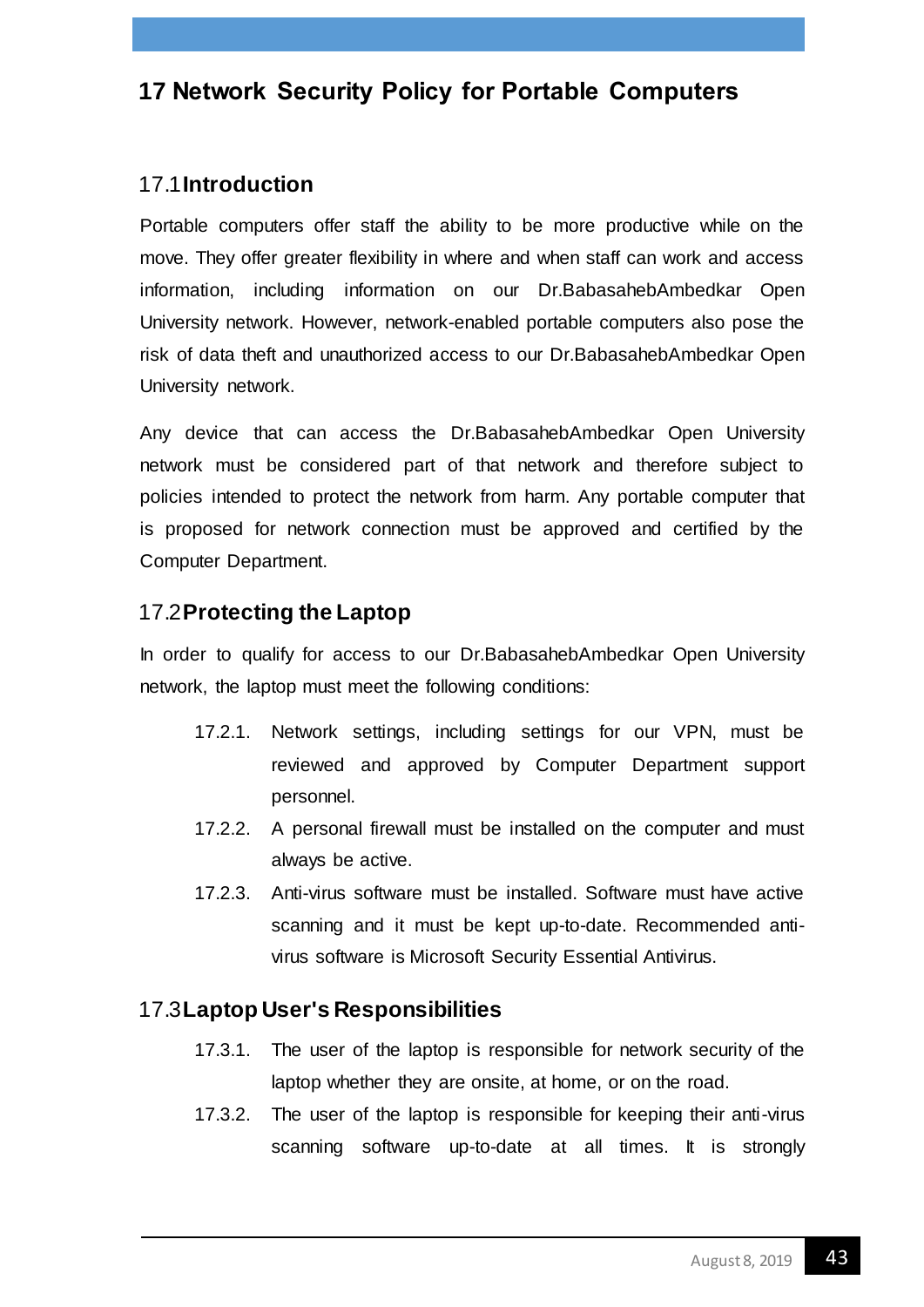recommended that they update their anti- virus software before going on the road.

- 17.3.3. The user of the laptop shall access network resources via a VPN connection. Use of public Internet services is discouraged, as they do not offer adequate protection for the user.
- 17.3.4. The user of the laptop, whether issued by University or personally owned, must refrain from altering the hardware identity (MAC address) of the networking devices. The user found violating this policy will be subjected to disciplinary action which could lead to termination of the employee/student.

#### 17.4**Security Audits**

The Computer Department reserves the right to audit any laptop used for University activities to ensure that it continues to conform to this certification policy. The Computer Department will also deny network access to any laptop, which has not been properly configured and certified.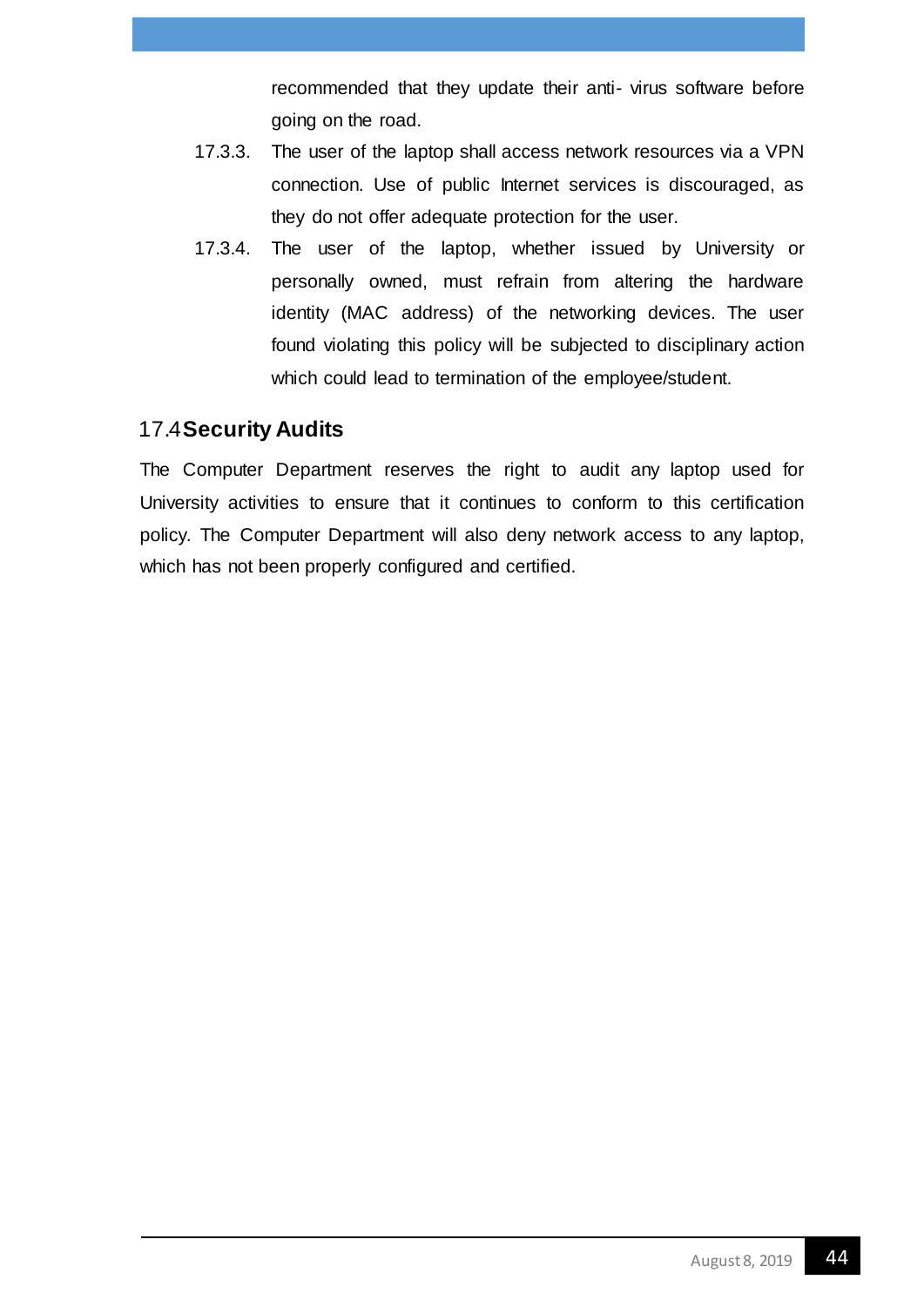# **18 Password Security Policy**

## 18.1**Purpose**

The purpose of this policy is to establish a standard for creation of strong passwords, the protection of those passwords, and the frequency of change.

#### 18.2**Scope of Password Security Policy**

- 18.2.1. All the system level passwords will be as the necessity origins.
- 18.2.2. All user level passwords changes on every Three-month period for domain Network Access
- 18.2.3. Domain Administrator Login ID and Password is known to System Administrators and Manger.
- 18.2.4. We restrict all users that password must not be inserted into email messages or other form of electronic communication.
- 18.2.5. We also guided user to give screen saver and power ON password to restrict unauthorized access.
- 18.2.6. Sharing of passwords in any form is highly restricted in order to avoid unauthorized access
- 18.2.7. The users found violating this policy are subjected to disciplinary action and may lead to termination.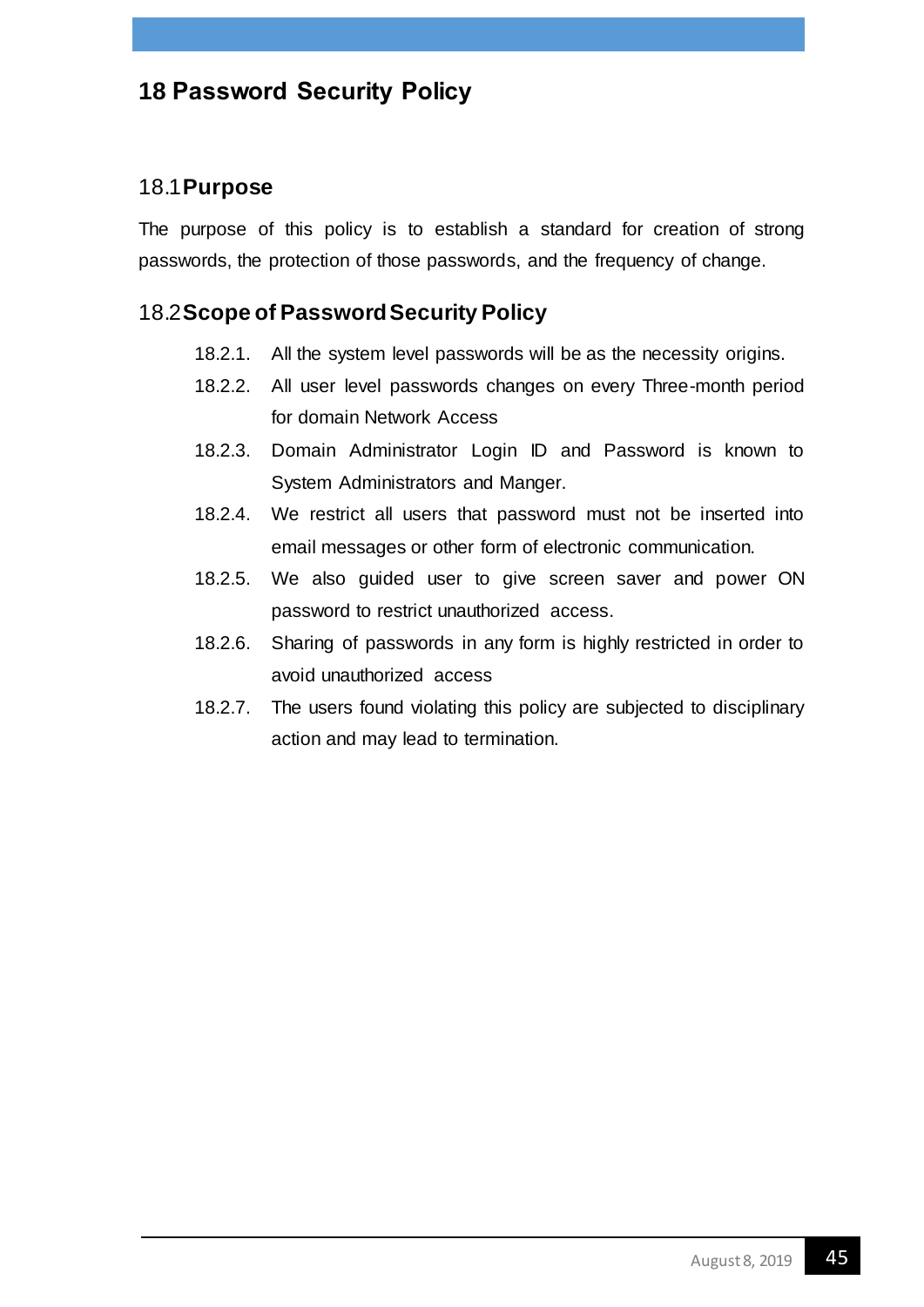# **19 Printer Policy**

#### 19.1**Purpose**

Printers represent one of the highest equipment expenditures at Dr.BabasahebAmbedkar Open University. The goal of this policy is to facilitate the appropriate and responsible academic use of Dr.BabasahebAmbedkar Open University's printer assets, as well as control Dr.BabasahebAmbedkar Open University's printer cost of ownership by preventing the waste of paper, toner, ink, and so on.

#### 19.2**Scope**

This Printer Policy applies to all employees and students of Dr.BabasahebAmbedkar Open University, as well as any contract employees in the service of Dr.BabasahebAmbedkar Open University who may be using Dr.BabasahebAmbedkar Open University networks and equipment.

## 19.3**Supported Printers**

Dr.BabasahebAmbedkar Open University supports all network printers on the University's network Systems. An effort has been made to standardize on specific printer models in order to minimize support and recurring costs.

#### 19.4**General Policy**

- 19.4.1. Printers are to be used for documents that are relevant to the day-to-day conduct of business at Dr.BabasahebAmbedkar Open University. Dr.BabasahebAmbedkar Open University printers should not be used to print personal documents.
- 19.4.2. Installation of personal printers is generally not permitted at Dr.BabasahebAmbedkar Open University due to the cost of maintaining and supporting many dispersed machines. In certain circumstances, however, where confidentiality, remote location, the need to print a large number of low volume print jobs, or other unusual situation is an issue, personal printers could be allowed with prior permission of the HOD and HOD of Computer Department.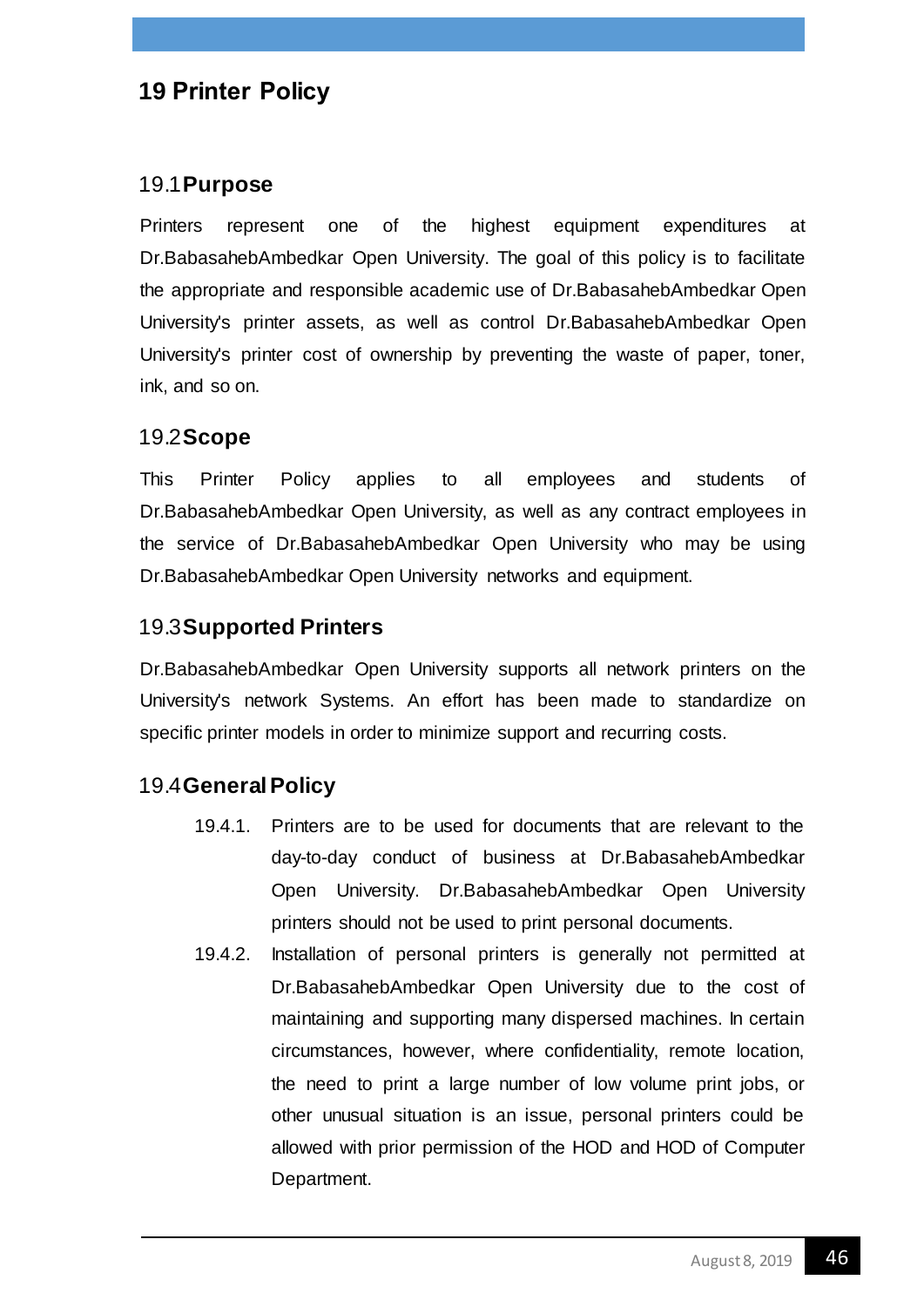- 19.4.3. Do not print multiple copies of the same document the printer is not a copier and typically costs more per page to use. If you need multiple copies, print one good copy on the printer and use the photocopier to make additional copies.
- 19.4.4. If you print something, please pick it up in a timely fashion. If you no longer want it, please dispose of it appropriately or reuse it for printing on the back side of the paper (i.e. recycle). Please be extra careful to remove old staple pins.
- 19.4.5. If you come across an unclaimed print job, please stack it neatly on the printer table. All unclaimed output jobs will be discarded at end of the day.
- 19.4.6. Make efforts to limit paper usage by taking advantage of duplex printing (i.e. double-sided printing) features offered by some printers and other optimization features (e.g. printing six PowerPoint slides per page versus only one per page).
- 19.4.7. Make efforts to limit toner use by selecting light toner and lower dpi default print settings.
- 19.4.8. Avoid printing large files, as this puts a drain on network resources and interferes with the ability of others to use the printer.
- 19.4.9. If printing a job in excess of 25 pages, please be at the printer to collect it when it comes out to ensure adequate paper supply for the job and that the output tray is not overfull (i.e. you may need to remove some of the output before the print job is finished).
- 19.4.10. Avoid printing e-mail messages. This is wasteful. Instead, use the folders and archiving functionality in your e-mail application to organize and view your messages.
- 19.4.11. Avoid printing a document just to see what it looks like.
- 19.4.12. Many printers do not support certain paper types, including vellum, transparencies, adhesive labels, tracing paper, card stock, or thicker paper. If you need to use any of the paper types, consult with Computer Department to find out which machines can handle these specialty print jobs.
- 19.4.13. Colour printing is typically not required by general users. Given this selective need, as well as the high cost per page to print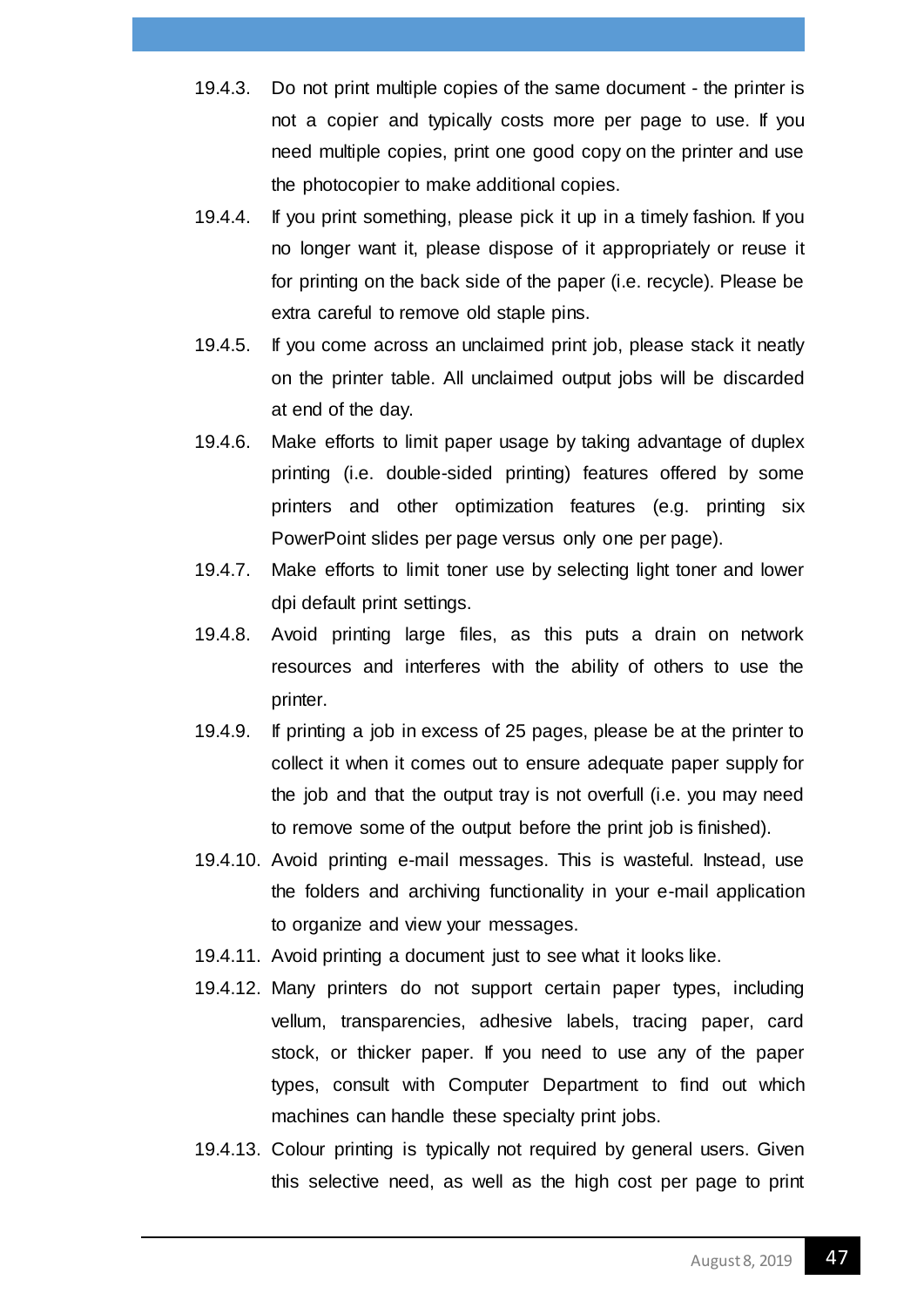colour copies, the number of colour-capable printers available has been minimized. You are strongly encouraged to avoid printing in colour when monochrome (black) will do.

- 19.4.14. Printer paper is available to staff and students by filling requisition slip duly signed by HOD. Toner cartridges are maintained by Computer Department, any problems in print quality should be reported to Computer Department.
- 19.4.15. If you encounter a physical problem with the printer (paper jam, out of toner, etc.) and are not "trained" in how to fix the problem, please do not try. Instead, report the problem to Computer Department for help.
- 19.4.16. Report any malfunction of any printing device to the Computer Department as soon as possible on ext. 2014 or by email [systemdept@indusuni.ac.in](mailto:systemdept@indusuni.ac.in) or on intranet Helpdesk.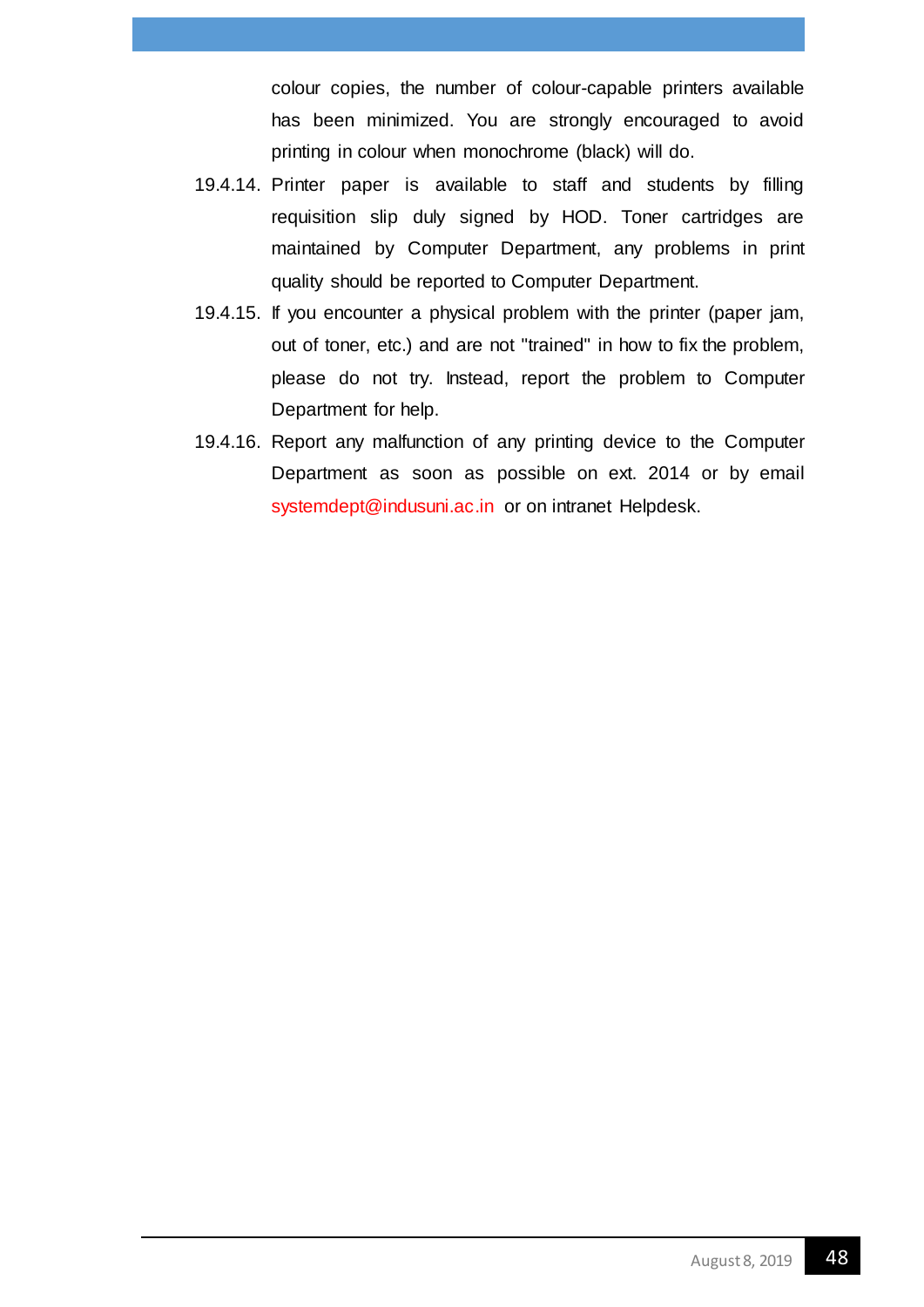# **20 Removable Media Acceptable Use Policy**

#### 20.1**Scope**

The policy applies to any hardware and related software that could be used to access or our organization resources, even if said equipment is not corporately sanctioned, owned, or supplied.

#### 20.2**Usage**

The overriding goal of this policy is to protect the integrity of the private and confidential data that resides within Dr.BabasahebAmbedkar Open University's technology infrastructure. This policy intends to prevent this data from being deliberately or inadvertently moved outside the enterprise network and/or the physical premises where it can potentially be accessed by unsanctioned resources. A breach of this type could result in loss of information, damage to critical applications, loss of revenue, and damage to the university's public image. Therefore, all users employing removable media and/or USB-based technology to backup, store, and otherwise access corporate data of any type must adhere to company-defined processes for doing so.

- 20.2.1. Portable USB-based memory sticks, also known as flash drives, or thumb drives, jump drives, or key drives.
- 20.2.2. Memory cards in SD, CompactFlash, Memory Stick, or any related flash-based supplemental storage media.
- 20.2.3. USB card readers that allow connectivity to a PC.
- 20.2.4. Portable MP3 and MPEG-playing music and media player-type devices such as iPods with internal flash or hard drive-based memory that support data storage function.
- 20.2.5. PDAs, cell phone handsets, and smartphones with internal flash or hard drive-based memory that support data storage function.
- 20.2.6. Digital cameras with internal or external memory support.
- 20.2.7. Removable memory-based media, such as rewritable DVDs, CDs, and floppy disks.
- 20.2.8. Any hardware that provides connectivity to USB devices through means such as wireless (WiFi,WiMAX, irDA, Bluetooth, among others) or wired network access.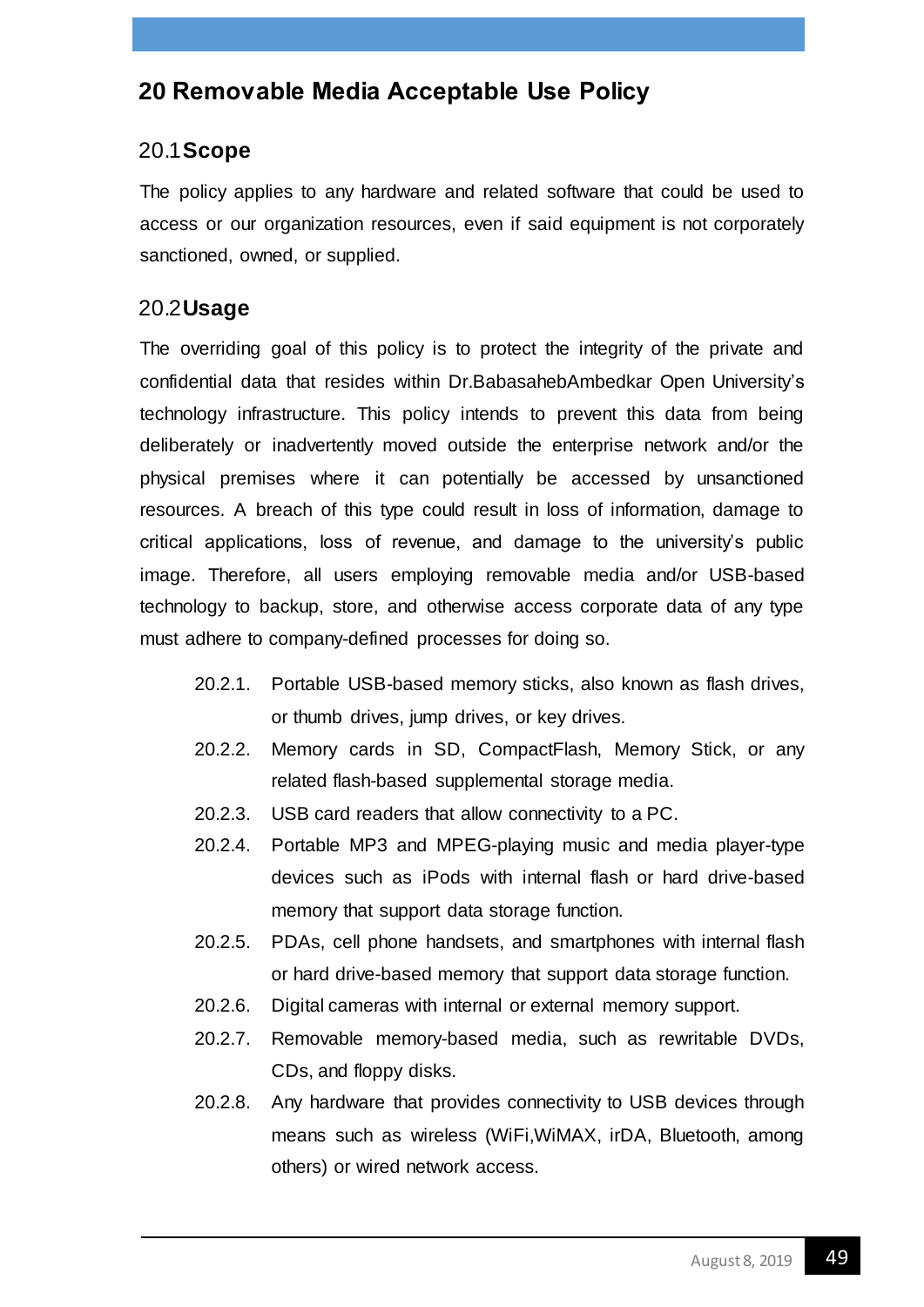# 20.3**Applicability**

This policy applies to all DR. BABASAHEB AMBEDKAR OPEN UNIVERSITY employees, including full and part-time staff, contractors, freelancers, and other agents, who utilize either company-owned or personally-owned removable media and/or USB-based technology to store, back up, relocate or access any organization or client-specific data. Such access to this confidential data is a privilege, not a right, and forms the basis of the trust DR. BABASAHEB AMBEDKAR OPEN UNIVERSITY has built with its clients, supply chain partners and other constituents. Consequently, employment at Dr.BabasahebAmbedkar Open University does not automatically guarantee the initial and on-going ability to use these devices within the enterprise technology environment.

It addresses a range of threats to - or related to the use of - enterprise data:

| <b>Threat</b> | <b>Description</b>                                                                |
|---------------|-----------------------------------------------------------------------------------|
| Loss          | Devices used to transfer or transport work files could be lost or                 |
|               | stolen.                                                                           |
| Theft         | Sensitive corporate data is deliberately stolen and sold by an                    |
|               | employee.                                                                         |
| Copyright     | Software copied onto portable memory device could violate                         |
|               | licensing.                                                                        |
| Spyware       | Spyware or tracking code enters the network via memory media.                     |
| Malware       | Viruses, Trojans, Worms, and other threats could be introduced via                |
|               | external media.                                                                   |
|               | Compliance Loss or theft of financial and/or personal and confidential data could |
|               | expose the enterprise to the risk of non-compliance with various                  |
|               | identity theft and privacy laws.                                                  |

Addition of new hardware, software, and/or related components to provide additional USB-related connectivity within corporate facilities will be managed at the sole discretion of Computer Department. Non-sanctioned use of USB-based hardware, software, and/or related components to back up, store, and otherwise access any enterprise-related data is strictly forbidden.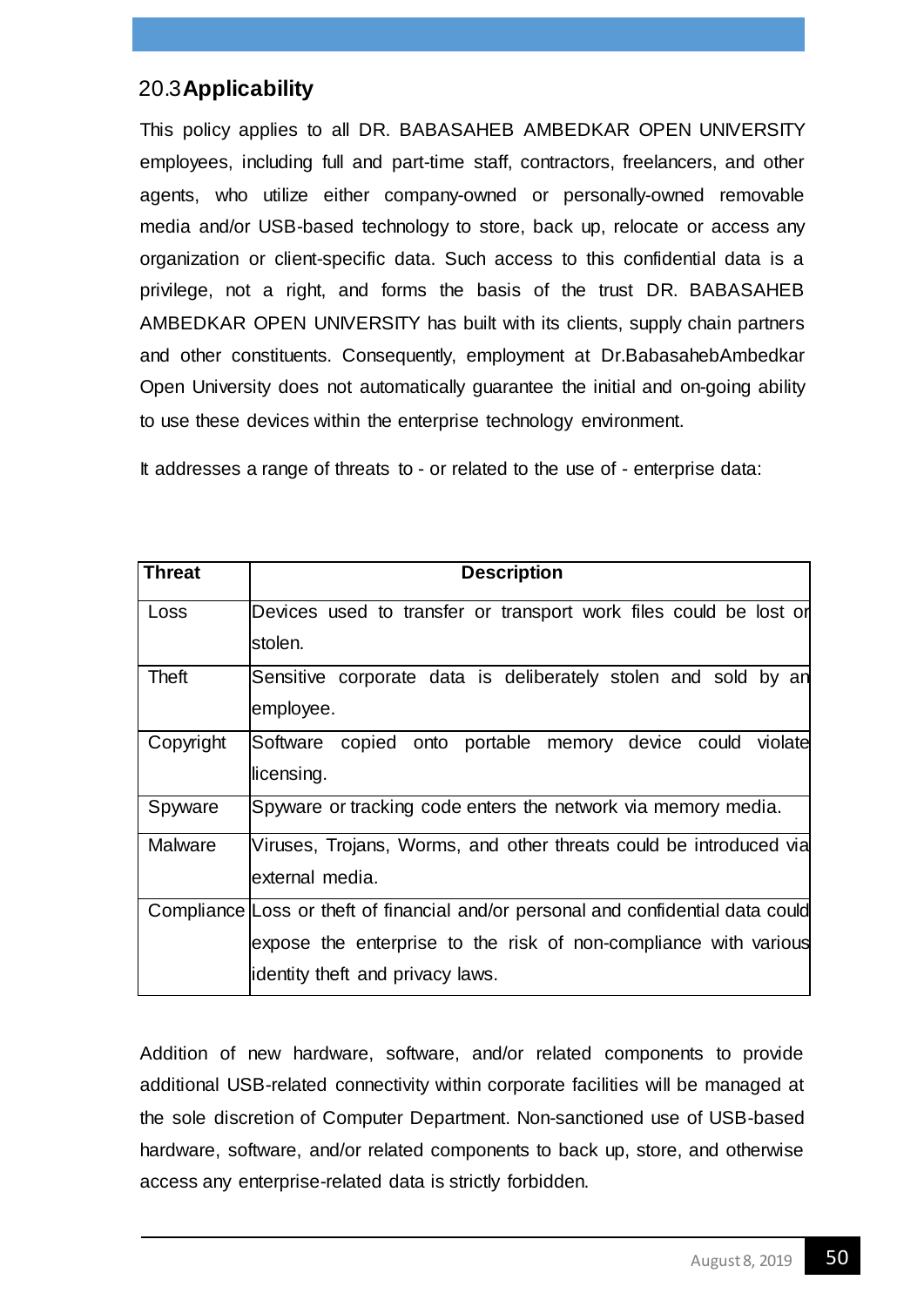This policy is complementary to any previously implemented policies dealing specifically with data access, data storage, data movement, and connectivity of portable memory devices to any element of the enterprise network.

# 20.4**Affected Technology**

All USB-based devices and the USB ports used to access workstations and other related connectivity points within the corporate firewall will be centrally managed by DR. BABASAHEB AMBEDKAR OPEN UNIVERSITY's Computer Department and will utilize encryption and strong authentication measures. Although Computer Department is not able to manage the external devices such as home PCs - to which these memory resources will also be connected, end users are expected to adhere to the same security protocols when connected to non-corporate equipment. Failure to do so will result in immediate suspension of all network access privileges so as to protect the company's infrastructure.

# 20.5**Policy and Appropriate Use**

It is the responsibility of any employee of DR. BABASAHEB AMBEDKAR OPEN UNIVERSITY who is connecting a USB-based memory device to the organizational network to ensure that all security protocolsnormally used in the management of data on conventional storage infrastructure are also applied here. It is imperative that any portable memory that is used to conduct Dr.BabasahebAmbedkar Open University day to day activities is utilized appropriately, responsibly, and ethically. Failure to do so will result in immediate suspension of that user's account. Based on this, the following rules must be observed:

# 20.6**Access Control**

20.6.1. Computer Department reserves the right to refuse, by physical and non-physical means, the ability to connect removable media and USB devices to corporate and corporate-connected infrastructure. Computer Department will engage in such action if it feels such equipment is being used in such a way that puts the university's systems, data, users, and clients at risk.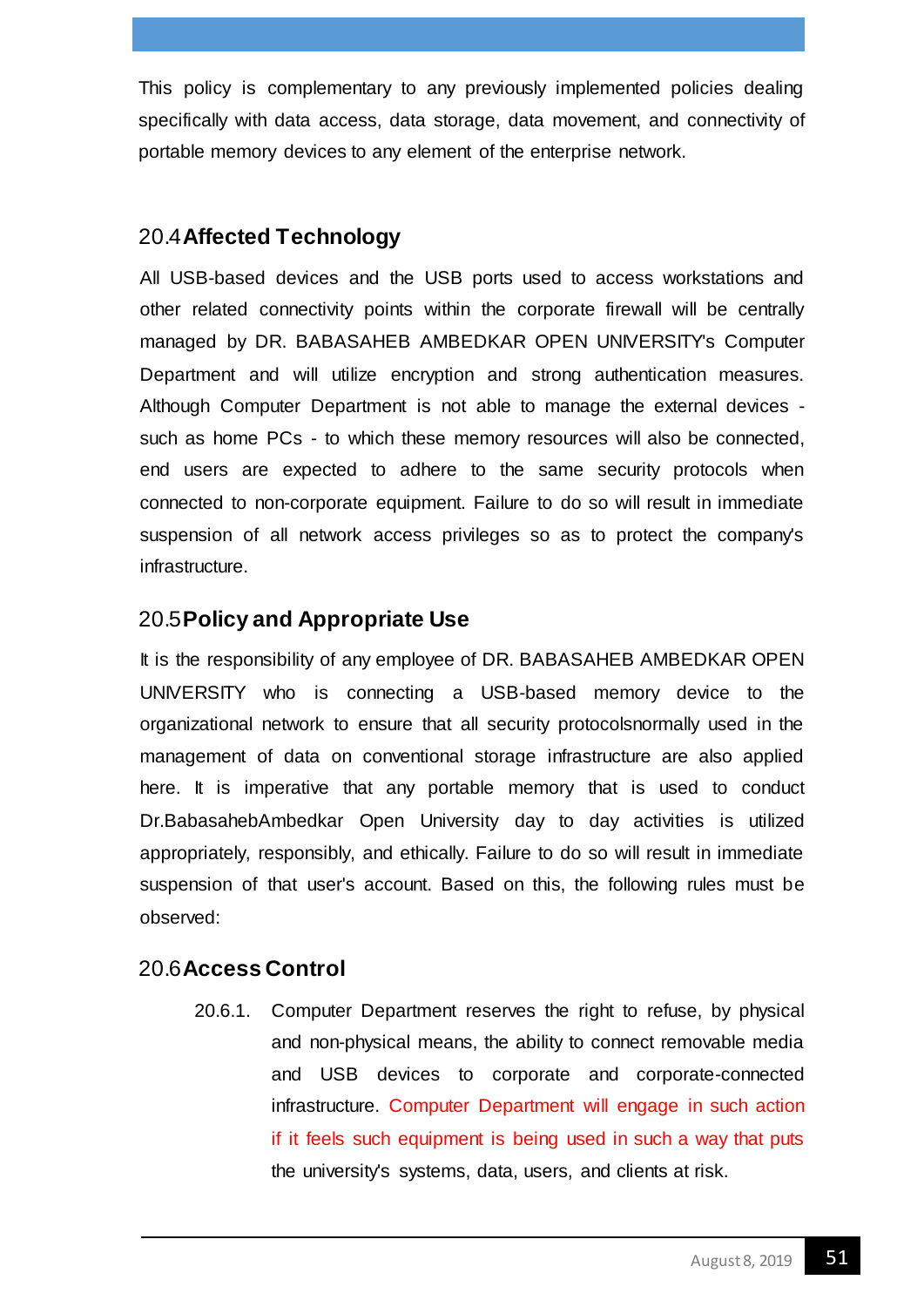- 20.6.2. Prior to initial use on the corporate network or related infrastructure, all USB-related hardware and related software must be registered with Computer Department. A list of approved USB devices and related software is available for viewing at feature not available yet. If your preferred device does not appear on this list, contact the help desk. Although Computer Department currently allows only listed devices to be connected to enterprise infrastructure, it reserves the right to update this list in future.
- 20.6.3. End users who wish to connect such devices, to non-corporate network infrastructure, to gain access, to enterprise data must employ, for their devices and related infrastructure, a companyapproved personal firewall and any other security measure deemed necessary by the IT department. Enterprise data is not to be accessed on any hardware that fails to meet DR. BABASAHEB AMBEDKAR OPEN UNIVERSITY's established enterprise IT security standards.
- 20.6.4. DR. BABASAHEB AMBEDKAR OPEN UNIVERSITY will maintain a list of approved USB-based memory devices and related software applications and utilities. Devices that are not on this list may not be connected to corporate infrastructure.

#### 20.7**Security**

Employees using removable media and USB-related devices and related software for data storage, back up, transfer, or any other action within DR. BABASAHEB AMBEDKAR OPEN UNIVERSITY's technology infrastructure will, without exception, use secure data management procedures. A simple password is insufficient. Employees agree to never disclose their passwords to anyone, particularly to family members if business work is conducted from home.

20.7.1. All USB-based devices that are used for business interests must be pre-approved by Computer Department, and must employ reasonable physical security measures. End users are expected to secure all such devices used for this activity whether or not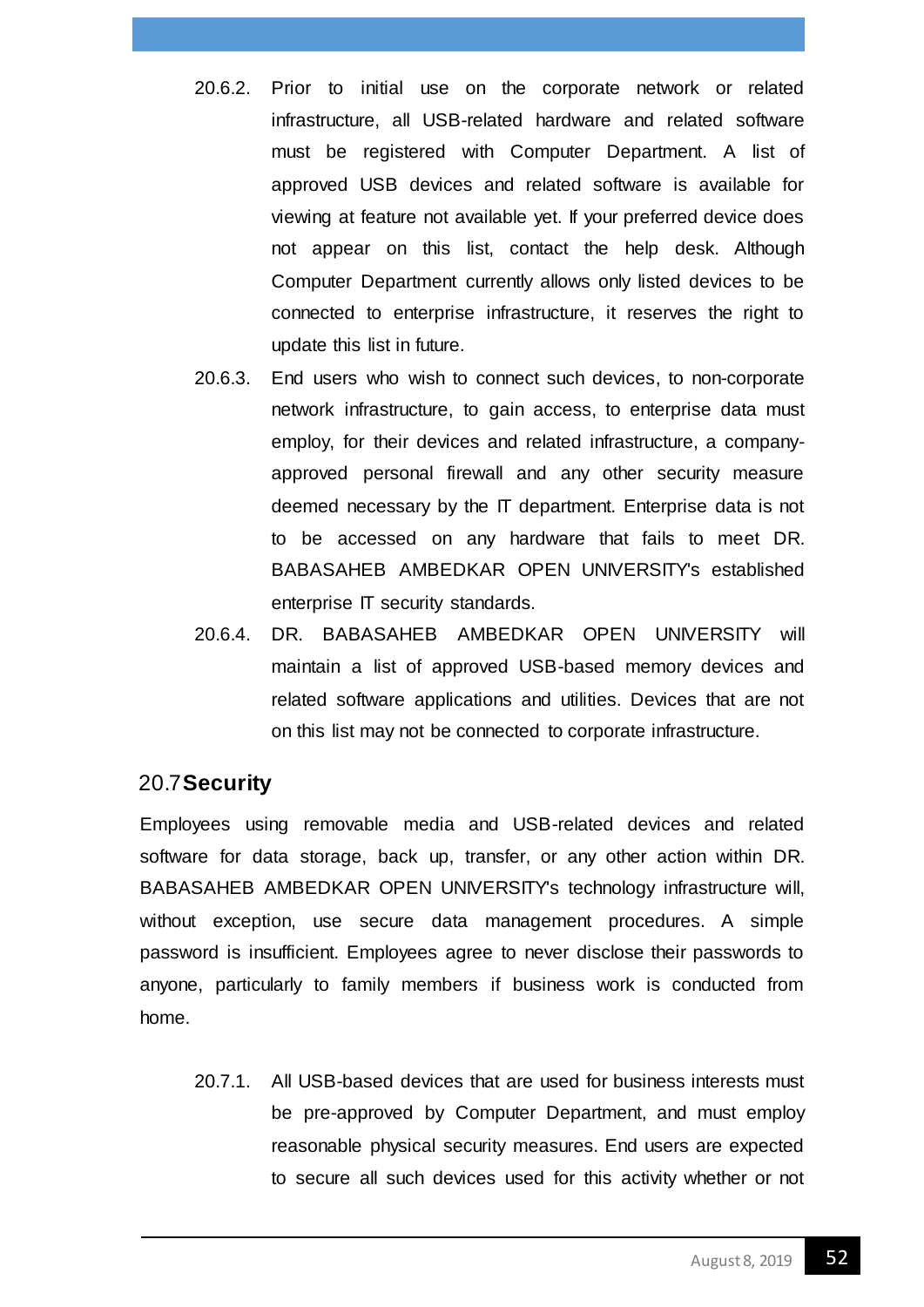they are actually in use and/or being carried. This includes, but is not limited to, passwords, encryption, and physical control of such devices whenever they contain enterprise data. Any non- corporate computers used to synchronize with these devices will be installed whatever anti-virus and anti-malware software deemed necessary by DR. BABASAHEB AMBEDKAR OPEN UNIVERSITY's Computer Department. Antivirus signature files on any additional client machines - such as a home PC - on which this media will be used, must be updated in accordance with existing company policy.

- 20.7.2. All removable media will be subject to quarantine upon return to the office before they can be fully utilized on enterprise infrastructure.
- 20.7.3. Passwords and other confidential data as defined by DR. BABASAHEB AMBEDKAR OPEN UNIVERSITY's Computer Department are not to be stored on portable storage devices.
- 20.7.4. End users must apply new passwords for every business/personal trip where company data is being utilized on USB-based memory devices.
- 20.7.5. Any USB-based memory device that is being used to store DR. BABASAHEB AMBEDKAR OPEN UNIVERSITY data must adhere to the authentication requirements of DR. BABASAHEB AMBEDKAR OPEN UNIVERSITY's Computer Department. In addition, all hardware security configurations (personal or company-owned) must be pre-approved by DR. BABASAHEB AMBEDKAR OPEN UNIVERSITY's Computer Department before any enterprise data-carrying memory can be connected to it.
- 20.7.6. Employees, contractors, and temporary staff will follow all enterprise-sanctioned data removal procedures to permanently erase company-specific data from such devices once their use is no longer required. See sanitation policy for detailed data wipe procedures for flash memory.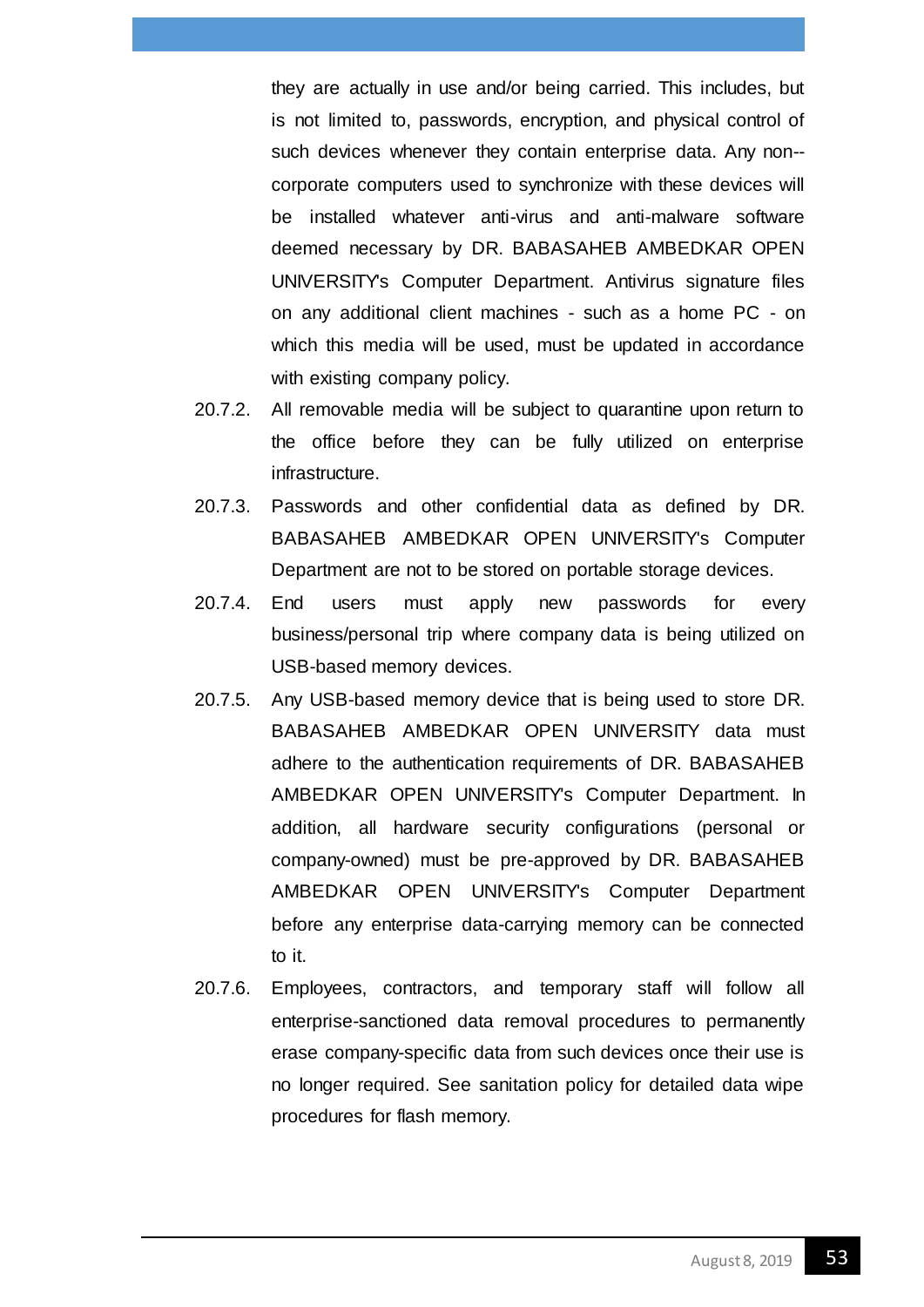## 20.8**Help & Support**

- 20.8.1. DR. BABASAHEB AMBEDKAR OPEN UNIVERSITY's Computer Department will support its sanctioned hardware and software, but is not accountable for conflicts or problems caused by the use of unsanctioned media. This applies even to devices already known to the IT department.
- 20.8.2. Employees, contractors, and temporary staff will make no modifications of any kind to company-owned and installed hardware or software without the express approval of DR. BABASAHEB AMBEDKAR OPEN UNIVERSITY's Computer Department. This includes, but is not limited to, reconfiguration of USB ports.
- 20.8.3. Computer Department may restrict the use of Universal Plug and Play on any client PCs that it deems to be particularly sensitive. Computer Department also reserves the right to disable this feature on PCs used by employees in specific roles.
- 20.8.4. Computer Department reserves the right to summarily ban the use of these devices at any time. Computer Department need not provide a reason for doing so, as protection of confidential data is the highest and only priority.
- 20.8.5. Computer Department reserves the right to physically disable USB ports to limit physical and virtual access.
- 20.8.6. Computer Department reserves the right, through policy enforcement and any other means it deems necessary, to limit the ability of end users to transfer data to and from specific resources on the enterprise network.

#### 20.9**Organizational Protocol**

Computer Department can and will establish audit trails in all situations it feels merited. Such trails will be able to track the attachment of an external device to a PC, and the resulting reports may be used for investigation of possible breaches and/or misuse. The end user agrees to and accepts that his or her access and/or connection to DR. BABASAHEB AMBEDKAR OPEN UNIVERSITY's networks may be monitored to record dates, times, duration of access, etc., in order to identify unusual usage patterns or other suspicious activity. This is done in order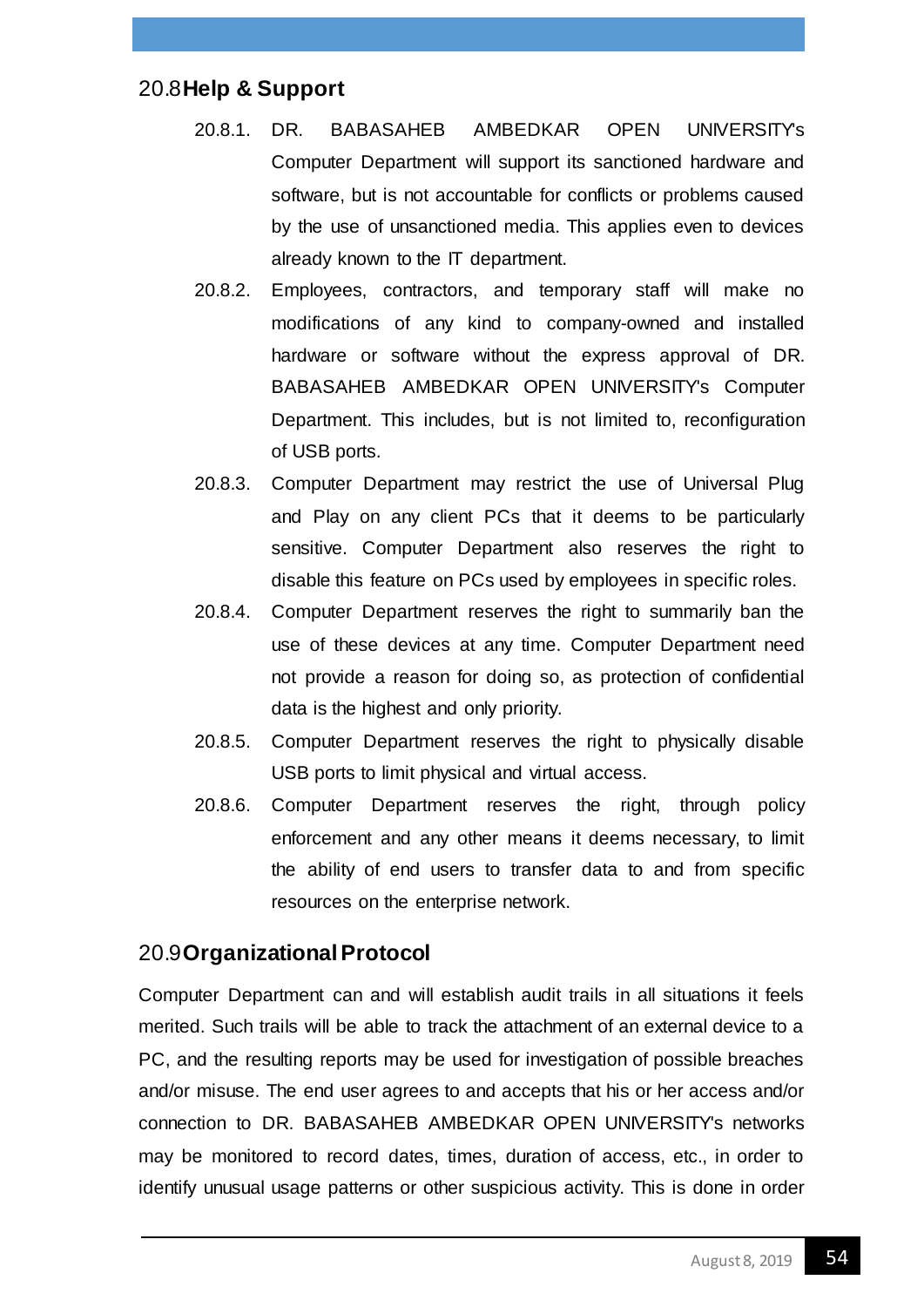to identify accounts/computers that may have been compromised by external parties. In all cases, data protection remains DR. BABASAHEB AMBEDKAR OPEN UNIVERSITY's highest priority.

- 20.9.1. The end user agrees to immediately report to his/her manager and DR. BABASAHEB AMBEDKAR OPEN UNIVERSITY's Computer Department for any incident or suspected incidents of unauthorized data access, data loss, and/or disclosure of company resources, databases, networks, etc.
- 20.9.2. DR. BABASAHEB AMBEDKAR OPEN UNIVERSITY will not reimburse employees if they choose to purchase their own USBbased memory devices.
- 20.9.3. Any questions relating to this policy should be directed to Computer Department.

## 20.10**Policy Non-Compliance**

Failure to comply with the Removable Media and Acceptable Use Policy may, at the full discretion of the organization, result in the suspension of any or all technology use and connectivity privileges, disciplinary action, and possibly termination of employment.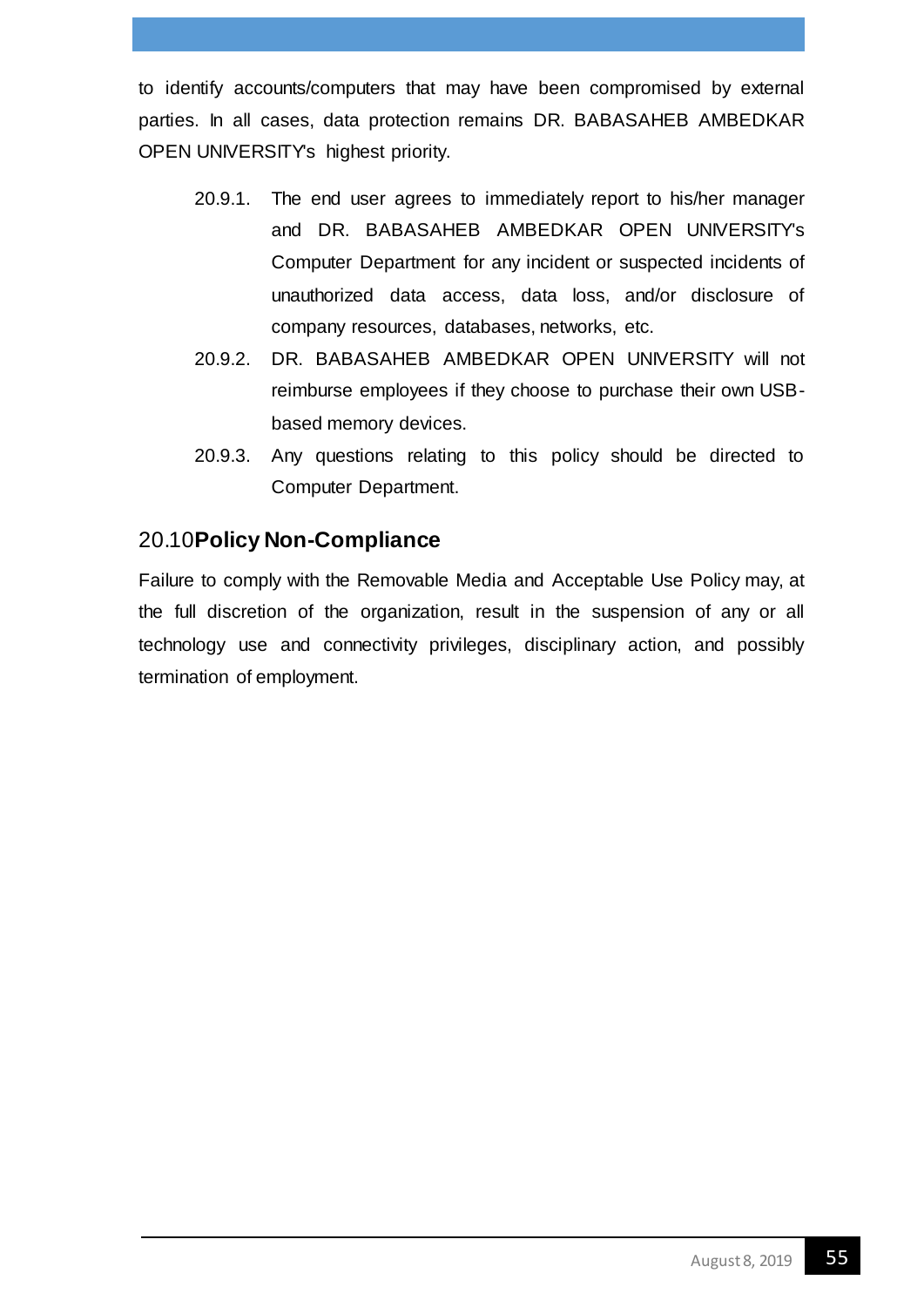# **21 Reporting Critical Service Outages During Academic Term**

During normal operating hours (Monday - Saturday, 8:50 a.m. - 5:00 p.m.), members of the University community should notify the Computer Department of suspected problems with computers, networks, and related information technology resources. Computer Department will investigate the problem and determine corrective action. If the Computer Departmentstaff determines that the problem is related to the campus network or a server, they will notify Computer Department Manager who will take appropriate action. Resolution of critical service outages (defined below) will be a top Computer Department priority and will be resolved in a timely manner. Non-critical problems will be investigated and resolved as soon as is feasible.

Outside of operating hours and on University holidays suspected critical service outages should be reported as follows:

5:00 p.m. - 10 p.m. (Monday - Saturday) and 10 a.m. - 10 p.m., Saturday and Sunday.

Any suspected critical service outages should be reported to the Computer Department personnel on duty in the Dr.BabasahebAmbedkar Open University. The student will follow prescribed diagnostic routines to determine if the problem is indeed of a critical nature. If so, he/she will call the appropriate Computer Department staff member to resolve the problem. No member of the community should call Computer Department staff outside of normal operating hours.

Outside of these times, suspected critical service outages should be reported at the next designated time the following day.

#### 21.1

A critical service outage is defined as one or more of the following:

21.1.1. Failure of the campus network equipment or Internet connection making it impossible for a majority of users to access on campus or off campus resources.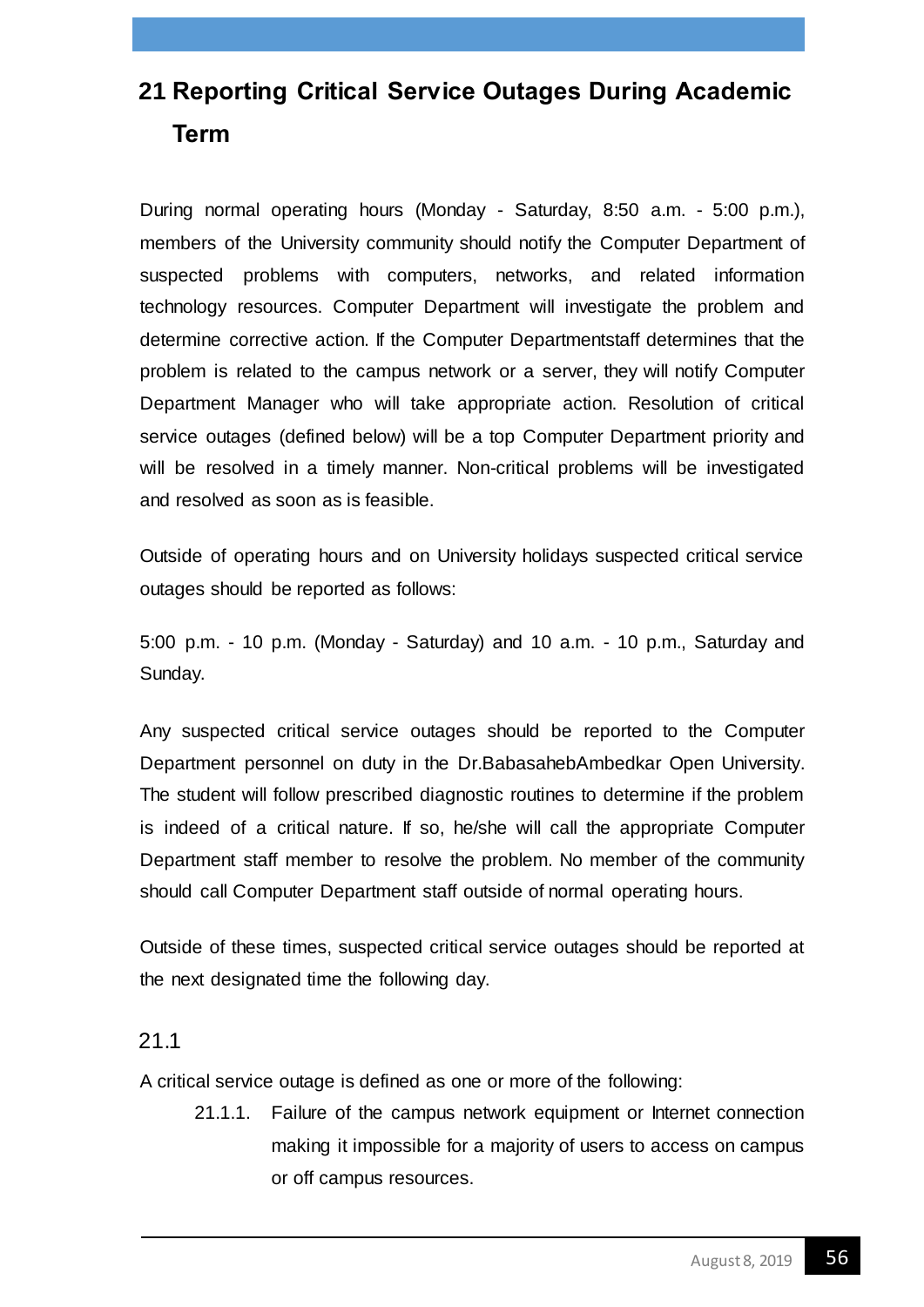- 21.1.2. Campus wide printing failure (not individual printers).
- 21.1.3. Failure of a majority of computers in a computer lab.
- 21.1.4. Failure of the authenticating server affecting the entire campus.
- 21.1.5. Failure of the University Domain System affecting the entire campus.
- 21.1.6. Failure of the University Email Systems affecting the entire campus.
- 21.1.7. Failure of the University ERP Systems affecting the entire campus.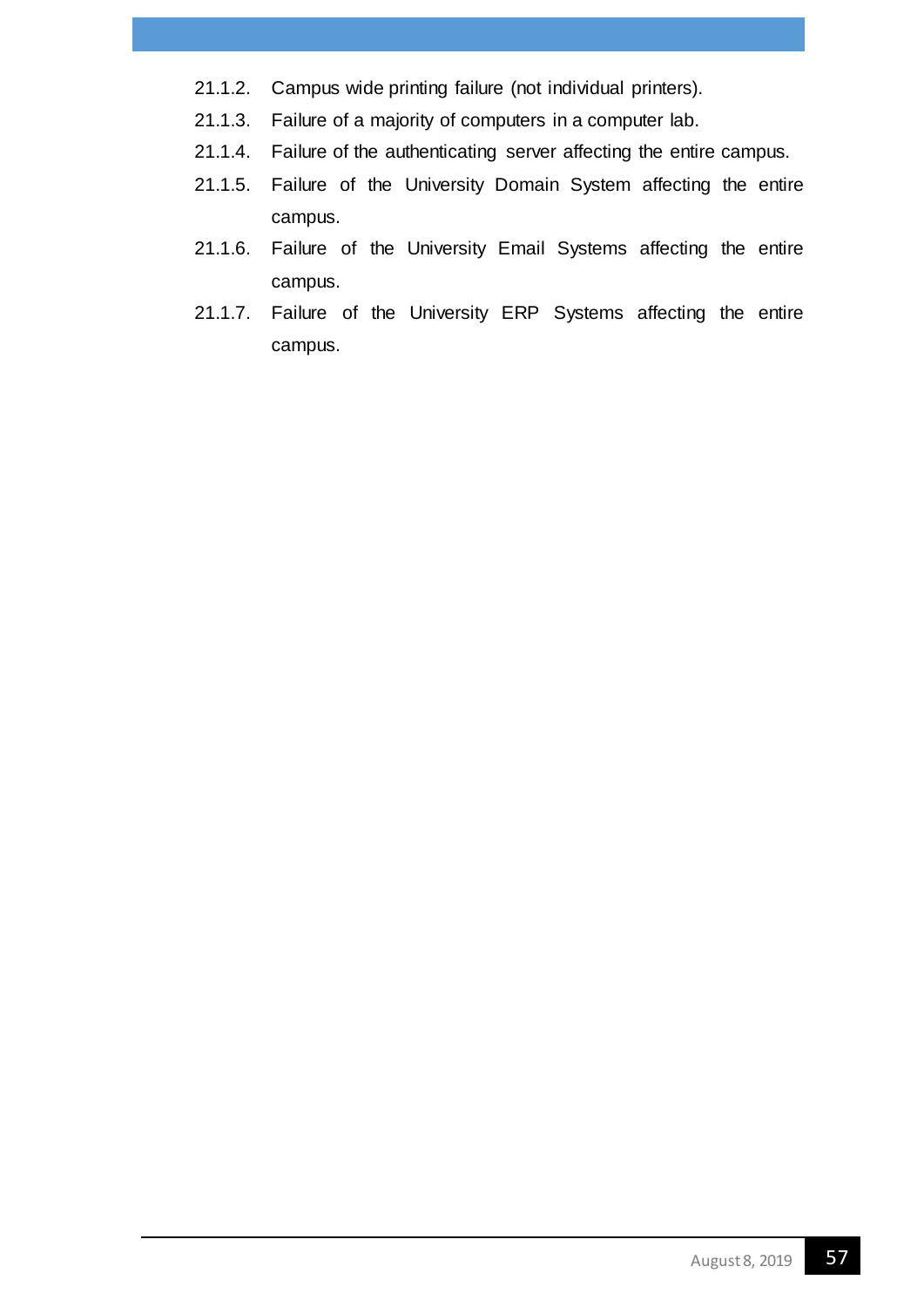# **22 Server Security Policy**

#### 22.1**Purpose:**

The purpose of this policy is to establish standards for the base configuration of IU servers used for information processing functions. Effective implementation of this policy will minimize unauthorized access to IU proprietary information and technology.

# 22.2**Scope of Secure Policy:**

- 22.2.1. All servers are taken cared by the system administrator for their security on day-to-day basis.
- 22.2.2. The recommended security settings in different OS will be specified in the configuration of the servers.
- 22.2.3. The unnecessary services in the OS are disabled as laid out in configuration guide.
- 22.2.4. Physical and logical securities are taken care for restricting unauthorized access.
- 22.2.5. System administrator sets password for power ON for adding security points.
- 22.2.6. All passwords are written in sheet of a paper which is in custody of System Administrator/Manager.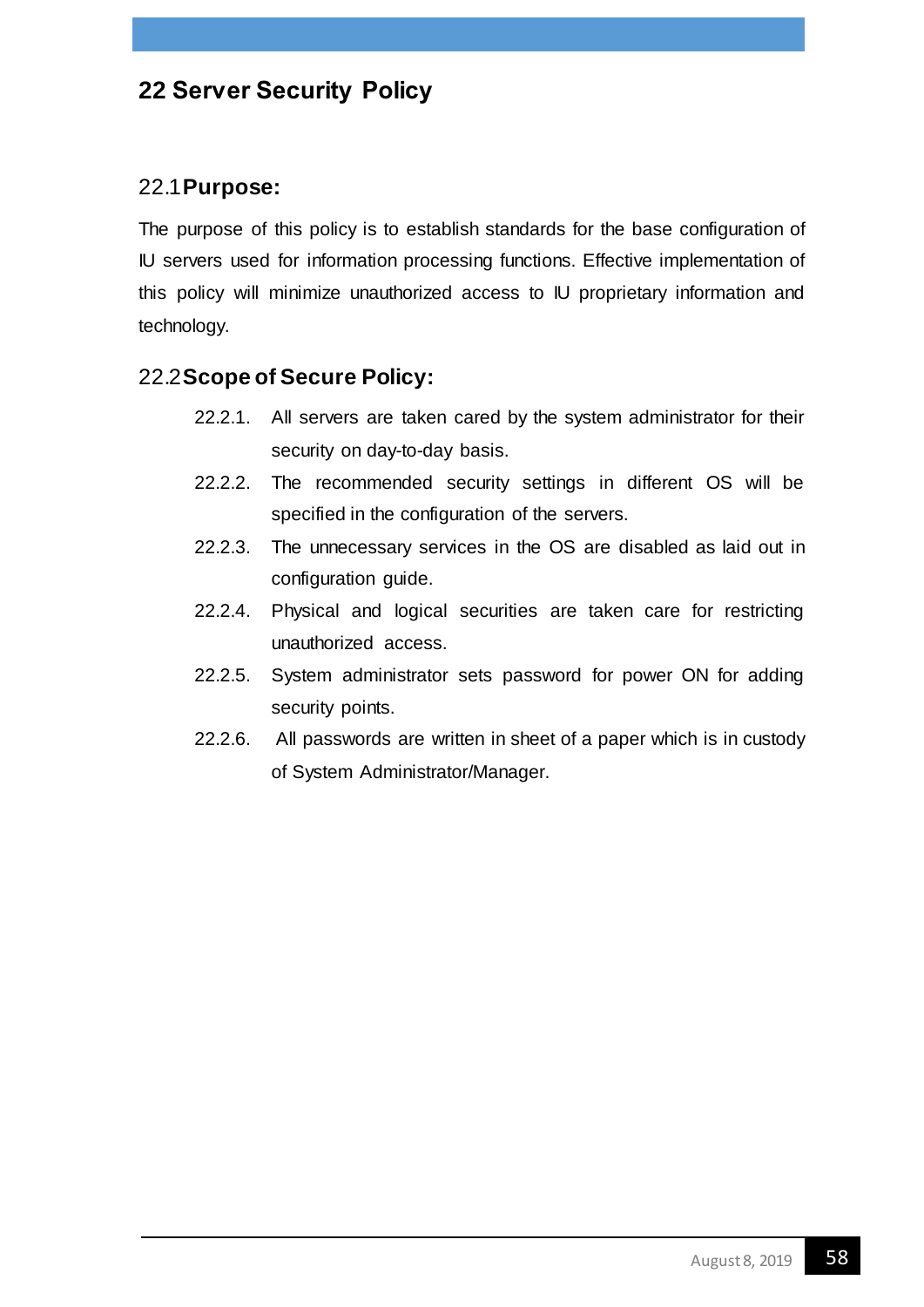# **23 Software Licensing Policy**

#### 23.1**Purpose:**

The purpose of this policy is to provide guidelines for licensed software use on IU information resources. These guidelines are necessary to prevent IU from violating any software licensing law.

## 23.2**Scope of Secure Policy:**

- 23.2.1. IU will ensure that sufficient licensed copies of software, Operating Systems so that information processing personnel can get their work done in expedient and effective manner.
- 23.2.2. Third party copyrighted information or software; that IU does not have specific approval to store and/or use will not be stored on IU system networks.
- 23.2.3. Third party software in the possession of IU will not be copied unless such copying is consistent with relevant license agreements and prior management approval.
- 23.2.4. The users must refrain from installing/using the software which is not licensed by IU.
- 23.2.5. The users found violating this policy are subjected to disciplinary action and may lead to termination.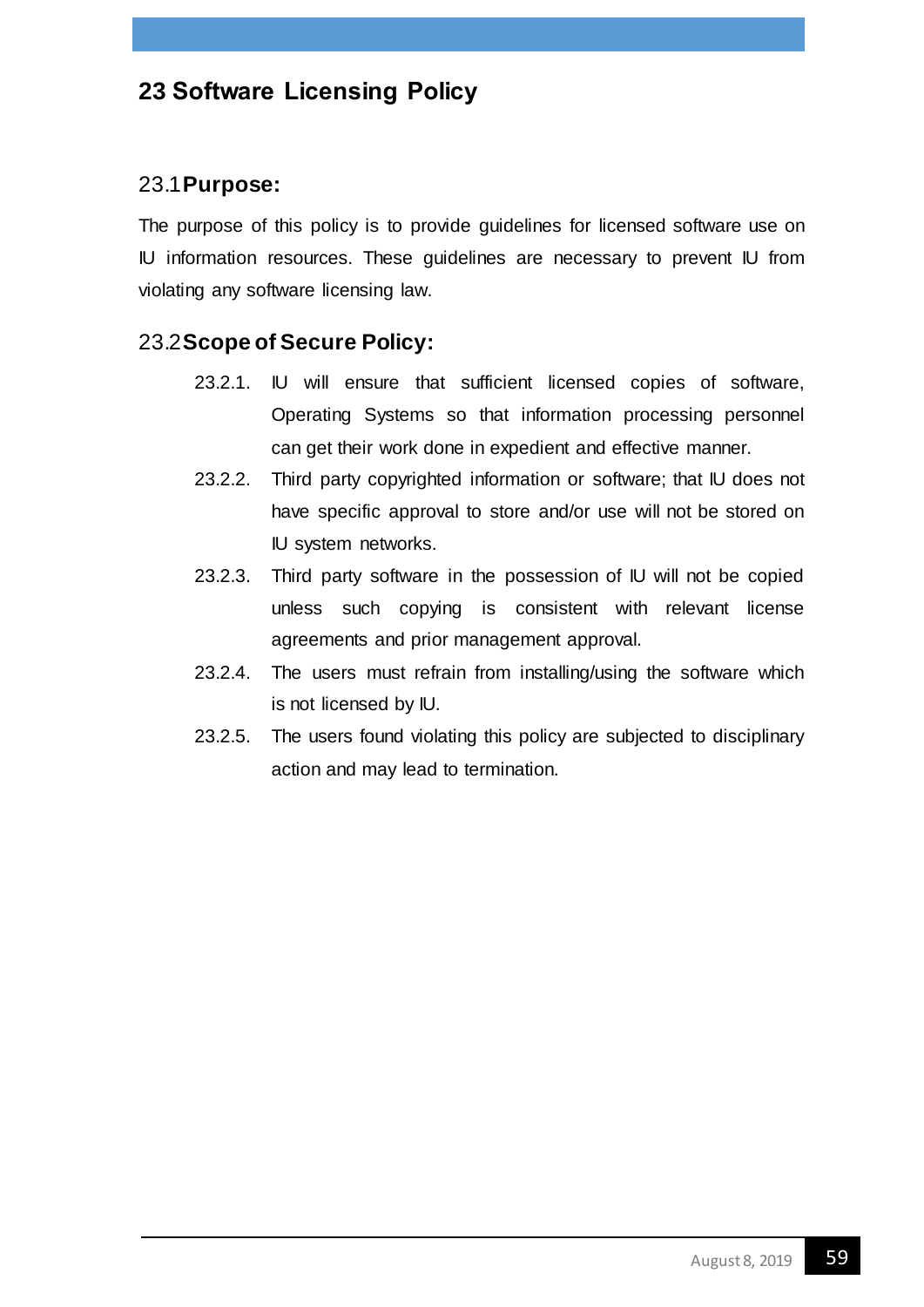# **24 Tablets/Smartphone Usage Policy**

#### 24.1**Purpose**

The purpose of this policy is to define standards, procedures, and restrictions for connecting to Dr.BabasahebAmbedkar Open University's internal network(s) or related technology resources via any means involving mobile devices that are categorized as Personal Digital Assistants (Smartphones)/Tablets/Smart Phone hereafter referred as Smartphone. This policy applies to, but is not limited to, all devices that fit the following device classifications:

- 24.1.1. Tablets / Smartphones running IOS, Android, Windows Mobile OS, Blackberry OS, Mobile Linux Operating Systems etc.
- 24.1.2. Handhelds running the Android, IOS, Microsoft Windows CE, Pocket-PC or Windows Mobile, Symbian, or Mobile Linux Operating Systems.
- 24.1.3. Mobile devices that are standalone (i.e. connectible using wired sync cables and/or cradles.)
- 24.1.4. Devices that have integrated wireless capability. This capability may include, but is not limited to, Wi-Fi, Bluetooth, and IR.
- 24.1.5. Phone/Tablets that include Smartphone functionality.
- 24.1.6. Any related components of Dr.BabasahebAmbedkar Open University's technology infrastructure used to provide connectivity to the above.
- 24.1.7. Any third-party hardware, software, processes, or services used to provide connectivity to the above.

The policy applies to any Smartphone hardware and related software that could be used to access Dr.BabasahebAmbedkar Open University resources, even if said equipment is not Dr.BabasahebAmbedkar Open University's sanctioned, owned, or supplied.

The overriding goal of this policy is to protect Dr.BabasahebAmbedkar Open University's technology-based resources (such as Dr.BabasahebAmbedkar Open University data, computer systems, networks, databases, etc.) from unauthorized use and/or malicious attack that could result in loss of information, damage to critical applications, loss of revenue, and damage to our public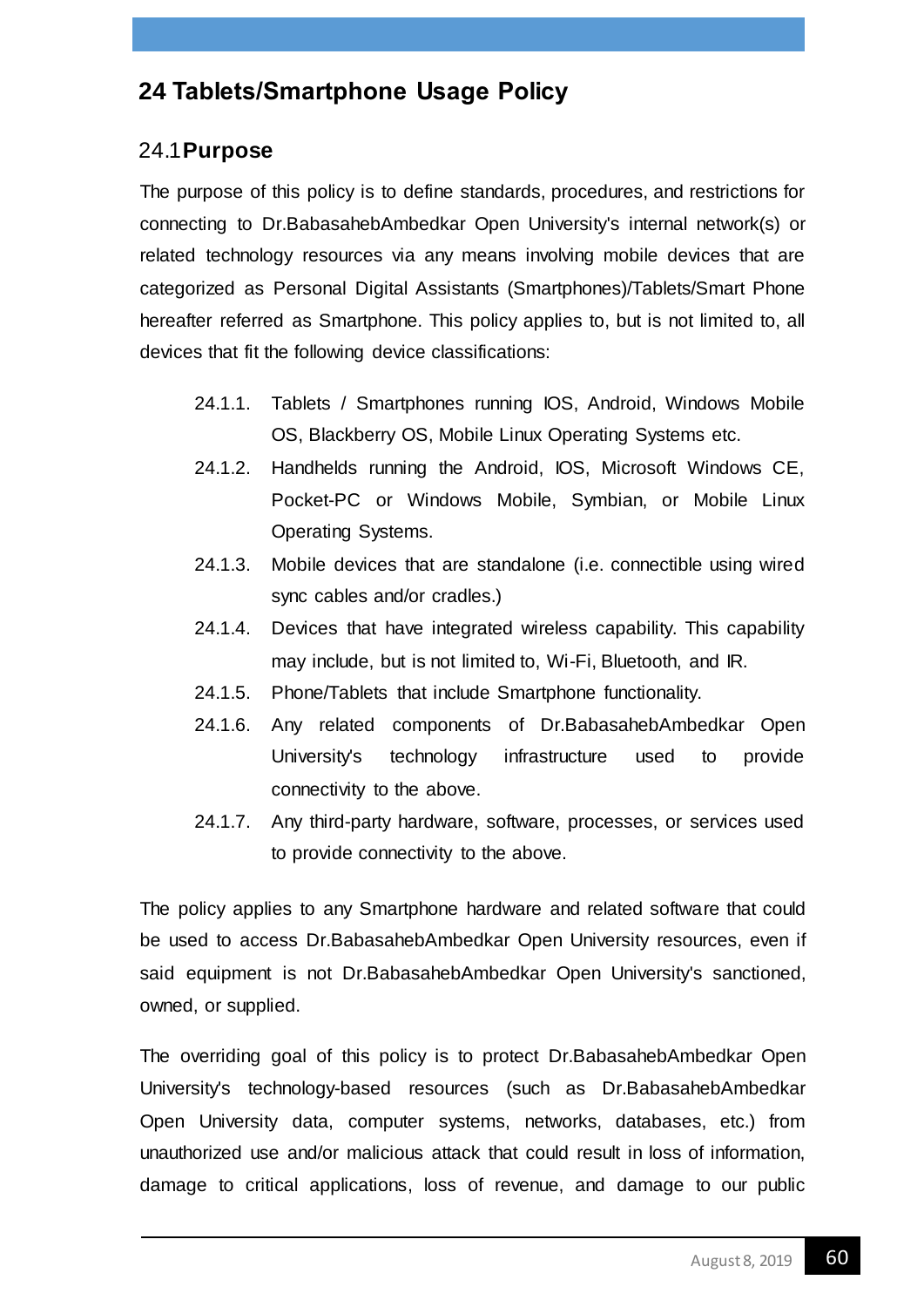image. Therefore, all users employing Smartphone-based technology to access Dr.BabasahebAmbedkar Open University technology resources must adhere to University-defined processes for doing so.

#### 24.2**Scope**

- 24.2.1. This policy applies to all Dr.BabasahebAmbedkar Open University employees, including full-time and part-time staff, contractors, freelancers, and other agents who utilize Universityowned, personally owned, or publicly-accessible Smartphonebased technology to access the organization's data and networks via wired and wireless means. Such access to enterprise network resources is a privilege, not a right. Consequently, employment at Dr.BabasahebAmbedkar Open University does not automatically guarantee the granting of these privileges.
- 24.2.2. Addition of new hardware, software, and/or related components to provide additional Smartphone-related connectivity within Dr.BabasahebAmbedkar Open University facilities will be managed at the sole discretion of Computer Department and prior approval of competent authority. Non-sanctioned installations of Smartphone-related hardware, software, and/or related components, or use of same within the organizational campus, or to gain access to organizational computing resources, are strictly forbidden.
- 24.2.3. This policy is complementary to any previously implemented policies dealing specifically with network access, wireless access, and remote access to the enterprise network.

# 24.3**Supported Technology**

All Smartphones and related connectivity points within the Dr.BabasahebAmbedkar Open University firewall will be centrally managed by Dr.BabasahebAmbedkar Open University's Computer Department and will utilize encryption and strong authentication measures. Although Computer Department is not able to manage the public network to which wireless-enabled Smartphone devices and smartphones initially connect, end- users are expected to adhere to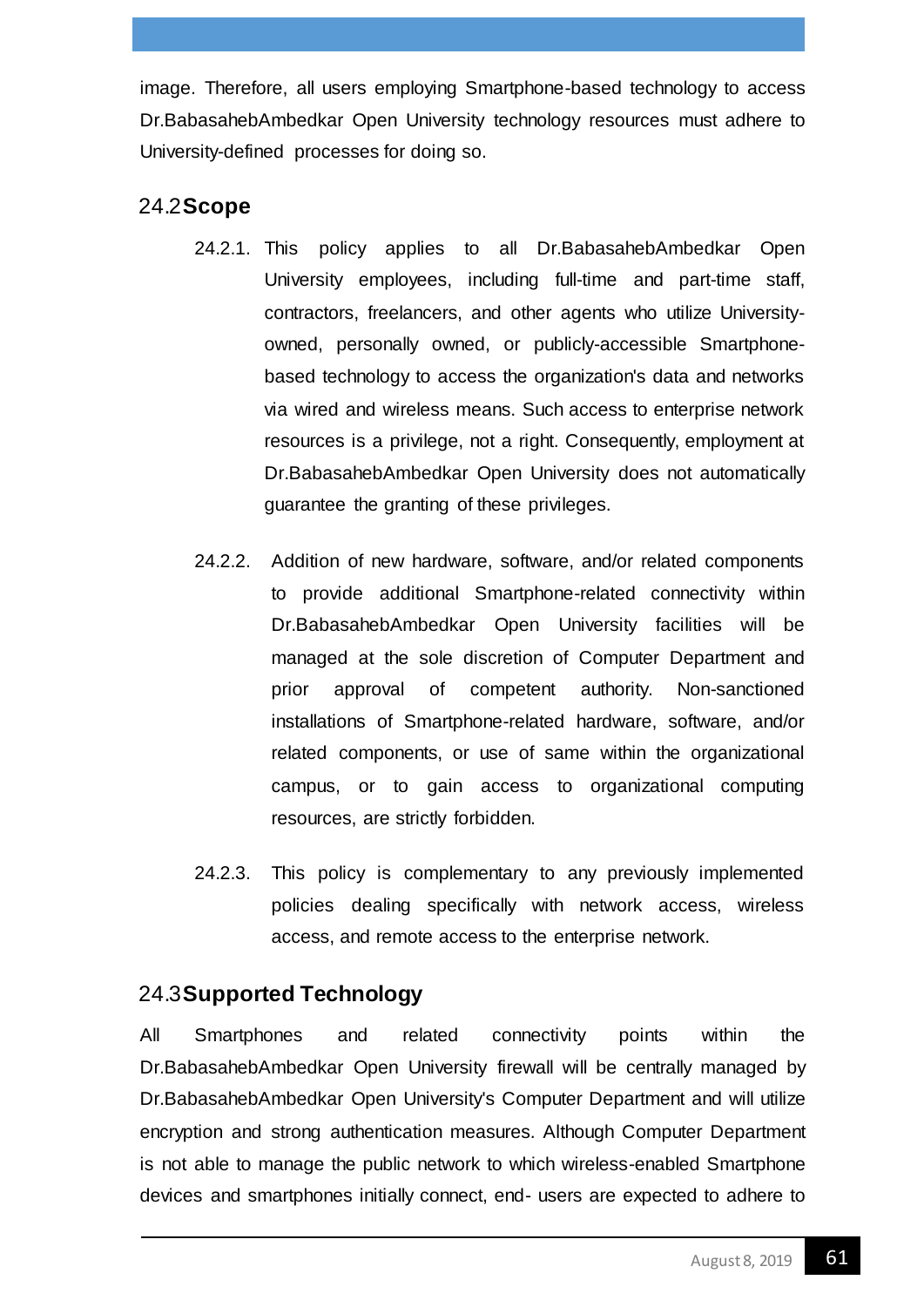the same security protocols while utilizing this equipment. Failure to do so will result in immediate suspension of all network access privileges so as to protect the University's infrastructure.

The following table outlines Dr.BabasahebAmbedkar Open University's minimum Systems requirements for a computer, workstation, or related device to properly support and sustain Smartphone connectivity and functionality. Equipment that does not currently meet these minimum requirements will need to be upgraded before Smartphone implementation may be sanctioned by Computer Department.

## 24.4**Eligible Users**

All employees requiring the use of Smartphones for official purposes must go through an application process that clearly outlines why the access is required and what level of service the employee needs should his/her application be accepted. Application forms must be approved and signed by the employee's Department Head, Director, before submission to the Computer Department.

Employees may use privately owned Smartphones (under 'Supported Technology') for official purposes. If this is the case, the Computer Department must approve the specific handheld and connection type as being secured and protected. However, the University's Computer Department cannot and will not technically support third-party wireless hardware or software, or any other unapproved remote e-mail connectivity solution.

# 24.5**Policy and Appropriate Use**

24.5.1. It is the responsibility of any employee of Dr.BabasahebAmbedkar Open University who is connecting to the organizational network via a Smartphone to ensure that all components of his/her connection remain as secure as his/her network access within the office. It is imperative that any wired (via sync cord, for example) or wireless connection, including, but not limited to Smartphone devices and service, used to conduct Dr.BabasahebAmbedkar Open University official to be utilized appropriately, responsibly, and ethically. Failure to do so will result in immediate suspension of that user's account. Based on this, the following rules must be observed: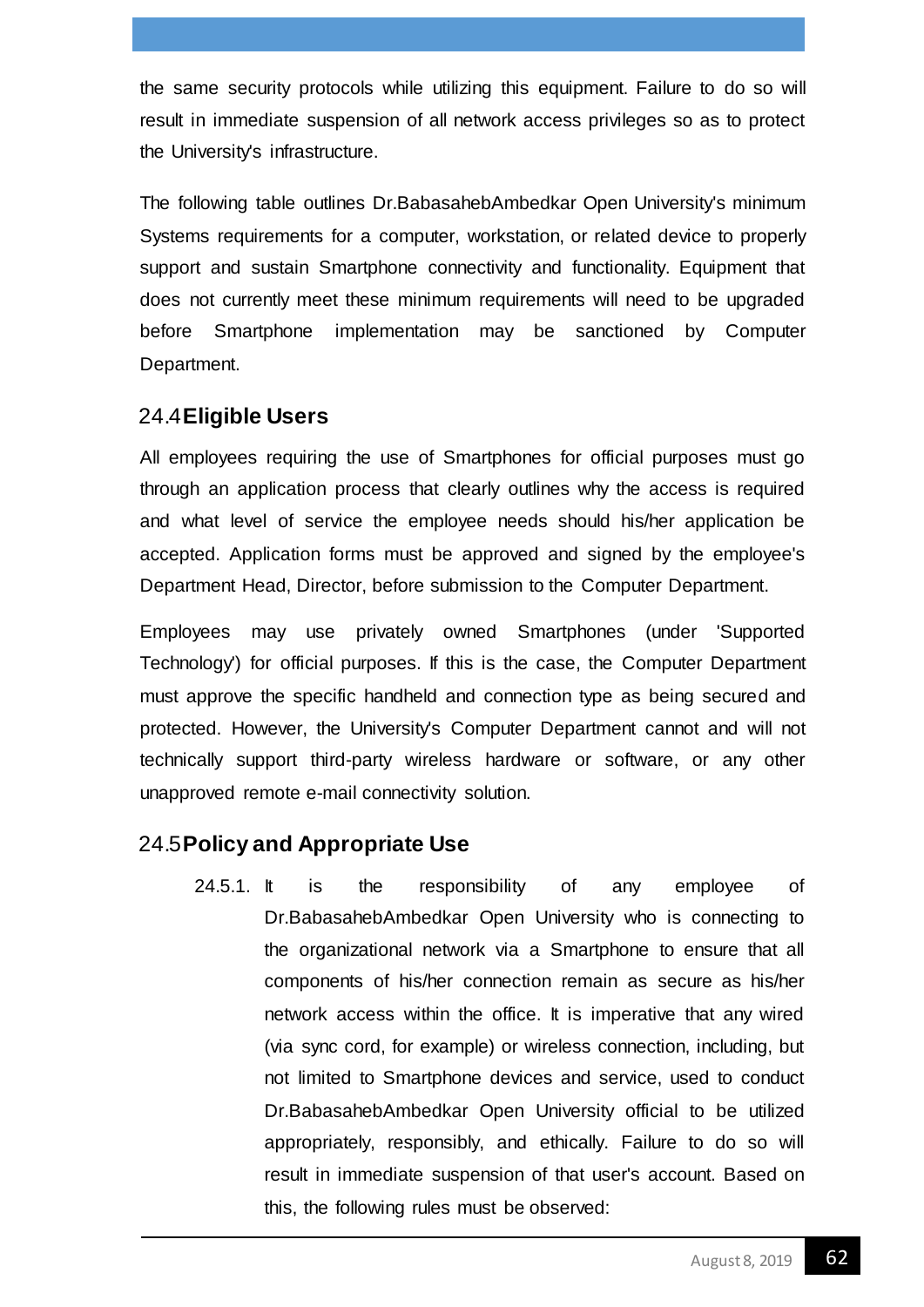- 24.8.1.1. Employees using Smartphones and related software to connect to Dr.BabasahebAmbedkar Open University's technology infrastructure will, without exception, use secure remote access procedures. This will be enforced through public/private key encrypted strong passwords in accordance with Dr.BabasahebAmbedkar Open University's password policy. Employees agree to never disclose their passwords to anyone, particularly to family members if official work is conducted from home.
- 24.8.1.2. All Smartphones that are used for official interests, whether personal- or University-owned, must display reasonable physical security measures. Users are expected to secure all handhelds and related devices used for this activity whether or not they are actually in use and/or being carried. This includes, but is not limited to, power-on passwords. Any non-Dr.BabasahebAmbedkar Open University computers used to synchronize with Smartphones will have installed whatever antivirus software deemed necessary by Dr.BabasahebAmbedkar Open University's Computer Department. Antivirus signature files must be updated in accordance with existing University policy.
- 24.8.2. Passwords and other confidential data as defined by Dr.BabasahebAmbedkar Open University's IT Department are not to be stored on Smartphones or their associated storage devices (such as SD and CF cards, as well as Memory Sticks and related flash-based supplemental storage media.)
- 24.8.3. Due to the potential for bandwidth conflicts within the Dr.BabasahebAmbedkar Open University campus, use of unsanctioned equipment operating within the 2.4 GHz range is strictly forbidden. If you have need to use such equipment - for example, a wireless Smartphone or smartphone - please consult Computer Department before proceeding further.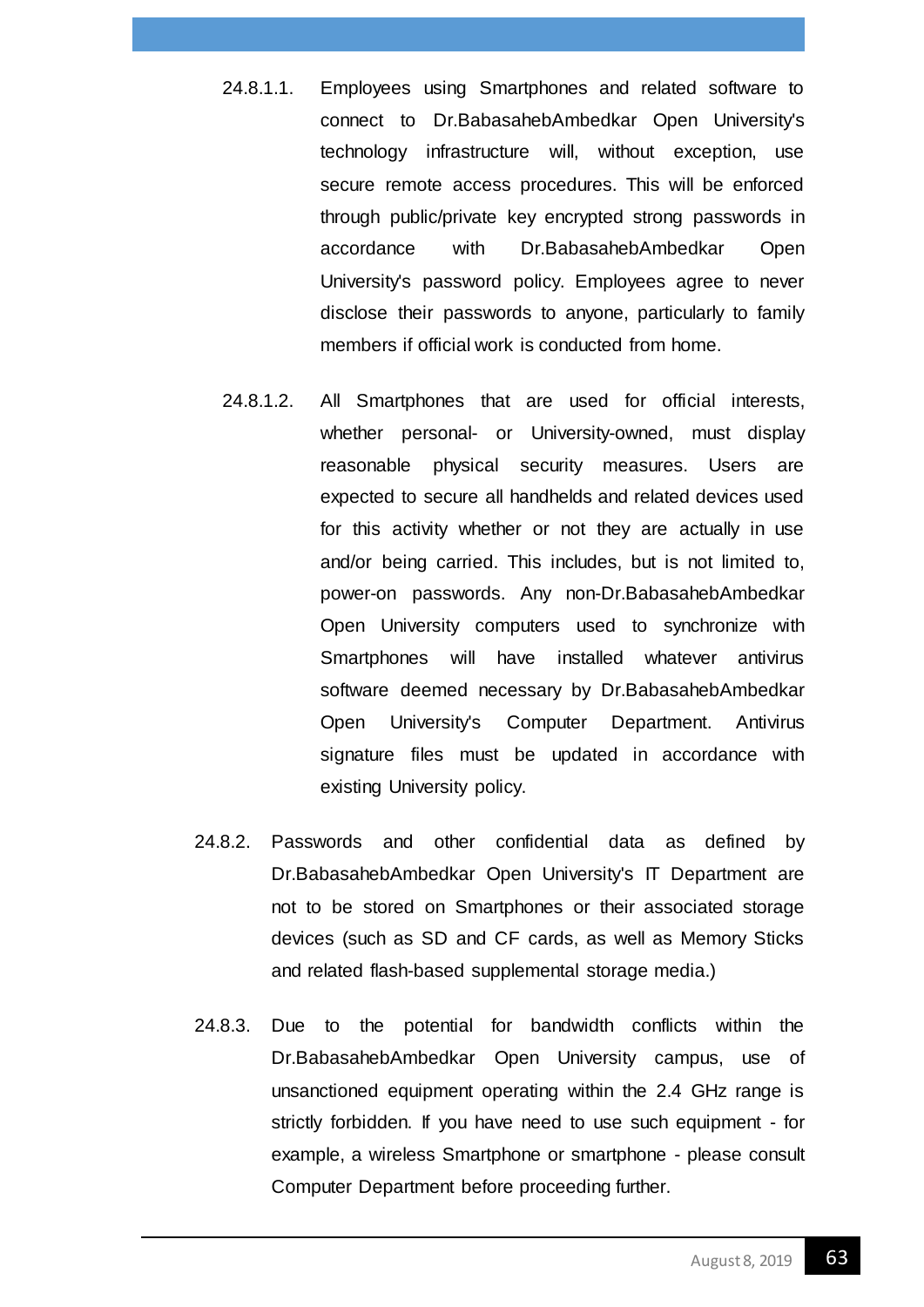- 24.8.4. Prior to initial use for connecting to the Dr.BabasahebAmbedkar Open University network, all Smartphone- related hardware, software and related services must be registered with Computer Department. If your preferred Smartphone solution does not appear on this list, contact the Computer Department to have it registered and added to the list.
- 24.8.5. Remote users using non-Dr.BabasahebAmbedkar Open University network infrastructure to gain access to Dr.BabasahebAmbedkar Open University resources via their Smartphones must employ for their devices and related infrastructure a University-approved personal firewall, VPN, and any other security measure deemed necessary by the Computer Department. VPNs supplied by the wireless service provider should also be used, but only in conjunction with Dr.BabasahebAmbedkar Open University's additional security measures. IT will support its sanctioned hardware and software, but is not accountable for conflicts or problems whose root cause is attributable to a third-party product.
- 24.8.6. Any Smartphone that is configured to access Dr.BabasahebAmbedkar Open University resources via wireless or wired connectivity must adhere to the authentication requirements of Dr.BabasahebAmbedkar Open University's Computer Department. In addition, all hardware security configurations (personal or University-owned) must be approved by Dr.BabasahebAmbedkar Open University's Computer Department.
- 24.8.7. Employees, contractors, and temporary staff will make no modifications of any kind to University-owned and installed hardware or software without the express approval of Dr.BabasahebAmbedkar Open University's Computer Department. This includes, but is not limited to, installation of Smartphone software on University-owned desktop or laptop computers, connection of sync cables and cradles to University-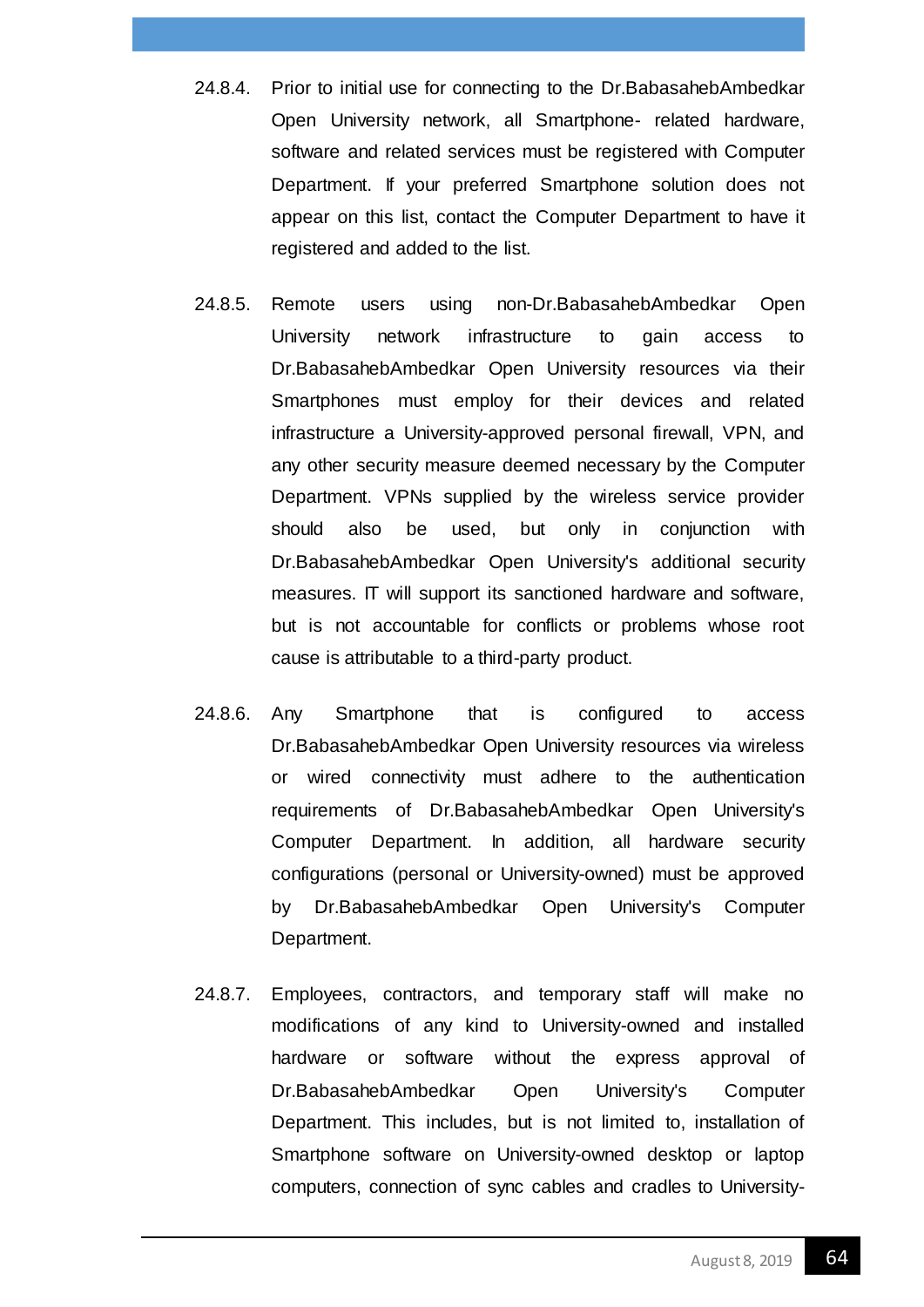owned equipment, and use of University-owned wireless network bandwidth via these devices.

- 24.8.8. Dr.BabasahebAmbedkar Open University will maintain a list of approved Smartphone-specific software applications and utilities.
- 24.8.9. Employees, contractors, and temporary staff with Dr.BabasahebAmbedkar Open Universitysanctioned wirelessenabled Smartphones must ensure that their computers and handheld devices are not connected to any other network while connected to Dr.BabasahebAmbedkar Open University's network via remote access.
- 24.8.10. All connections that make use of wireless Smartphone access must include a "time-out" Systems. In accordance with Dr.BabasahebAmbedkar Open University's security policies, sessions will time out after 30 minutes of inactivity, and will terminate after 8 hours of continuous connection. Both time-outs will require the user to reconnect and re- authenticate in order to re-enter University networks through a wireless Smartphone connection.
- 24.8.11. The Smartphone-based user agrees to immediately report to his/her manager and Dr.BabasahebAmbedkar Open University's Computer Department any incident or suspected incidents of unauthorized access and/or disclosure of University resources, databases, networks, etc.
- 24.8.12. The Smartphone-based wireless access user also agrees to and accepts that his or her access and/or connection to Dr.BabasahebAmbedkar Open University's networks may be monitored to record dates, times, duration of access, etc., in order to identify unusual usage patterns or other suspicious activity. As with in-house computers, this is done in order to identify accounts/computers that may have been compromised by external parties.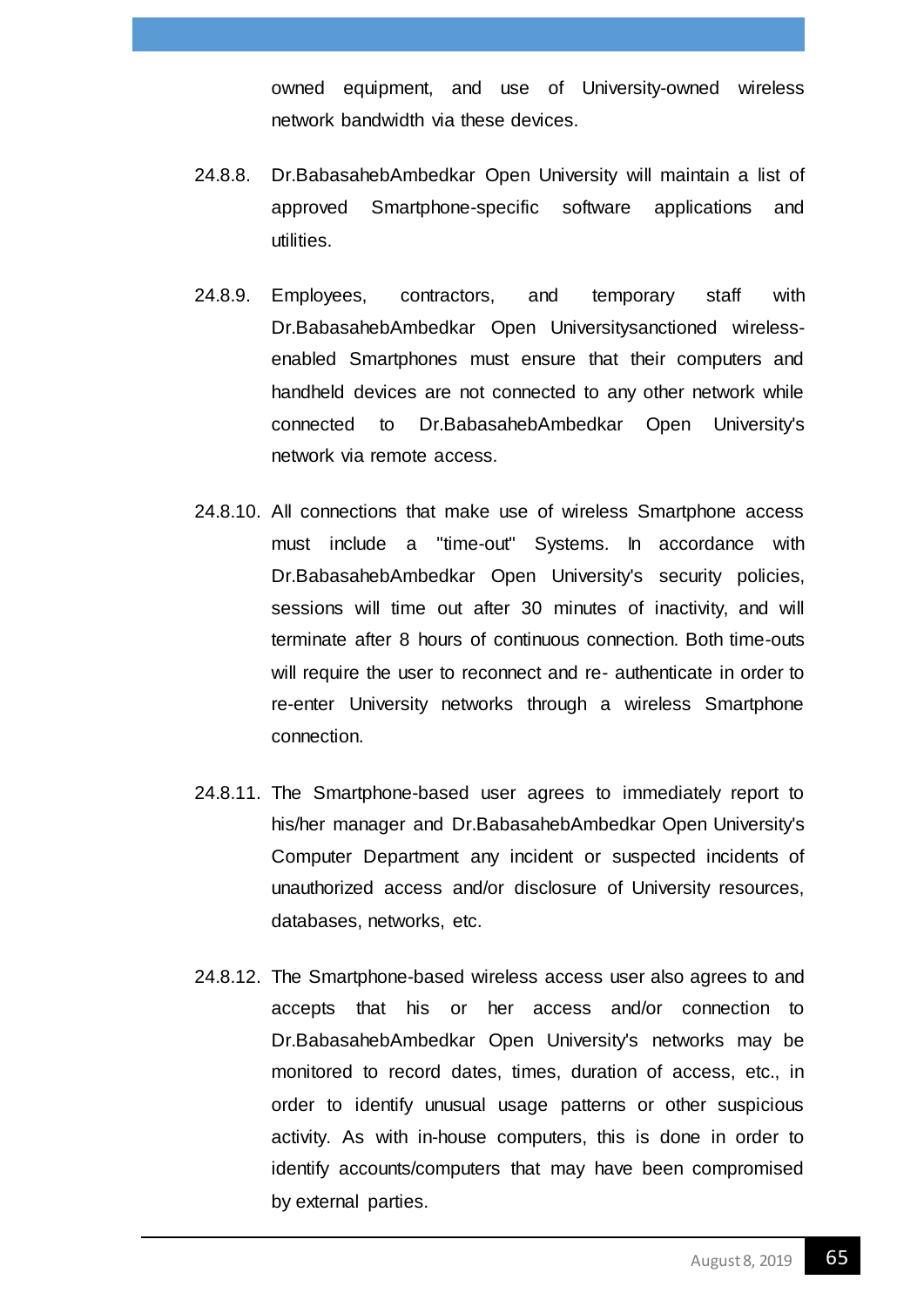- 24.8.13. Dr.BabasahebAmbedkar Open University will not reimburse employees for official-related wireless Smartphone-based access connections made on a pre-approved privately owned ISP service. All submissions for reimbursement must be accompanied by sufficient and appropriate documentation (i.e. original service bill). Employees requesting reimbursement will also be asked to certify in writing prior to reimbursement that they did not use the connection in any way that violates University policy.
- 24.8.14. IT reserves the right to turn off without notice any access port to the network that puts the University's systems, data, users, and clients at risk.

# 24.6**Policy Non-Compliance**

Failure to comply with the Smartphone Usage Policy and Agreement may, at the full discretion of the organization, result in the suspension of any or all-remote access privileges, disciplinary action, and possibly termination of employment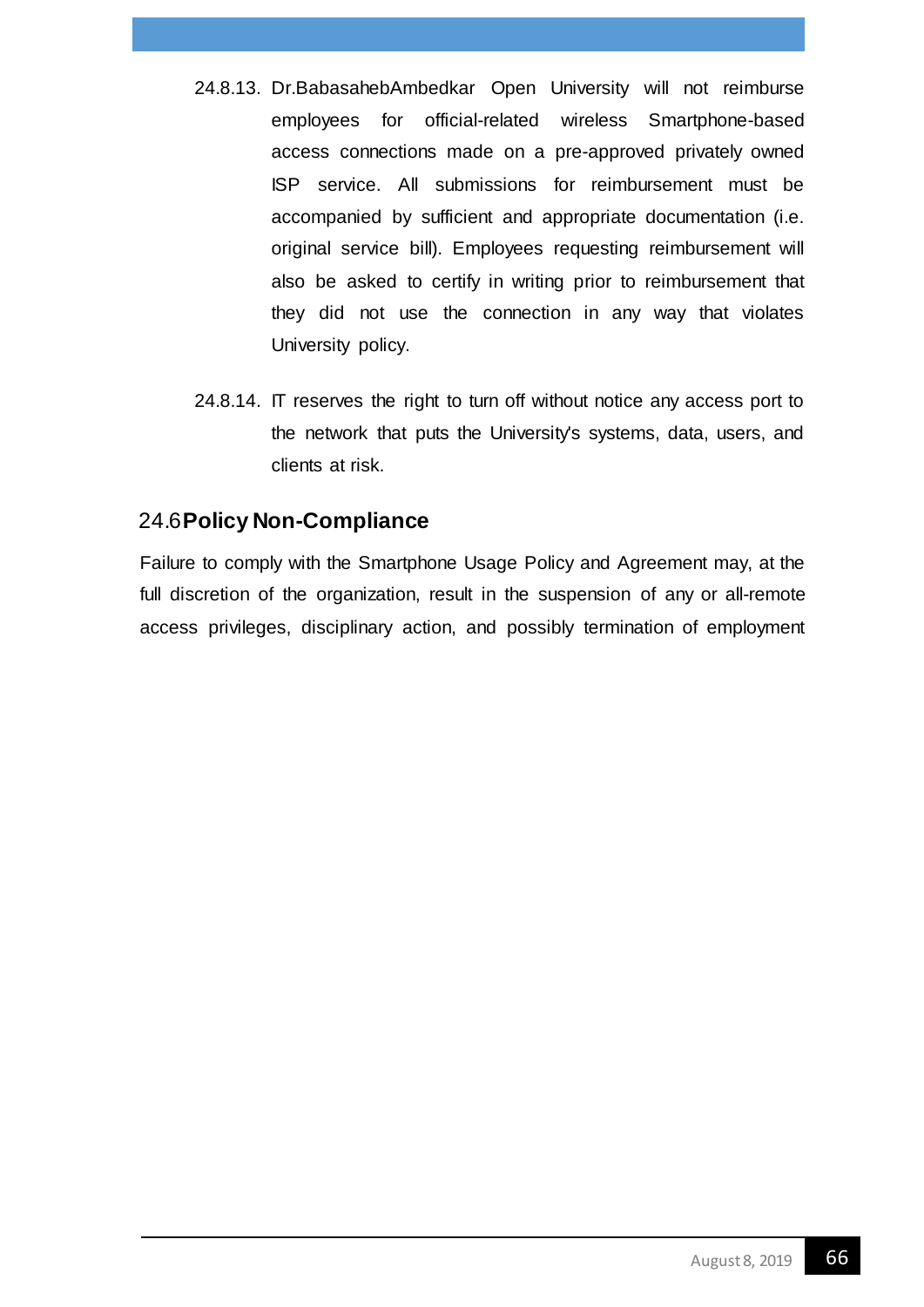# **25 Wireless Security Access Policy**

#### 25.1**Purpose**

The purpose of this policy is to define standards, procedures, and restrictions for connecting to Dr.BabasahebAmbedkar Open University's internal network(s) or related technology resources via any means involving wireless technology. This can include, but is not limited to, access from the following:

- 25.1.1. External hosts via remote access technology (for example, using a wireless router at home to connect to the Dr.BabasahebAmbedkar Open University Virtual Private Network).
- 25.1.2. Wireless gateways on Dr.BabasahebAmbedkar Open University premises.
- 25.1.3. Third-party wireless Internet service providers (also known as "hotspots").

The policy applies to any equipment used to access Dr.BabasahebAmbedkar Open University resources, even if said equipment is not Dr.BabasahebAmbedkar Open University owned, or supplied. For example, use of a personal laptop / computer / smartphone either from outside or within campus to access the Dr.BabasahebAmbedkar Open University network would fall under the scope of this policy.

The basic aim of this policy is to protect Dr.BabasahebAmbedkar Open University's technology-based resources (such as Dr.BabasahebAmbedkar Open University data, computer systems, networks, databases, etc.) from unauthorized use and/or malicious attack that could result in loss of information, damage to critical applications, loss of revenue, and damage to our public image. Therefore, all users employing wireless methods of accessing Dr.BabasahebAmbedkar Open University technology resources must adhere to University-defined processes for doing so.

#### 25.2**Scope**

25.2.1. This policy applies to all Dr.BabasahebAmbedkar Open University employees, including full-time staff, part- time staff, students, contractors, freelancers, and other agents who utilize University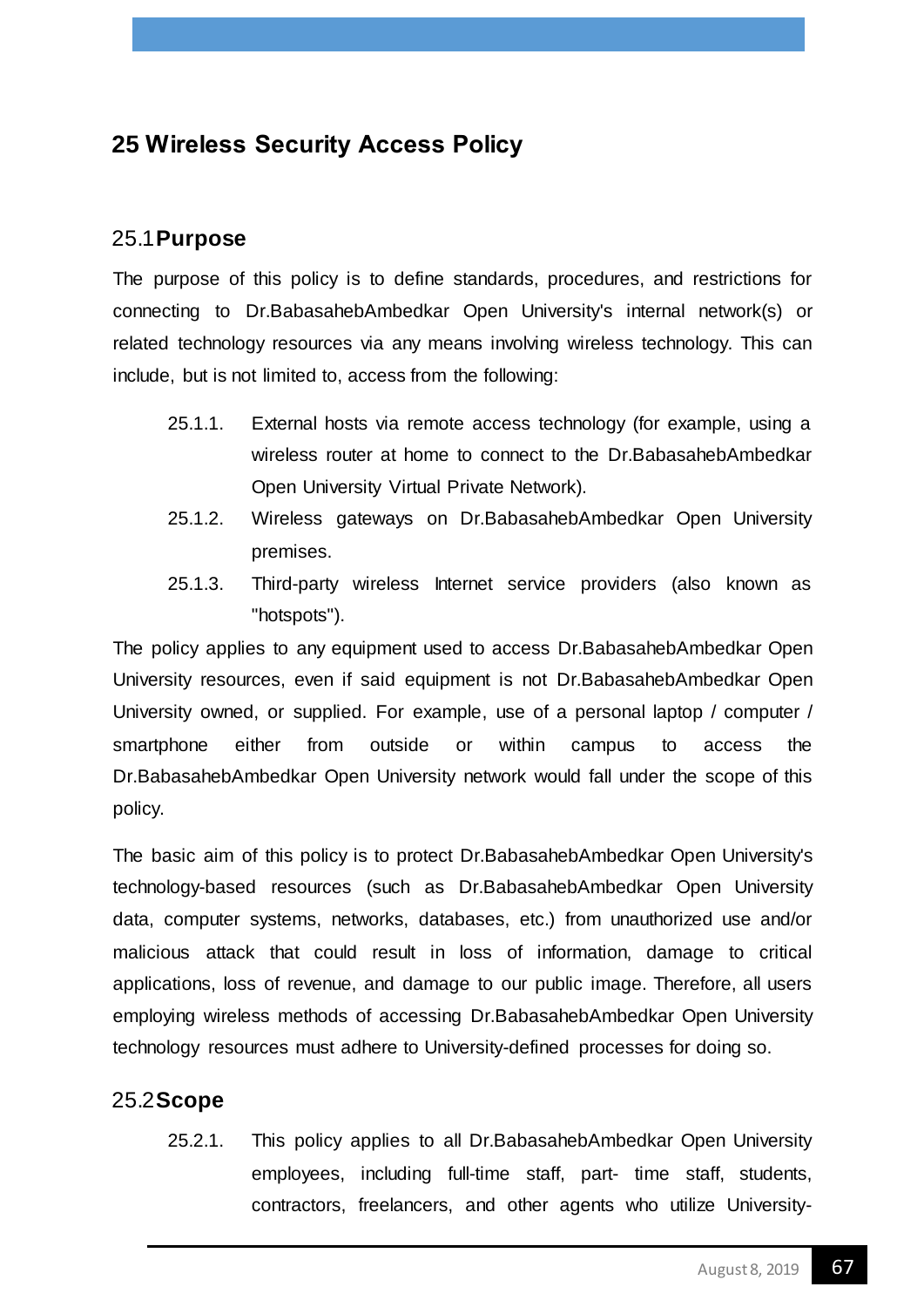owned, personally-owned, or publicly-accessible computers to access the organization's data and networks via wireless means. Wireless access to enterprise network resources is a privilege, not a right. Consequently, employment at Dr.BabasahebAmbedkar Open University does not automatically guarantee the granting of wireless access privileges.

- 25.2.2. Wireless networks should not be considered a replacement for a wired network. They should be seen solely as extensions to the existing wired network, and are to be used for general-purpose access in areas of transient use, such as common areas and selected classrooms. Wireless segments should not be used for work sessions involving any form of access to sensitive organizational data.
- 25.2.3. Addition of new wireless access points within Dr.BabasahebAmbedkar Open University facilities will be managed at the sole discretion of Computer Department. Non-sanctioned installations of wireless equipment, or use of unauthorized equipment within the organizational campus, are strictly forbidden. This policy is complementary to any previously-implemented policies dealing specifically with network access and remote access to the enterprise network.

#### 25.3**Supported Technology**

All wireless access points within the Dr.BabasahebAmbedkar Open University firewall will be centrally managed by Dr.BabasahebAmbedkar Open University's IT Department and will utilize encryption, strong authentication, and other security methods at Computer Department's discretion. Although Computer Department is not able to manage public wireless resources, end-users are expected to adhere to the same security protocols while utilizing this equipment. Failure to do so will result in immediate suspension of all network access privileges so as to protect the University's infrastructure.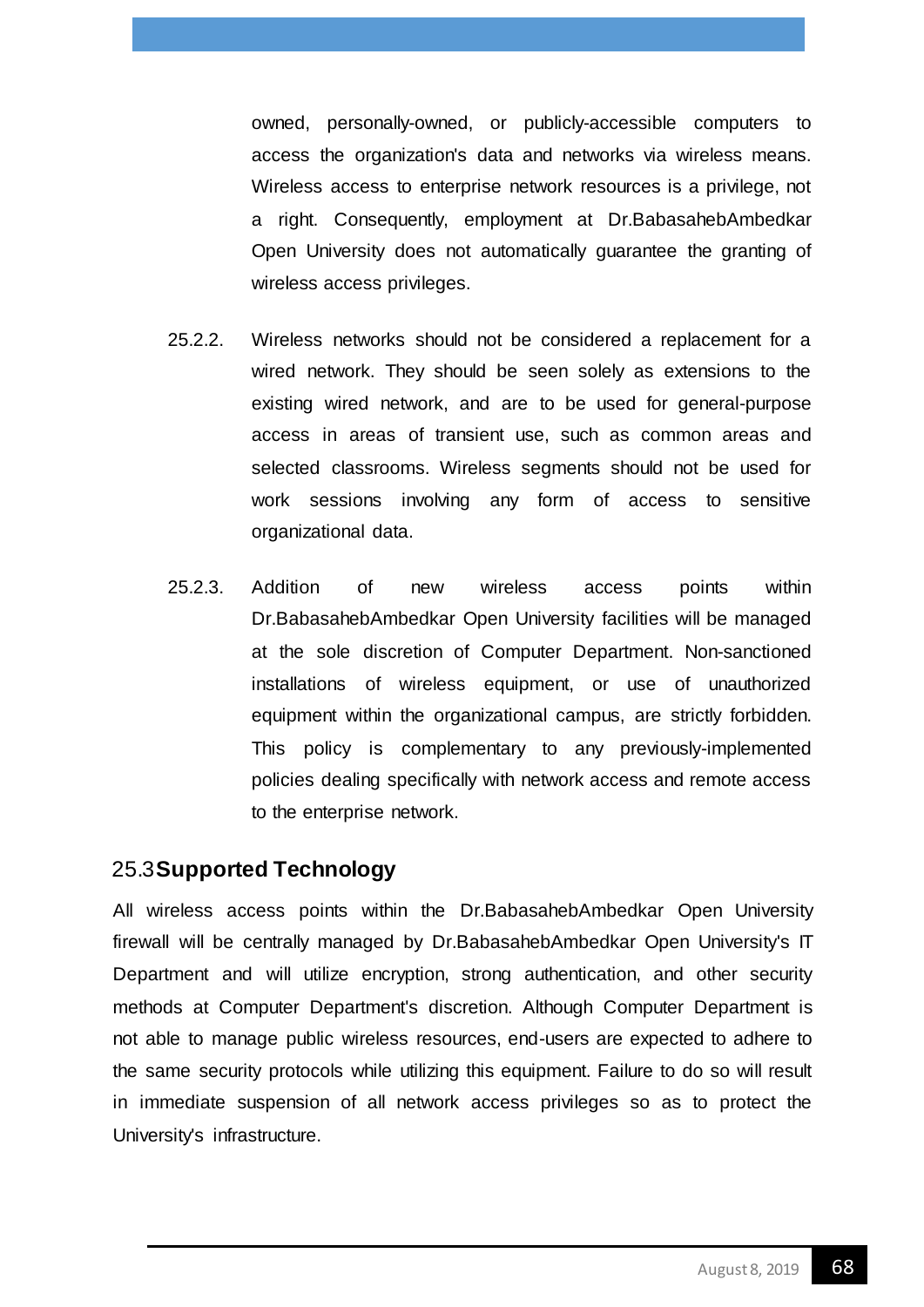## 25.4**Eligible Users**

All employees requiring the use of wireless access for business purposes must go through an application process that clearly outlines why the access is required and what level of service the employee needs should his/her application be accepted. Computer Department will define a list of traffic types that are acceptable for use over a wireless connection. More sensitive business activities will be similarly defined, and will be limited to non-wireless environments. Application forms must be approved and signed by the employee's department head before submission to the Computer Department. Employees may use privately owned connections (under 'Supported Technology') for business purposes. If this is the case, the Computer Department must approve the wireless connection as being secure and protected. However, the University's Computer Department cannot and will not technically support third-party wireless hardware or software, a hotspot wireless ISP connection, or any other wireless resource located outside the Dr.BabasahebAmbedkar Open University firewall. In the event that expenses are incurred and management has approved reimbursement, all expense forms for reimbursement of costs (if any) incurred due to the need for wireless access for official purposes (i.e. Internet connectivity charges) must be submitted to the appropriate unit or department head. Financial reimbursement for wireless access is not the responsibility of the Computer Department. If you foresee an upcoming need for this class of access, ask your section head to help you fill out a proposal.

#### 25.5**Policy and Appropriate Use**

It is the responsibility of any employee of Dr.BabasahebAmbedkar Open University who is connecting to the organizational network via wireless means to ensure that all components of his/her wireless connection remain as secure as his or her network access within the office. It is imperative that any wireless connection used to conduct Dr.BabasahebAmbedkar Open University business be utilized appropriately, responsibly, and ethically. Failure to do so will result in immediate suspension of that user's account. Based on this, the following rules must be observed:

25.5.1. General access to the organizational network through the Internet by residential remote users through Dr.BabasahebAmbedkar Open University's network is restricted. However, an employee can access the organizational network with prior permission of Head of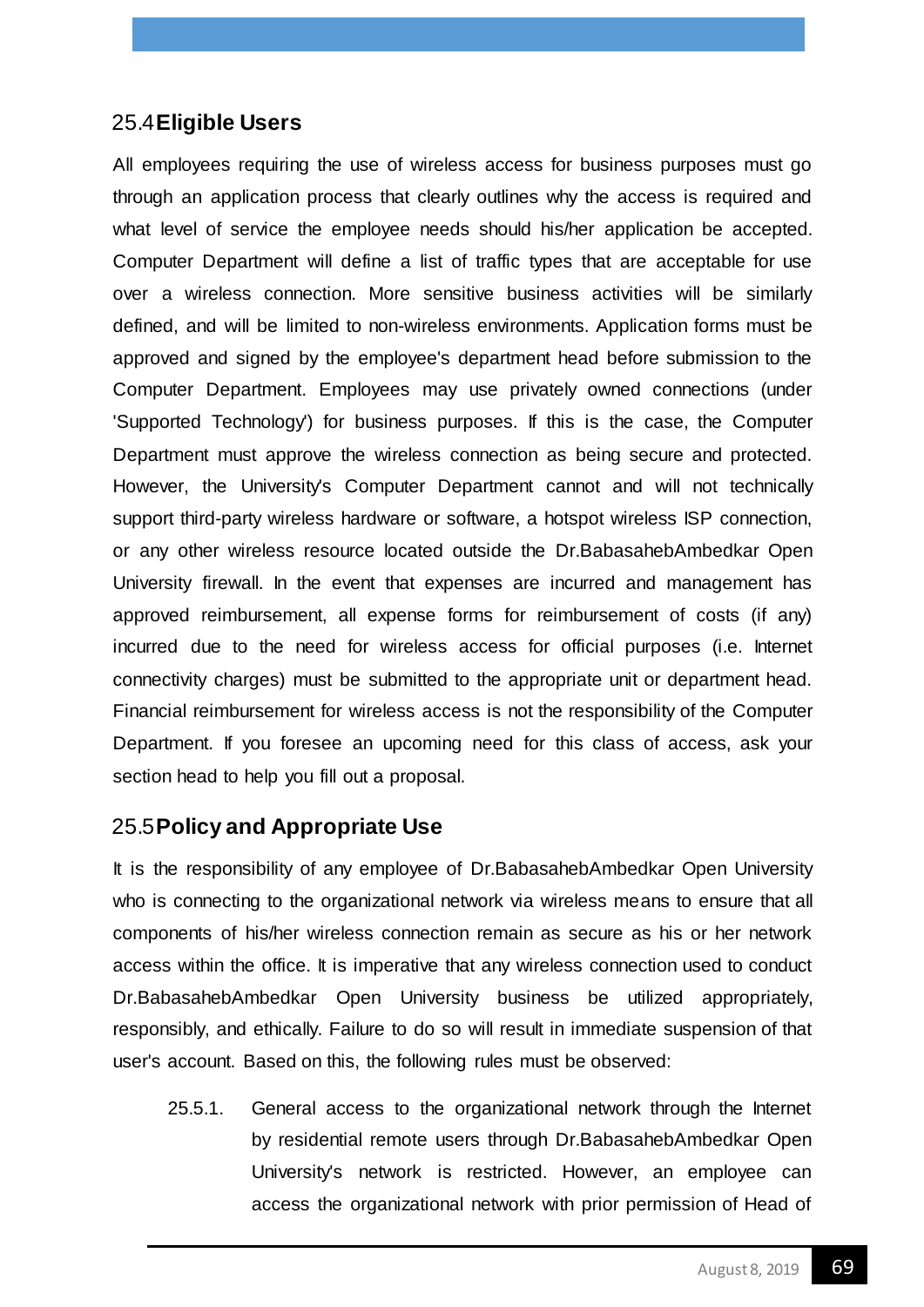the Department in conjunction with Computer Department. No student will be allowed to access organizational network through Internet.

- 25.5.2. Employees using wireless access methods will, without exception, use secure remote access procedures. This will be enforced through public/private key encrypted strong passwords in accordance with Dr.BabasahebAmbedkar Open University's password policy. Employees agree to never disclose their passwords to anyone, particularly to family members if business work is conducted from home.
- 25.5.3. All remote computer equipment and devices used for business interests, whether personal or University-owned, must display reasonable physical security measures. Users are expected to secure their Dr.BabasahebAmbedkar Open University-connected machines when they are physically at their machines, as well as when they step away. Computers will have installed whatever antivirus software deemed necessary by Dr.BabasahebAmbedkar Open University's IT Department. Antivirus signature files must be updated in accordance with existing University policy.
- 25.5.4. Prior to initial use for connecting to the Dr.BabasahebAmbedkar Open University network, all public hotspots must be registered with Computer Department.
- 25.5.5. Any remote connection that is configured to access Dr.BabasahebAmbedkar Open University resources must adhere to the authentication requirements of Dr.BabasahebAmbedkar Open University's Computer Department. In addition, all hardware security configurations (personal or University-owned) must be approved by Dr.BabasahebAmbedkar Open University's Computer Department.
- 25.5.6. Employees, contractors, and temporary staff will make no modifications of any kind to University-owned and installed wireless